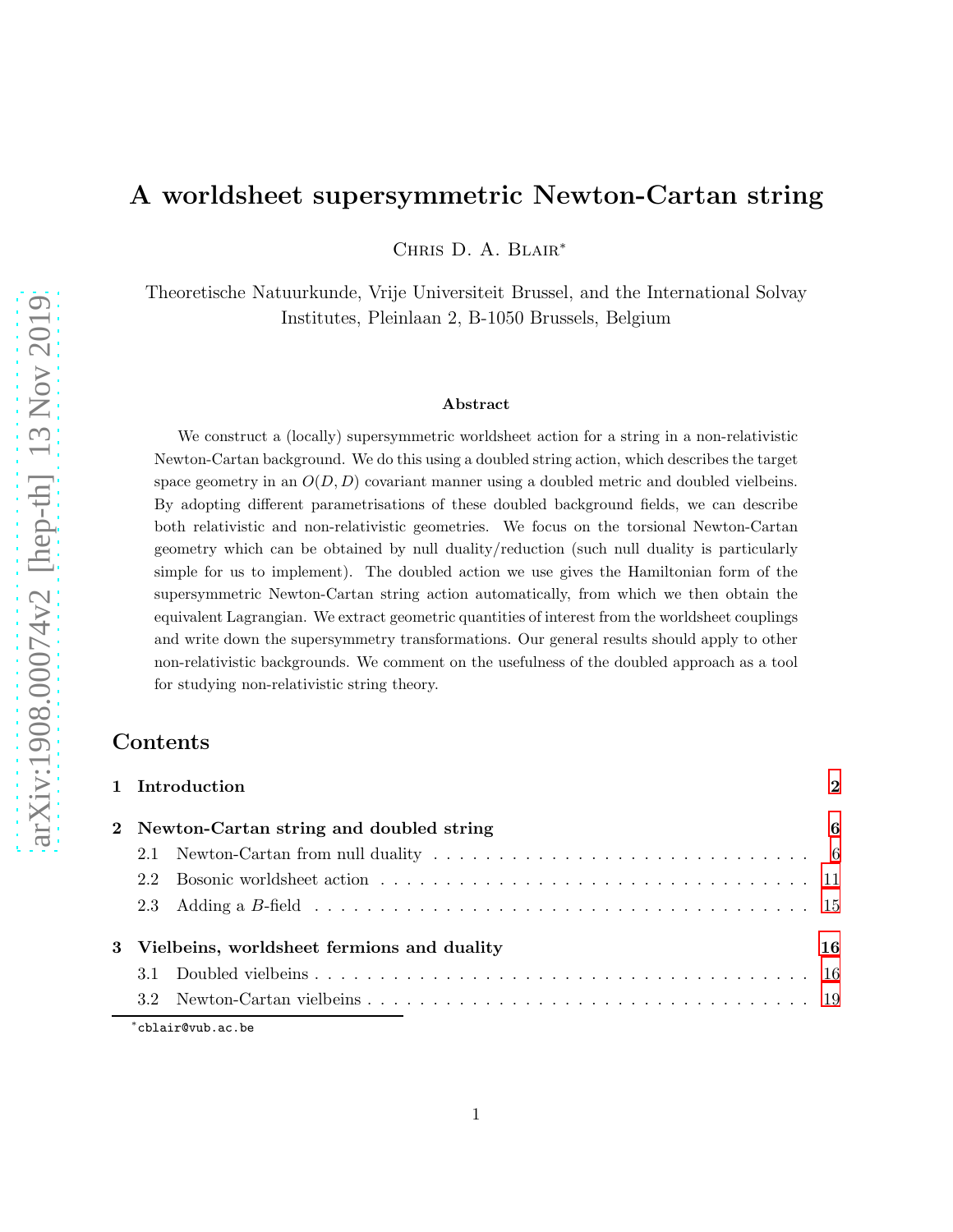|   |     | Worldsheet supersymmetric Newton-Cartan string                                           | 23 |
|---|-----|------------------------------------------------------------------------------------------|----|
|   | 4.1 |                                                                                          |    |
|   | 4.2 |                                                                                          |    |
|   | 4.3 |                                                                                          |    |
|   | 4.4 | Lagrangian form of the worldsheet supersymmetric Newton-Cartan action $\ldots \ldots$ 29 |    |
|   | 4.5 |                                                                                          |    |
| 5 |     | <b>Discussion</b>                                                                        | 36 |
|   | 5.1 |                                                                                          |    |
|   | 5.2 | Exploring Newton-Cartan backgrounds in doubled geometry 38                               |    |
|   | 5.3 |                                                                                          |    |
|   |     | Worldsheet conventions                                                                   | 41 |
|   |     |                                                                                          |    |
|   |     | A.2 Usual worldsheet supersymmetric string in background fields 42                       |    |
|   |     | B Details of the spin connections                                                        | 44 |

# <span id="page-1-0"></span>1 Introduction

This is a paper about supersymmetric non-relativistic string theory, and it exists because the author was surprised.

The cause of the surprise was a connection between two very different sounding topics. The first is the description of strings in non-relativistic Newton-Cartan backgrounds, which has recently been explored extensively in (for instance) [\[1–](#page-47-0)[16\]](#page-48-0). This is in part inspired by motivations from holography [\[17,](#page-48-1) [18\]](#page-48-2), but also recalls older studies of non-relativistic limits of string theory [\[19–](#page-48-3)[21\]](#page-48-4), in which one might hope to find a novel corner of string theory in which at least some aspects of the full theory become simpler to understand.

The second is the "doubled" approach to manifest T-duality covariance in string theory or supergravity. Here the basic idea is to extend the geometry of spacetime in a way that leads to an immediately  $O(D, D)$  covariant theory. These doubled approaches include doubled worldsheet actions such as [\[22](#page-48-5)[–25\]](#page-48-6) (in which we introduce twice the number of target space coordinates, plus a chirality constraint to ensure the number of degrees of freedom on the worldsheet remains the same) and the double field theory approach to supergravity [\[26](#page-48-7)[–28\]](#page-48-8) (in which we formally introduce dual coordinates on which the spacetime fields may in principle depend, along with an  $O(D, D)$ covariant constraint which restricts to the usual number of coordinates).

Remarkably, it was realised in [\[29–](#page-48-9)[31\]](#page-49-0) that non-relativistic geometries such as Newton-Cartan have a home in these doubled approaches. This is surprising because this does not seem like something you would naturally expect to find in a formulation intended to describe T-duality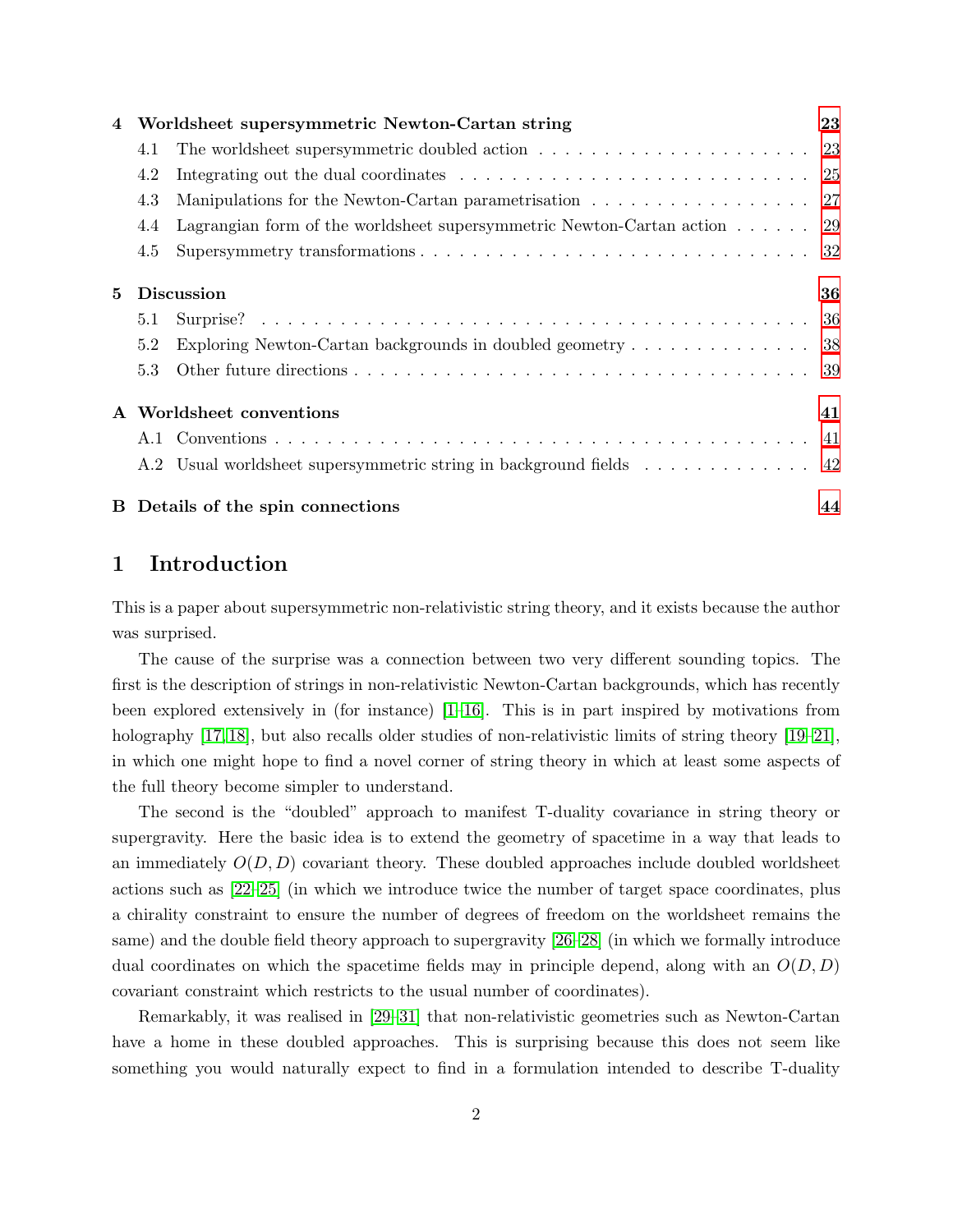in a relativistic theory. Surprise, of course, is a function of ignorance. An explanation for the surprise is that the worldsheet description of strings in certain Newton-Cartan backgrounds can be related to strings in relativistic backgrounds with a null isometry using a sort of T-duality transformation [\[1,](#page-47-0) [3,](#page-47-1) [5\]](#page-47-2). From the relativistic side, this appears to be ill-defined (recall the Buscher rule inverts the metric component in the isometry direction,  $\tilde{g}_{zz} = \frac{1}{g_z}$  $\frac{1}{g_{zz}}$ , but  $g_{zz} = 0$  if z is a null isometry), so has to be interpreted carefully. In the doubled approach, however, we choose to work with  $O(D, D)$  valued background fields rather than the usual spacetime metric and Bfield, and even if the latter are seemingly nonsensical the former need not be. Then this sort of null duality is formally well-defined, and issues only arise when trying to use an inappropriate spacetime parametrisation of the  $O(D, D)$  valued fields. The *appropriate* parametrisation in fact [\[31\]](#page-49-0) will turn out to describe a non-relativistic geometry! (The surprise is then that the same doubled formalism admits both relativistic and non-relativistic parametrisation in the first place. This surprise can also be uplifted to M-theory: for an initial exploration of these ideas in the U-duality covariant "exceptional" formalism, see [\[32\]](#page-49-1).)

In this paper, we will explicitly connect the dots between a particular worldsheet supersymmetric doubled sigma model [\[33\]](#page-49-2) and the action for a worldsheet supersymmetric Newton-Cartan string, extending the Polyakov action of [\[5\]](#page-47-2).

The action of [\[33\]](#page-49-2) was motivated by the natural appearance of  $O(D, D)$  covariant structures in the Hamiltonian approach to worldsheet string theory. Note that the Hamiltonian analysis of the Newton-Cartan string, and the use of null T-duality in this setting, has been explored in [\[2,](#page-47-3)[7,](#page-47-4)[8,](#page-47-5)[10\]](#page-47-6) (and extended to other branes in non-relativistic backgrounds [\[34](#page-49-3)[–36\]](#page-49-4)). Effectively, what will help here is that limits which appear singular in the Lagrangian description may be non-singular in the corresponding Hamiltonian picture. By working not with the ordinary spacetime metric and form fields as fundamental fields but instead with a larger generalised metric, we can achieve similar results.

This also means that at the level of the worldsheet, the doubled string sigma models that we will use below can be effectively viewed as the standard string action in Hamiltonian form, where we have defined new worldsheet scalars  $\tilde{X}$  in terms of the canonical momenta P by  $\tilde{X}' = P$ . The background fields appear in parametrisations of an  $O(D, D)$ -valued generalised metric,  $\mathcal{H}_{MN}(g, B)$  (and its corresponding vielbein). If we allow ourselves within the Hamiltonian framework to range over all possible parametrisations of  $\mathcal{H}_{MN}$  including those that are not consistent with having a standard relativistic metric, then we will discover non-relativistic geometries and other more exotic "non-Riemannian" scenarios. There is not necessarily any need to then invoke the tools and interpretation of the doubled formalism; however the latter will be especially useful in studying features of the spacetime theory as its kinematics and dynamics are known irrespective of parametrisation.

Bosonic particle and string actions in non-relativistic or non-Riemannian backgrounds have been obtained from the doubled formalism already in the papers [\[29](#page-48-9)[–31\]](#page-49-0) The action we construct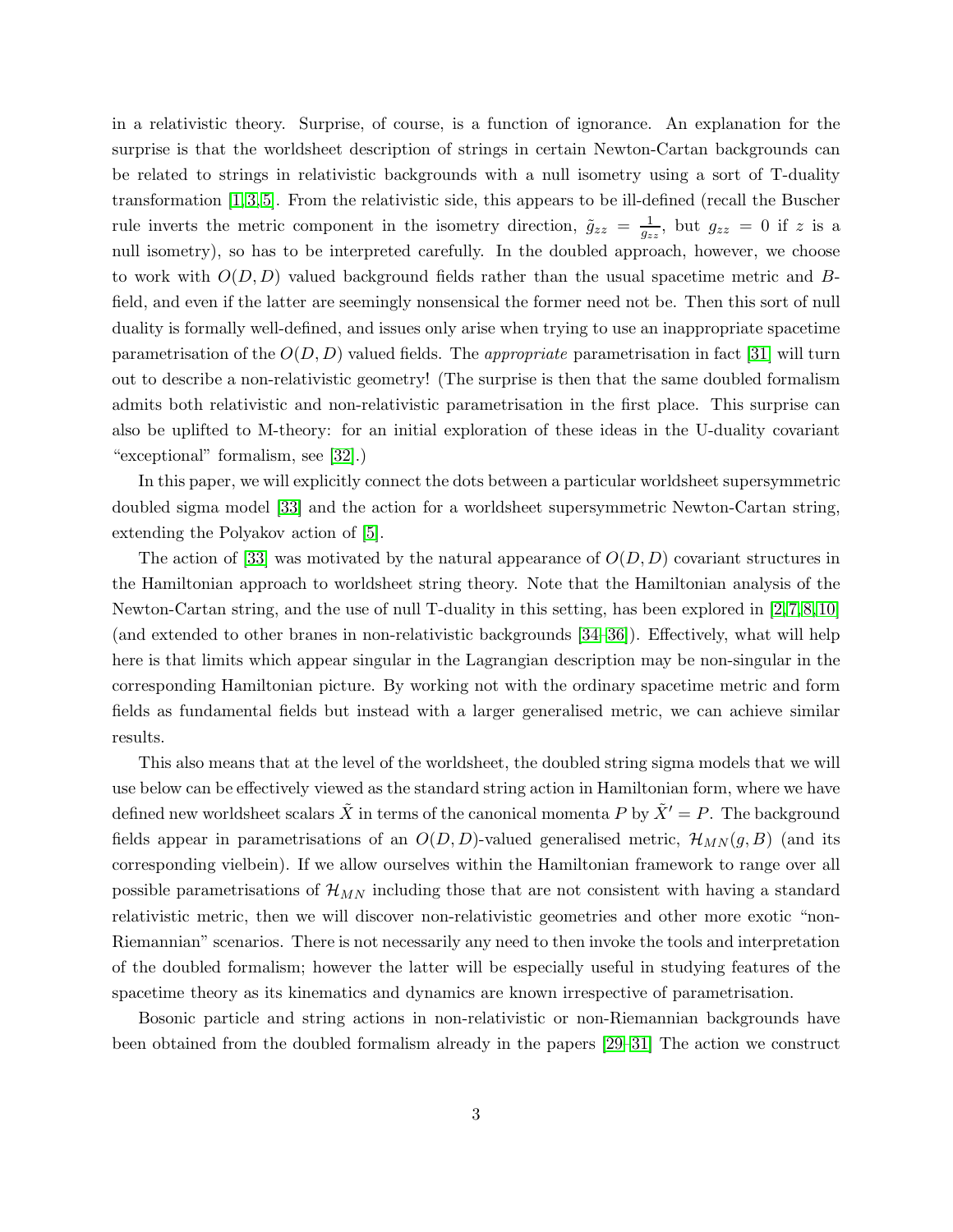will be supersymmetric on the worldsheet (i.e. it is a spinning or RNS string). A doubled Green-Schwarz action has also been constructed in [\[37\]](#page-49-5), in which the application to the Gomis-Ooguri non-relativistic string was considered.

#### Outline and main result

The principal points of this paper are as follows.

- 1 We first demonstrate explicitly in the bosonic setting how a doubled action can handle a null duality leading to the Newton-Cartan Polyakov action of [\[5\]](#page-47-2). This is the subject of section [2.](#page-5-0)
- 2 We discuss some general features of the effect of null duality on the transformation rules of vielbeins and worldsheet fermions, in section [3.](#page-15-0) We point out that the spacetime vielbein  $e^{A}{}_{\mu}$ transforms to different *non-invertible* spacetime vielbeins  $e_{\pm\mu}^A$  in the left- and right-moving sectors (which the left- and right-moving fermions should couple to), and that we cannot find a spacetime Lorentz transformation that relates these two quantities. This underlies the fact that we obtain a non-relativistic geometry: the left- and right-moving sectors of the string no longer see the same relativistic target space. The counterpart of this in the bosonic sector is that a certain pair of directions in the target space become chiral and antichiral respectively. However, we do not lose any degrees of freedom once we take into account that these chirality constraints are imposed by an extra pair of fields appearing as Lagrange multipliers.

Despite these issues, we observe that the doubled vielbeins appearing in the doubled string are perfectly well-defined after the duality. This helps us understand what we should use as an appropriate basis for the worldsheet fermions in the Newton-Cartan string.

3 In section [4,](#page-22-0) after reviewing the worldsheet supersymmetric doubled string of [\[33\]](#page-49-2), we show that the Polyakov action for a string in a Newton-Cartan background has the following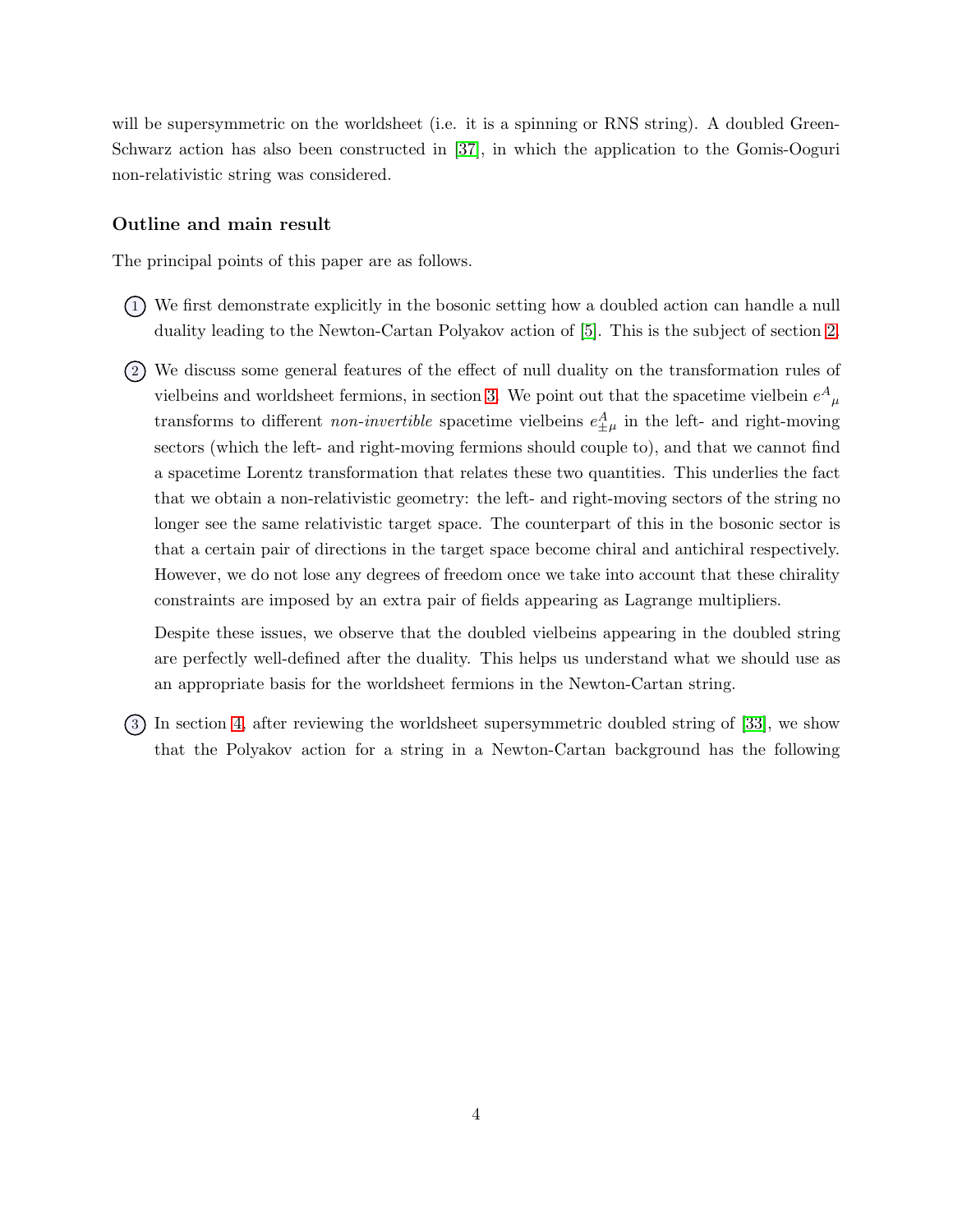worldsheet supersymmetric extension:

$$
S = \int d^2 \sigma \frac{1}{2} h_{ij} \left( \frac{1}{e} D_\tau X^i D_\tau X^j - e X'^i X'^j \right) + B_{\mu\nu} \dot{X}^\mu X'^\nu
$$
  
\n
$$
- \frac{i}{2} \left( \psi^{\bar{A}} \bar{h}_{\bar{A}\bar{B}} D_+ \psi^{\bar{B}} + \psi^{\bar{A}} D_+ X^i \omega_{+i\bar{A}\bar{B}} \psi^{\bar{B}} \right)
$$
  
\n
$$
- \frac{i}{2} \left( \tilde{\psi}^A h_{AB} D_- \tilde{\psi}^B + \tilde{\psi}^A D_- X^i \omega_{-iAB} \tilde{\psi}^B \right)
$$
  
\n
$$
- \frac{i}{2e} \tilde{\xi} (e_{i\underline{m}} \tilde{\psi}^{\underline{m}} + \tau_i \tilde{\psi}^{\underline{u}}) D_+ X^i + \frac{i}{2e} \xi (e_{i\underline{m}} \psi^{\underline{m}} + \tau_i \psi^{\underline{u}}) D_- X^i
$$
  
\n
$$
- \frac{1}{12} T_{ABC} \tilde{\xi} \tilde{\psi}^A \tilde{\psi}^B \tilde{\psi}^C - \frac{1}{12} \bar{T}_{\bar{A}\bar{B}\bar{C}} \xi \psi^{\bar{A}} \psi^{\bar{B}} \psi^{\bar{C}} - \frac{1}{4e} \tilde{\xi} \xi h_{A\bar{B}} \tilde{\psi}^A \psi^{\bar{B}}
$$
  
\n
$$
+ \frac{e}{2} R_{\bar{A}\bar{B}CD} \psi^{\bar{A}} \psi^{\bar{B}} \tilde{\psi}^C \tilde{\psi}^D
$$
  
\n
$$
+ \beta \left( D_- V + \tau_i D_- X^i - ie \sqrt{2} \Phi_{\underline{u}\bar{A}\bar{B}} \psi^{\bar{A}} \psi^{\bar{B}} - i \tilde{\xi} \tilde{\psi}^{\underline{\tau}} \right)
$$
  
\n
$$
- \bar{\beta} \left( D_+ V - \tau_i D_+ X^i + ie \sqrt{2} \tilde{\Phi}_{\underline{u}AB} \tilde{\psi}^A \tilde{\psi}^B - i \xi \psi^{\underline{\tau}} \right).
$$

Here  $i = 1, \ldots, d$  and the Newton-Cartan geometry is described by the pair  $(h_{ij}, \tau_i)$ , where  $h_{ij}$  is symmetric and has rank  $d-1$ , with zero vector  $v^i$  such that  $h_{ij}v^j = 0$ ; the covector  $\tau_i$ specifies the preferred Newton-Cartan time direction with  $v^i \tau_i = -1$ . The index  $\underline{m}$  is a flat index with  $\underline{m} = 1, \ldots, d-1$  and we have a pseudo-vielbein  $e_i^{\underline{m}}$  such that  $h_{ij} = e_i^{\underline{m}} e_j^{\underline{n}} \delta_{\underline{m}\underline{n}}$ . The bosonic target space coordinates are  $X^{\mu} = (X^{i}, V)$ . If we view this action as being obtained from null duality, then  $V$  is the coordinate dual to the original null isometry direction. We have additional worldsheet fields  $\beta$  and  $\overline{\beta}$ , which enforce what can be viewed as chirality conditions on  $V \pm \tau_i X^i$ . In the Hamiltonian approach,  $\beta$  and  $\bar{\beta}$  arise from components of the momenta conjugate to  $X^{\mu}$  that do not appear quadratically in the action, and cannot be integrated out.

The worldsheet fermions  $\psi^{\bar{A}}$  and  $\tilde{\psi}^A$  are one-component Majorana-Weyl spinors and anticommuting. They carry flat indices  $\overline{A} = 1, \ldots, d + 1$  and  $A = 1, \ldots, d + 1$  associated to separate chiral  $O(1, d)$  groups. Note however that only a common  $O(d-1)$  subgroup of these can be realised as the conventional background local symmetry group, as a consequence of the non-relativistic parametrisation we will specify. We decompose the flat indices such that  $\psi^{\bar{A}} = (\psi^{\underline{m}}, \psi^{\underline{\tau}}, \psi^{\underline{u}})$  and  $\tilde{\psi}^A = (\tilde{\psi}^{\underline{m}}, \tilde{\psi}^{\underline{\tau}}, \tilde{\psi}^{\underline{u}})$ , where  $\underline{m} = 1, \dots, d-1$ . Here the indices  $\underline{\tau}$  and  $\underline{u}$ do not run over anything, and label the fermions which are the superpartners of  $(\tau_i X^i \pm V)$ and  $\beta, \bar{\beta}$  respectively (see below). (The notation is explained in section [3.2.](#page-18-0)) These indices are contracted using flat metrics,  $\bar{h}_{\bar{A}\bar{B}}$  and  $h_{AB}$ , with  $\bar{h}_{\underline{m}\underline{n}} = h_{\underline{m}\underline{n}} = \delta_{\underline{m}\underline{n}}$  and  $\bar{h}_{\underline{\tau}\underline{u}} = h_{\underline{\tau}\underline{u}} = 1$ . The B-field includes the additional Newton-Cartan  $U(1)$  gauge field  $m_i$  as the component  $B_{iv} = -m_i$ . We will also consider components  $B_{ij} \neq 0$ . Further couplings to the background are contained in the spin connections,  $\omega_{+i\bar{A}\bar{B}}$ ,  $\omega_{-iAB}$ , torsions  $T_{ABC}$  and  $\bar{T}_{\bar{A}\bar{B}\bar{C}}$ , and curvature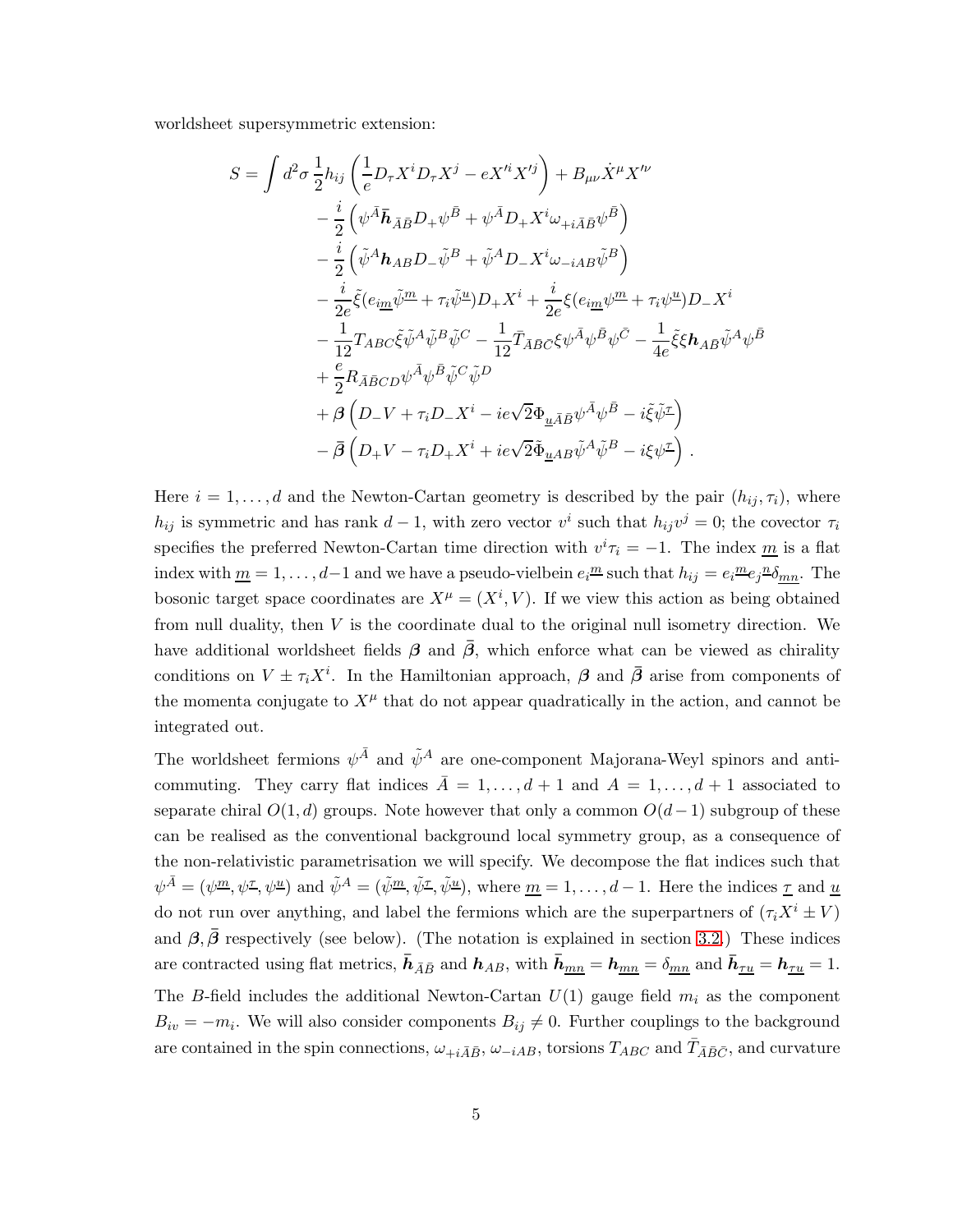$R_{\bar{A}\bar{B}CD}$ , which are defined in [\(4.27\)](#page-28-1), [\(4.28\)](#page-28-2) and [\(4.29\)](#page-28-3) in terms of certain geometric quantities arising automatically in the doubled approach. These geometric quantities are in effect certain (combinations of) projections of doubled spin connections. The quantities  $\Phi_{\underline{u}\bar{A}\bar{B}}$  and  $\tilde{\Phi}_{\underline{u}AB}$ also appearing in this action are also of this nature. These details will be explained in the course of the paper.

Finally, the worldsheet derivatives are  $D_{\tau} \equiv \partial_{\tau} - u \partial_{\sigma}$ ,  $D_{\pm} \equiv D_{\tau} \pm e \partial_{\sigma}$ , where e and u are the two independent components of the worldsheet metric. The superpartners of e and u are  $\xi$  and  $\tilde{\xi}$ , which are one-component anticommuting Majorana-Weyl spinors, and are the independent components of the worldsheet gravitino. Our worldsheet conventions are contained in appendix [A,](#page-40-0) from which one can also check that the form of the action we have written above can be made manifestly covariant on the worldsheet.

- 4 As well as the action, we write down the supersymmetry transformations in section [4.5.](#page-31-0) This tells us something about the fermionic counterpart of the "constraints" imposed by the equations of motion  $\beta$  and  $\beta$ . This is most intuitive in a flat background: there these constraints enforce that certain combinations of the bosonic coordinates are chiral. Now, the fermions are automatically also chiral, and the bosonic constraints transform into the equations of motion for the superpartners of  $\beta$ ,  $\beta$ , which are just the standard fermionic equations of motion for certain combinations of the fermions. We use a basis in which this is automatic: with our pairs of superpartners being  $(\beta, \tilde{\psi}^{\underline{u}})$ ,  $(\bar{\beta}, \psi^{\underline{u}})$ ,  $(V + \tau_i X^i, \tilde{\psi}^{\underline{\tau}})$ ,  $(-V +$  $\tau_i X^i, \psi^{\underline{\tau}}$ ).
- 5 In addition, in the discussion in section [5,](#page-35-0) we generate a couple of simple examples of potential Newton-Cartan backgrounds based on null or timelike dualities in the doubled setting, and suggest some advantages (and disadvantages) of using the doubled approach to further understand non-relativistic string theory.

# <span id="page-5-1"></span><span id="page-5-0"></span>2 Newton-Cartan string and doubled string

## 2.1 Newton-Cartan from null duality

#### Newton-Cartan variables

First let us recall from [\[32\]](#page-49-1) how to embed the Newton-Cartan geometry of [\[1,](#page-47-0) [5\]](#page-47-2) into doubled language. This geometry can be conveniently first viewed in terms of a  $d+1$  dimensional Lorentzian spacetime with a null isometry, which can always be put into the form

<span id="page-5-2"></span>
$$
ds^{2} = g_{\mu\nu}dx^{\mu}dx^{\nu} = 2\tau_{i}dx^{i}(du - m_{i}dx^{i}) + h_{ij}dx^{i}dx^{j},
$$
\n(2.1)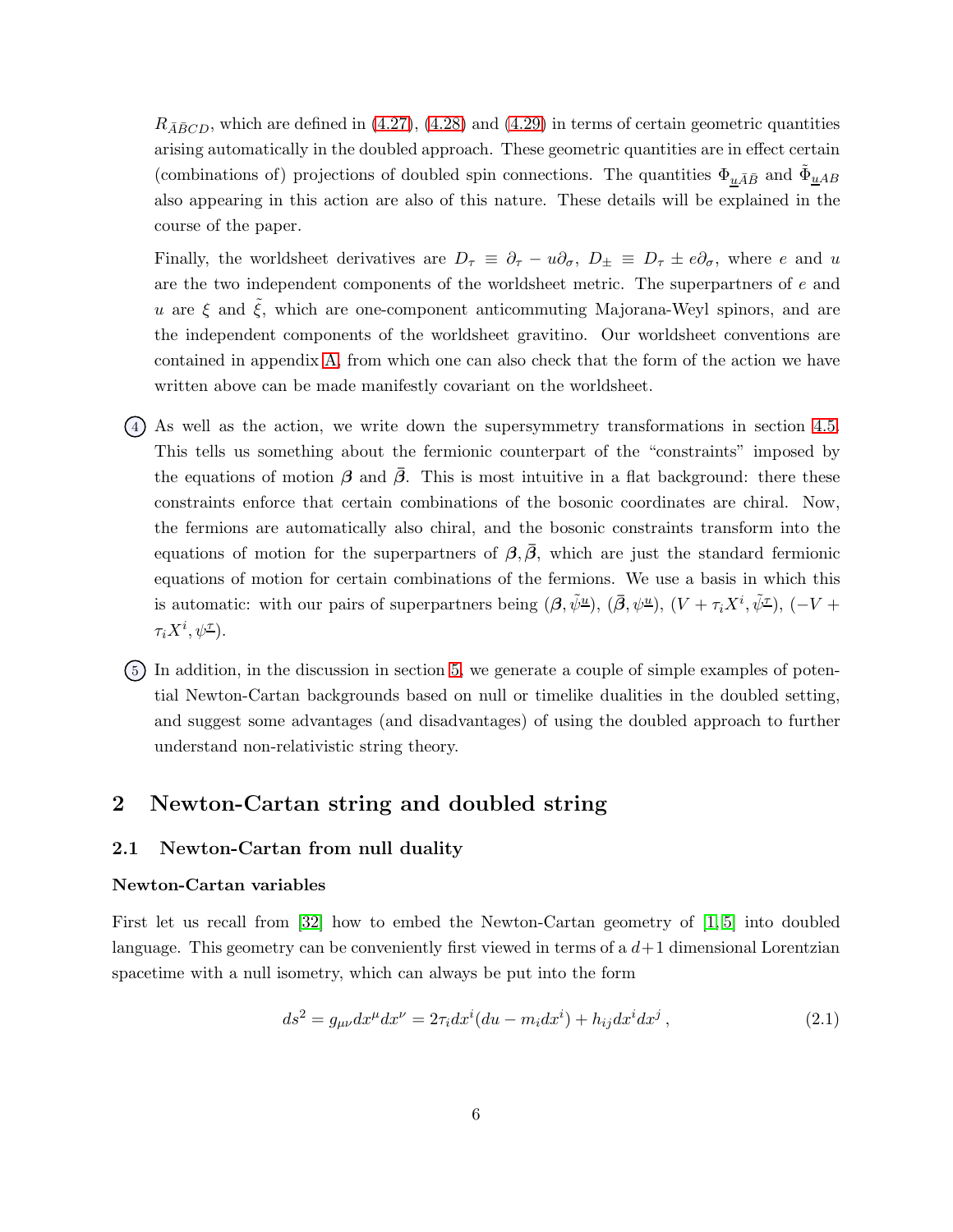where u denotes the null direction, and the d dimensional matrix  $h_{ij}$  has rank  $d-1$ . The fields  $\tau_i, m_i$ and  $h_{ij}$  together describe a torsional Newton-Cartan geometry. The objects  $(h_{ij}, \tau_i)$  can be viewed as a pair of degenerate metrics, while  $m_i$  is a  $U(1)$  gauge field associated to mass conservation. We can also introduce a vector  $v^i$  and a rank  $d-1$  matrix  $h^{ij}$  such that

$$
h_{ij}v^j = 0, \quad v^i \tau_i = -1, \quad h^{ij} \tau_j = 0, \quad h^{ik} h_{kj} - v^i \tau_j = \delta_j^i. \tag{2.2}
$$

It is convenient to also define

$$
\bar{h}_{ij} \equiv h_{ij} - \tau_i m_j - \tau_j m_i, \quad \hat{v}^i \equiv v^i - h^{ij} m_j, \quad \tilde{\Phi} \equiv -v^i m_i + \frac{1}{2} h^{ij} m_i m_j, \tag{2.3}
$$

such that the completeness holds also as  $h^{ik}\bar{h}_{kj} - \hat{v}^i \tau_j = \delta^i_j$ . The inverse metric is

$$
g^{\mu\nu} = \begin{pmatrix} h^{ij} & -\hat{v}^i \\ -\hat{v}^j & 2\tilde{\Phi} \end{pmatrix},\tag{2.4}
$$

while the determinant is

$$
\det g = -\frac{\det \bar{h}}{2\Phi} = \frac{1}{\frac{1}{(d-1)!} \epsilon_{i_1...i_d} \epsilon_{j_1...j_d} v^{i_1} v^{j_1} h^{i_2 j_2} \dots h^{i_d j_d}}.
$$
(2.5)

We would like to "dualise" this model on the null isometric direction. The conventional Buscher rules involve inverting the metric component  $g_{uu}$ , which is of course zero here. Despite this, one can indeed carry out this sort of dualisation by introducing a Lagrange multiplier  $A_{\alpha}$  and new worldsheet scalar V in order to place the momenta conjugate to the direction U on-shell  $[1,5]$ , leading to an action for a string in a Newton-Cartan background (see also [\[3\]](#page-47-1), which showed that a non-relativistic string in the somewhat different so-called stringy Newton-Cartan background is also T-dual to a Lorentzian background with a null isometry - the two actions are related in [\[12\]](#page-47-7)).

#### Doubled variables

We can reinterpret this procedure by embedding the null duality in the "doubled" framework, which encompasses both worldsheet models [\[22](#page-48-5)[–25\]](#page-48-6) and the target space supergravity via double field theory [\[26–](#page-48-7)[28\]](#page-48-8). The conceptual advantage here for us will be the repackaging of the original spacetime (or Newton-Cartan space and time) background into quantities which transform covariantly under general  $O(D, D)$  T-duality transformations. This will allow us additional "freedom" to evade the singularities that would otherwise appear in the Buscher rules.

Let us introduce some notation. Any object in the fundamental representation of  $O(D, D)$  carries a doubled index,  $M, N, \dots = 1, \dots, 2D$ , which decomposes into spacetime vector and covector indices such that  $V^M = (V^{\mu}, V_{\mu})$  (for the metric in [\(2.1\)](#page-5-2), we have  $D = d + 1$ ). By definition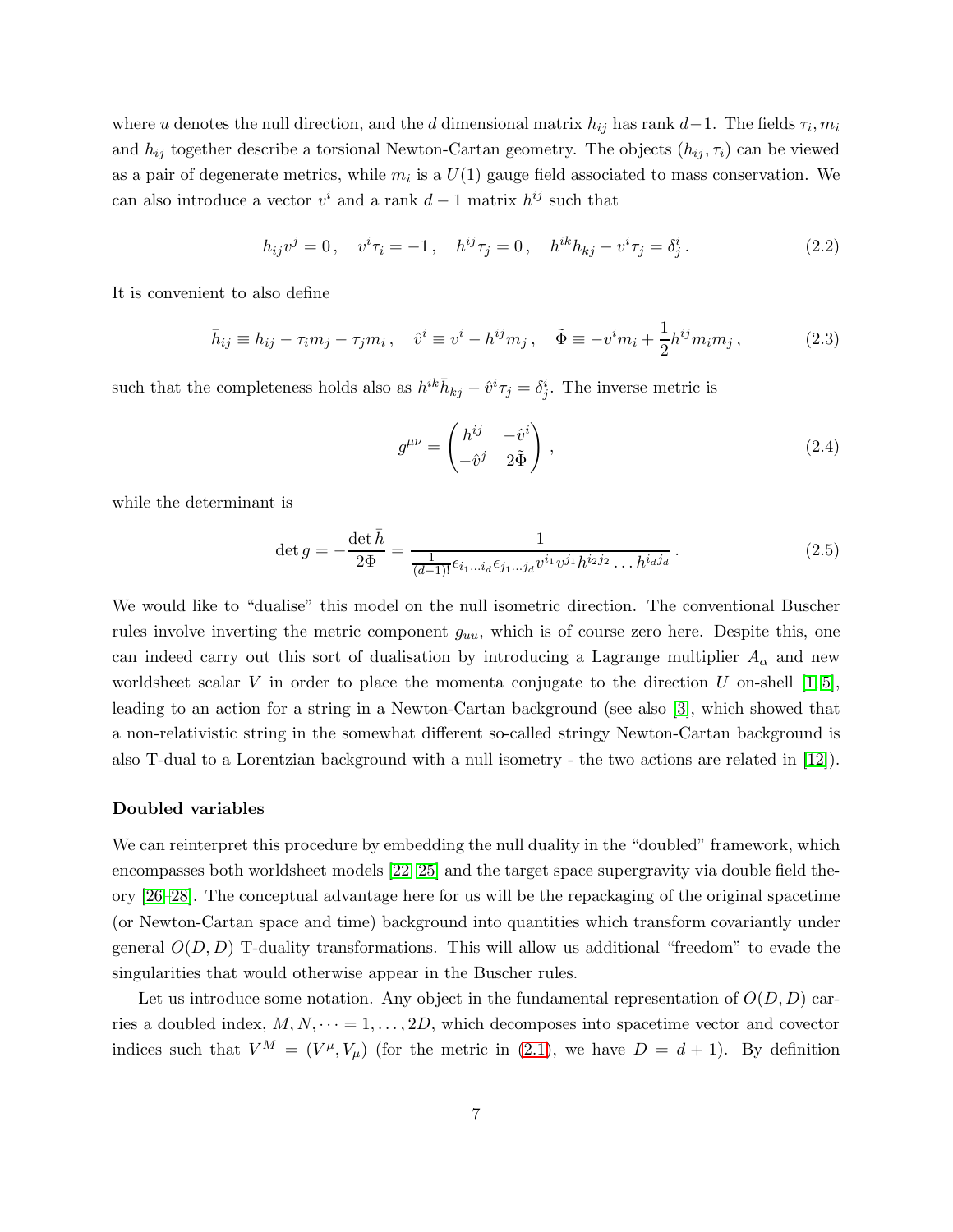$O(D, D)$  transformations preserve the following bilinear form:

$$
\eta_{MN} = \begin{pmatrix} 0 & I \\ I & 0 \end{pmatrix}, \tag{2.6}
$$

which is used together with its inverse  $\eta^{MN}$  to raise and lower doubled indices. We package the NSNS sector fields  $(g_{\mu\nu}, B_{\mu\nu}, \phi)$  into a generalised metric,  $\mathcal{H}_{MN}$ , and generalised dilaton, d. The latter is a scalar under  $O(D, D)$  transformations, and would normally be related to the determinant of the spacetime metric and the dilaton  $\phi$  by  $e^{-2d} = e^{-2\phi} \sqrt{|\det g|}$ . The generalised metric is defined to obey:

<span id="page-7-1"></span>
$$
\mathcal{H}_{MN} = \mathcal{H}_{NM}, \quad \mathcal{H}_{MK} \eta^{KL} \mathcal{H}_{LN} = \eta_{MN}, \tag{2.7}
$$

and the standard solution of these constraints is to take  $\mathcal{H}_{MN}$  to parametrise the coset  $O(D, D)/O(D) \times$  $O(D)$  or  $O(D, D)/O(1, D-1) \times O(1, D-1)$ . For the Newton-Cartan application we are interested in, the latter Lorentzian coset is appropriate. Note that other solutions exist [\[31\]](#page-49-0), which we will see below, which may have uses for other non-relativistic geometries. The standard parametrisation of the generalised metric in  $O(D, D)/O(1, D-1) \times O(1, D-1)$  is

<span id="page-7-0"></span>
$$
\mathcal{H}_{MN} = \begin{pmatrix} g_{\mu\nu} - B_{\mu\rho} g^{\rho\sigma} B_{\sigma\nu} & B_{\mu\rho} g^{\rho\nu} \\ -g^{\mu\rho} B_{\rho\nu} & g^{\mu\nu} \end{pmatrix} . \tag{2.8}
$$

#### Generating the Newton-Cartan generalised metric

We now will carry out a null duality on the background  $(2.1)$ , viewing this as a particular  $O(D, D)$ transformation acting on the generalised metric. So, first we insert the metric [\(2.1\)](#page-5-2) into the standard parametrisation [\(2.8\)](#page-7-0) of the generalised metric. We assume for now there is no background B-field (however we will see at the end of this section that it is straightforward to incorporate one), so that we simply have  $\mathcal{H}_{MN} = \text{diag}(g_{\mu\nu}, g^{\mu\nu})$ . To carry out the analogue of a Buscher transformation on the null isometry direction, we split  $\mu = (i, u)$  and then act on the generalised metric with the  $O(D, D)$  transformation which swaps the <sup>u</sup> and <sub>u</sub> indices, namely:

$$
\mathcal{T}^{M}{}_{N} = \begin{pmatrix} \delta^{i}{}_{j} & 0 & 0 & 0 \\ 0 & 0 & 0 & 1 \\ 0 & 0 & \delta_{i}{}^{j} & 0 \\ 0 & 1 & 0 & 0 \end{pmatrix} . \tag{2.9}
$$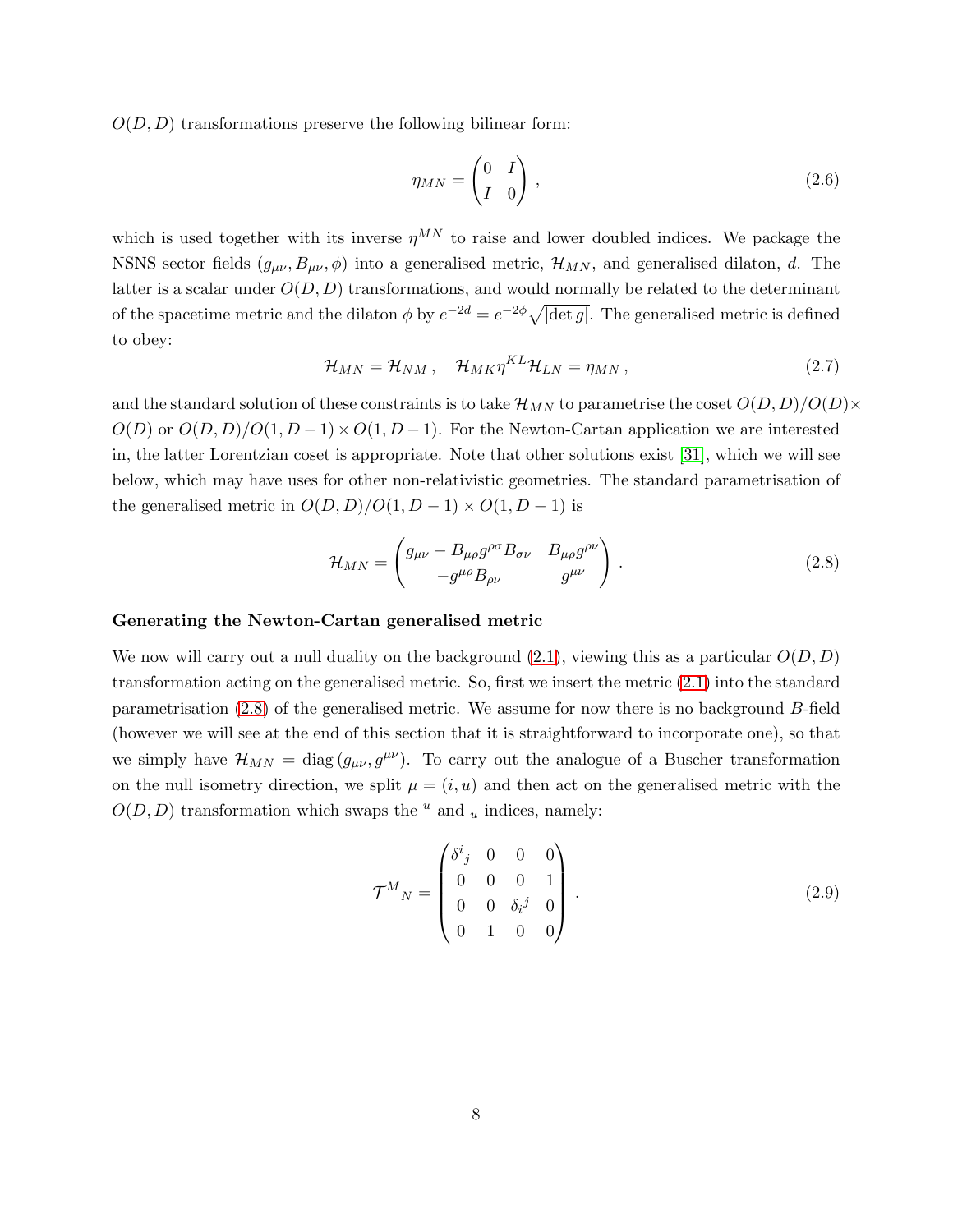(It is worth emphasising that this means that we can also do the inverse problem with no difficulties.) Let's note first that the invariant generalised dilaton (assuming  $\phi = 0$  before the duality) is

$$
e^{-2d} = \sqrt{\left|\frac{\det \bar{h}}{2\Phi}\right|} = \sqrt{\frac{1}{\left|\frac{1}{(d-1)!}\epsilon_{i_1...i_d}\epsilon_{j_1...j_d}v^{i_1}v^{j_1}h^{i_2j_2}...h^{i_dj_d}\right|}}.
$$
(2.10)

More immediately interesting and useful is the dual generalised metric, which we denote by  $\mathcal{H}_{NC}$ as we will refer to it as the Newton-Cartan generalised metric:

<span id="page-8-0"></span>
$$
(\mathcal{H}_{NC})_{MN} = \begin{pmatrix} \bar{h}_{ij} & 0 & 0 & \tau_i \\ 0 & 2\tilde{\Phi} & -\hat{v}^j & 0 \\ 0 & -\hat{v}^i & h^{ij} & 0 \\ \tau_j & 0 & 0 & 0 \end{pmatrix} .
$$
 (2.11)

We see immediately that this does not admit the standard parametrisation of [\(2.8\)](#page-7-0) because the lower right  $D \times D$  block is not invertible and so cannot be interpreted as the inverse spacetime metric!

## General parametrisations of generalised metrics

However, in a doubled approach, the generalised metric [\(2.11\)](#page-8-0) is a perfectly well-defined object. Indeed, a classification of all possible parametrisations of the generalised metric subject to the conditions [\(2.7\)](#page-7-1) was carried out in [\[31\]](#page-49-0). These parametrisations take the general form

<span id="page-8-1"></span>
$$
\mathcal{H}_{MN} = \begin{pmatrix} 1 & B \\ 0 & 1 \end{pmatrix} \begin{pmatrix} K & Z \\ Z^T & H \end{pmatrix} \begin{pmatrix} 1 & 0 \\ -B & 1 \end{pmatrix}
$$
 (2.12)

where the matrices  $K_{\mu\nu}$  and  $H^{\mu\nu}$  are simultaneously degenerate, each having  $n+\bar{n}$  zero eigenvectors. Let a basis for the null eigenvectors of  $H^{\mu\nu}$  be  $x_{\mu}^I$ ,  $I = 1, \ldots, n + \bar{n}$ , and a dual basis for those of  $K_{\mu\nu}$  be  $y_I^{\mu}$  $I^{\mu}$ , with

$$
x_{\mu}^{I} y_{I'}^{\mu} = \delta_{I'}^{I} , \quad H^{\mu \rho} K_{\rho \nu} + x_{\nu}^{I} y_{I}^{\mu} = \delta_{\nu}^{\mu} . \tag{2.13}
$$

Then the matrix  $Z_{\mu}^{\ \nu} = x_{\mu}^I \sigma_I^I y_{I}^{\nu}$ , where the matrix  $\sigma_I^{\ I'}$  has eigenvalues  $+1$  with multiplicity n and  $-1$  with multiplicity  $\bar{n}$ . A canonical choice of bases then consists of  $x^a_\mu, \bar{x}^{\bar{a}}_\mu, y^{\mu}_a, \bar{y}^{\mu}_\bar{a}, a = 1, \ldots, n$ and  $\bar{a} = 1, \ldots \bar{n}$ , such that

$$
x^a_\mu y^\mu_b = \delta^a_b, \quad \bar{x}^{\bar{a}}_\mu y^{\mu}_{\bar{b}} = \delta^{\bar{a}}_{\bar{b}}, \quad x^a_\mu \bar{y}^\mu_{\bar{b}} = 0 = \bar{x}^{\bar{a}}_\mu y^\mu_b,
$$
\n(2.14)

$$
Z_{\mu}{}^{\nu} = x_{\mu}^{a} y_{a}^{\nu} - \bar{x}_{\mu}{}^{\bar{a}} \bar{y}_{\bar{a}}^{\nu}, \quad H^{\mu \rho} K_{\rho \nu} + x_{\nu}^{a} y_{a}^{\mu} + \bar{x}_{\nu}^{\bar{a}} \bar{y}_{\bar{a}}^{\mu} = \delta_{\nu}^{\mu}.
$$
 (2.15)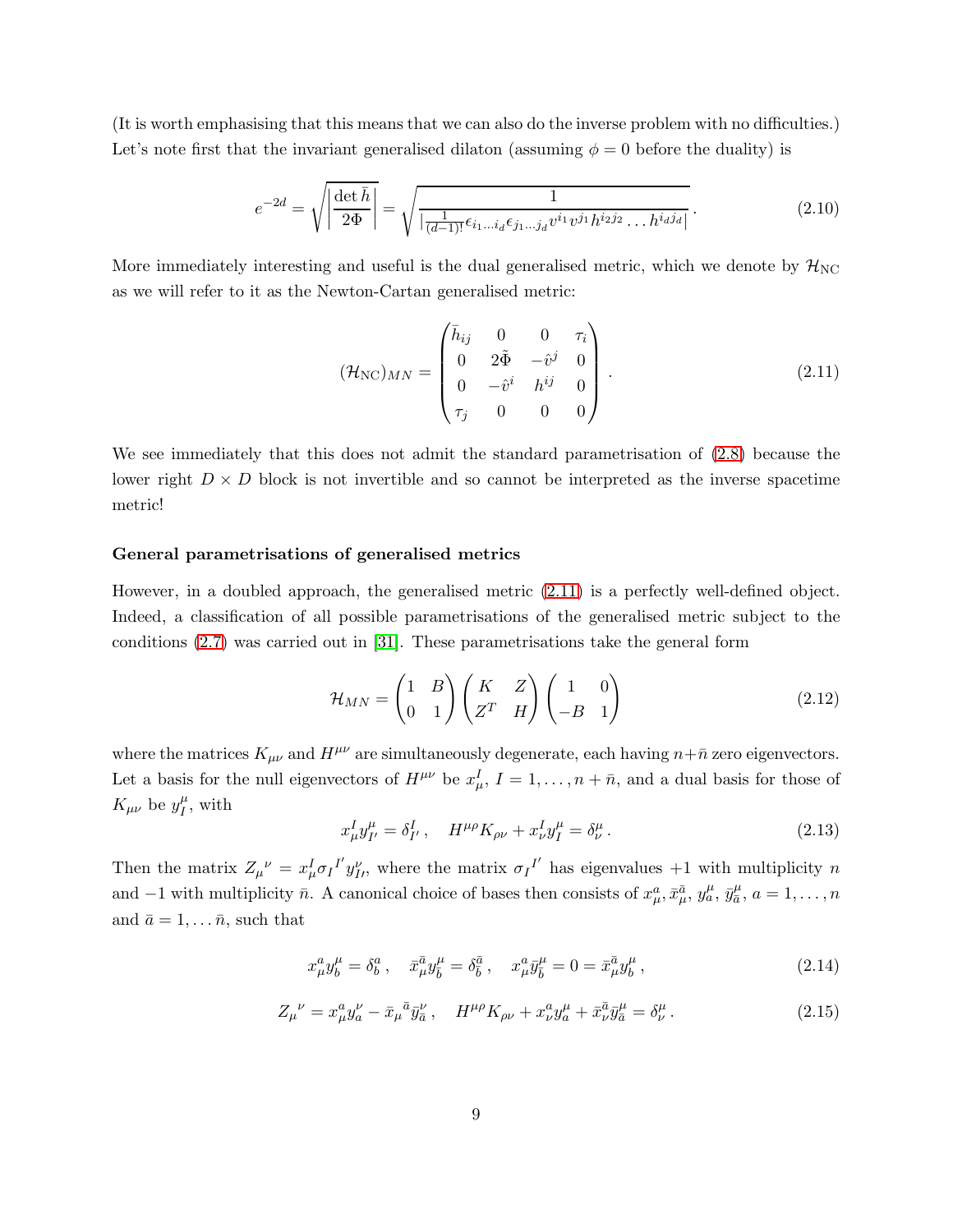The integers n and  $\bar{n}$  characterise the type of parametrisation, and appear in the trace  $\mathcal{H}^{M}{}_{M} = 2(n \bar{n}$ ). Evidently, in a usual "Riemannian" parametrisation,  $n = \bar{n} = 0$ . All other cases are then non-Riemannian in nature, as the block  $H^{\mu\nu}$  is not invertible and so cannot be interpreted as a spacetime metric. This does not mean these other cases are not geometric: they may just be geometries of different type. As shown in [\[31\]](#page-49-0), this implies that many versions of non-relativistic geometries, including Newton-Cartan, can be embedded as a generalised metric and hence understood in the doubled formalism.

A non-Riemannian background with  $n = \bar{n} \neq 0$  can be generated by  $O(D, D)$  transformations acting on a Riemannian generalised metric. This is what happens when we obtain the Newton-Cartan geometry by starting with the background [\(2.1\)](#page-5-2) and dualising on the null duality. Another closely related example is the T-duality of a fundamental string solution on both the time and string spatial direction, which for particular values of the original B-field gives rise to a non-Riemannian background which may be related to the Gomis-Ooguri string [\[19](#page-48-3)[–21\]](#page-48-4), as shown in [\[29,](#page-48-9) [30\]](#page-48-10).

One point worth mentioning is that the decomposition of a given non-Riemannian generalised metric into  $H^{\mu\nu}$ ,  $K_{\mu\nu}$ ,  $B_{\mu\nu}$  is not unique, owing to the presence of certain shift symmetries [\[31\]](#page-49-0). In the Newton-Cartan case these will actually correspond to Galilean transformations.

#### Back to Newton-Cartan

The Newton-Cartan generalised metric [\(2.11\)](#page-8-0) admits a parametrisation of the form [\(2.12\)](#page-8-1) with  $n = \bar{n} = 1$  and:

<span id="page-9-0"></span>
$$
K_{\mu\nu} = \begin{pmatrix} h_{ij} & 0 \\ 0 & 0 \end{pmatrix}, \quad H^{\mu\nu} = \begin{pmatrix} h^{ij} & 0 \\ 0 & 0 \end{pmatrix}, \quad B_{\mu\nu} = \begin{pmatrix} 0 & -m_i \\ m_j & 0 \end{pmatrix}, \tag{2.16}
$$

Note that the  $U(1)$  gauge field  $m<sub>i</sub>$  appears in the off-diagonal components of the B-field, and therefore its  $U(1)$  symmetry is induced in this picture by the gauge transformations  $\delta B_{\mu\nu} = \partial_{\mu}\lambda_{\nu}$ . Now, an obvious basis of null vectors would be  $(x_{\mu}^I, y_{I}^{\mu})$  $_{I}^{\mu}$ ), with  $I=1,2$  given by:

$$
x_{\mu}^{1} = \begin{pmatrix} \tau_{i} \\ 0 \end{pmatrix}, \quad x_{\mu}^{2} = \begin{pmatrix} 0 \\ 1 \end{pmatrix}, \quad y_{1}^{\mu} = \begin{pmatrix} -v^{i} \\ 0 \end{pmatrix}, \quad y_{2}^{\mu} = \begin{pmatrix} 0 \\ 1 \end{pmatrix}, \tag{2.17}
$$

such that

$$
Z_{\mu}^{\ \nu} = \begin{pmatrix} 0 & \tau_i \\ -v^j & 0 \end{pmatrix} \equiv x_{\mu}^I \sigma_I^{I'} y_{I'}^{\nu}, \quad \sigma_I^{I'} = \begin{pmatrix} 0 & 1 \\ 1 & 0 \end{pmatrix} \,. \tag{2.18}
$$

We can diagonalise this to match the canonical form of the generalised metric parametrisation of [\[31\]](#page-49-0):

$$
Z_{\mu}{}^{\nu} = x_{\mu}y^{\nu} - \bar{x}_{\mu}\bar{y}^{\nu}, \qquad (2.19)
$$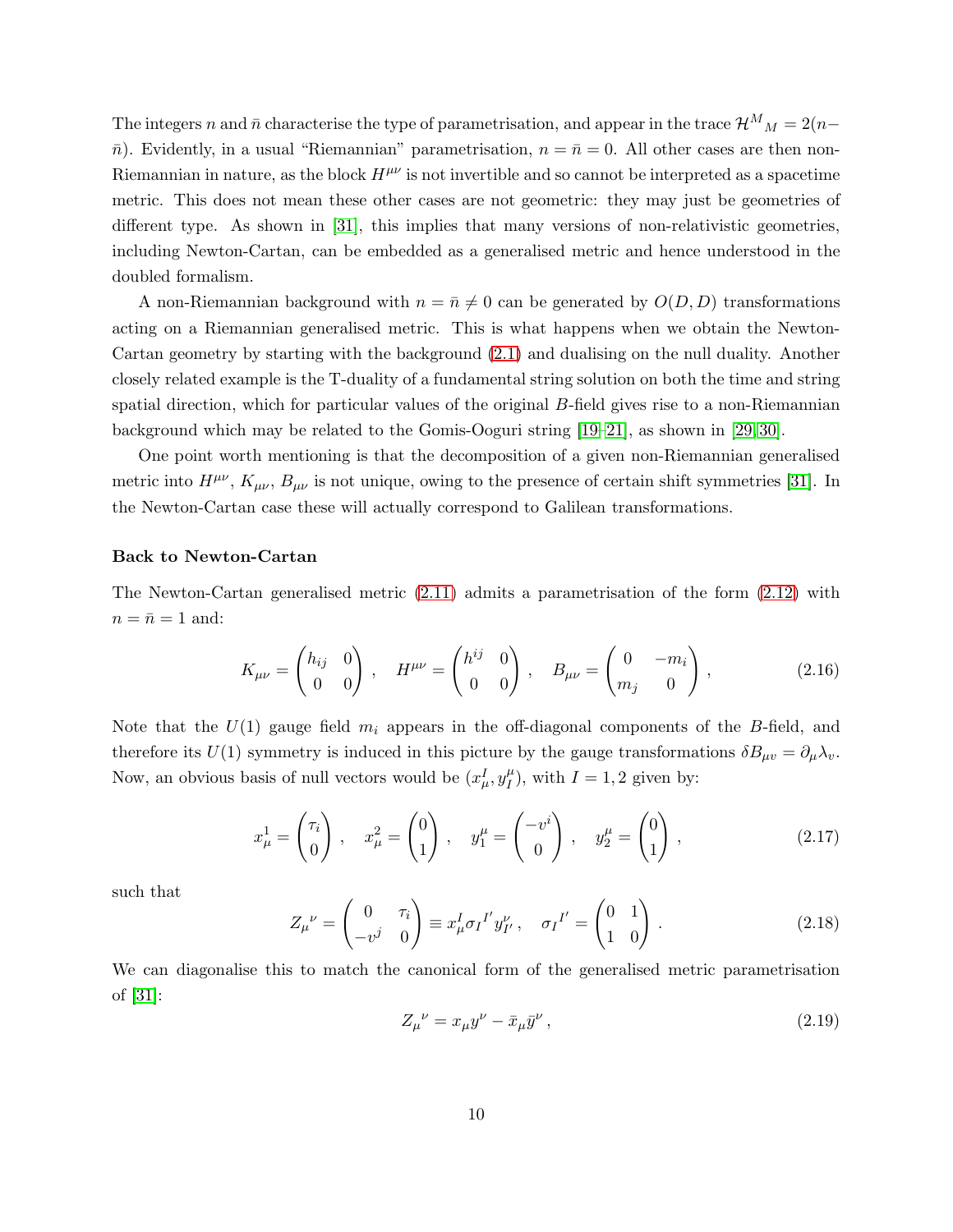with

<span id="page-10-4"></span>
$$
x_{\mu} = \frac{1}{\sqrt{2}} \begin{pmatrix} \tau_i \\ 1 \end{pmatrix}, \quad \bar{x}_{\mu} = \frac{1}{\sqrt{2}} \begin{pmatrix} \tau_i \\ -1 \end{pmatrix}, \quad y^{\mu} = \frac{1}{\sqrt{2}} \begin{pmatrix} -v^i \\ 1 \end{pmatrix}, \quad \bar{y}^{\mu} = \frac{1}{\sqrt{2}} \begin{pmatrix} -v^i \\ -1 \end{pmatrix}.
$$
 (2.20)

<span id="page-10-0"></span>We shall use this basis below.

## 2.2 Bosonic worldsheet action

## Doubled action

Now we will describe the doubled string action that we will use to obtain an action for a string in the Newton-Cartan background. The starting point is the string worldsheet action in Hamiltonian form:<sup>[1](#page-10-1)</sup>

$$
S = \int d^2 \sigma \, \dot{X}^\mu P_\mu - \text{Ham}(X, P) \,, \tag{2.21}
$$

where

$$
\text{Ham}(X, P) = \frac{e}{2} Z^M \mathcal{H}_{MN} Z^N + \frac{u}{2} Z^M \eta_{MN} Z^N, \quad Z^M \equiv \begin{pmatrix} X'^\mu \\ P_\mu \end{pmatrix} . \tag{2.22}
$$

Here  $e$  and  $u$  are the two independent components of the worldsheet metric, imposing the vanishing of the string Hamiltonian constraints. These constraints are written naturally in terms of doubled quantities. One can define dual coordinates by  $\tilde{X}'_{\mu} = P_{\mu}$  (a prime denotes the worldsheet spatial derivative); integrating by parts we arrive at the doubled action of Tseytlin [\[22,](#page-48-5)[23\]](#page-48-11) written in terms of  $X^M = (X^{\mu}, \tilde{X}_{\mu})$ :<sup>[2](#page-10-2)</sup>

<span id="page-10-3"></span>
$$
S = \int d^2 \sigma \frac{1}{2} \dot{X}^M \eta_{MN} X^{\prime N} - \frac{e}{2} X^{\prime M} \mathcal{H}_{MN}(X) X^{\prime N} - \frac{u}{2} X^{\prime M} \eta_{MN} X^{\prime N} . \tag{2.23}
$$

In principle, we allow the generalised metric  $\mathcal{H}_{MN}(X)$  to depend on any of the  $X^M$ , however we impose the section constraint:

$$
\eta^{MN}\partial_M \mathcal{H}_{PQ}\partial_N \mathcal{H}_{KL} = 0, \qquad (2.24)
$$

which guarantees closure of the algebra of *worldsheet* diffeomorphisms [\[33\]](#page-49-2), and restricts us to backgrounds where we only depend on the usual number of coordinates. One can view the choice of which half of the  $X^M$  we allow the background to depend on as an expression of the manifest  $O(D, D)$  covariance of this approach. When the background has N isometries, there is an ambiguity in the choice of which  $X^M$  are chosen as the physical coordinates, and we obtain a true  $O(N, N)$ T-duality symmetry.

<sup>&</sup>lt;sup>1</sup>In this paper, as in [\[33\]](#page-49-2), the string tension is  $T = 1$ .

<span id="page-10-2"></span><span id="page-10-1"></span><sup>&</sup>lt;sup>2</sup>As discussed in [\[33\]](#page-49-2), there may be some subtleties related to the zero modes. We will ignore such subtleties here.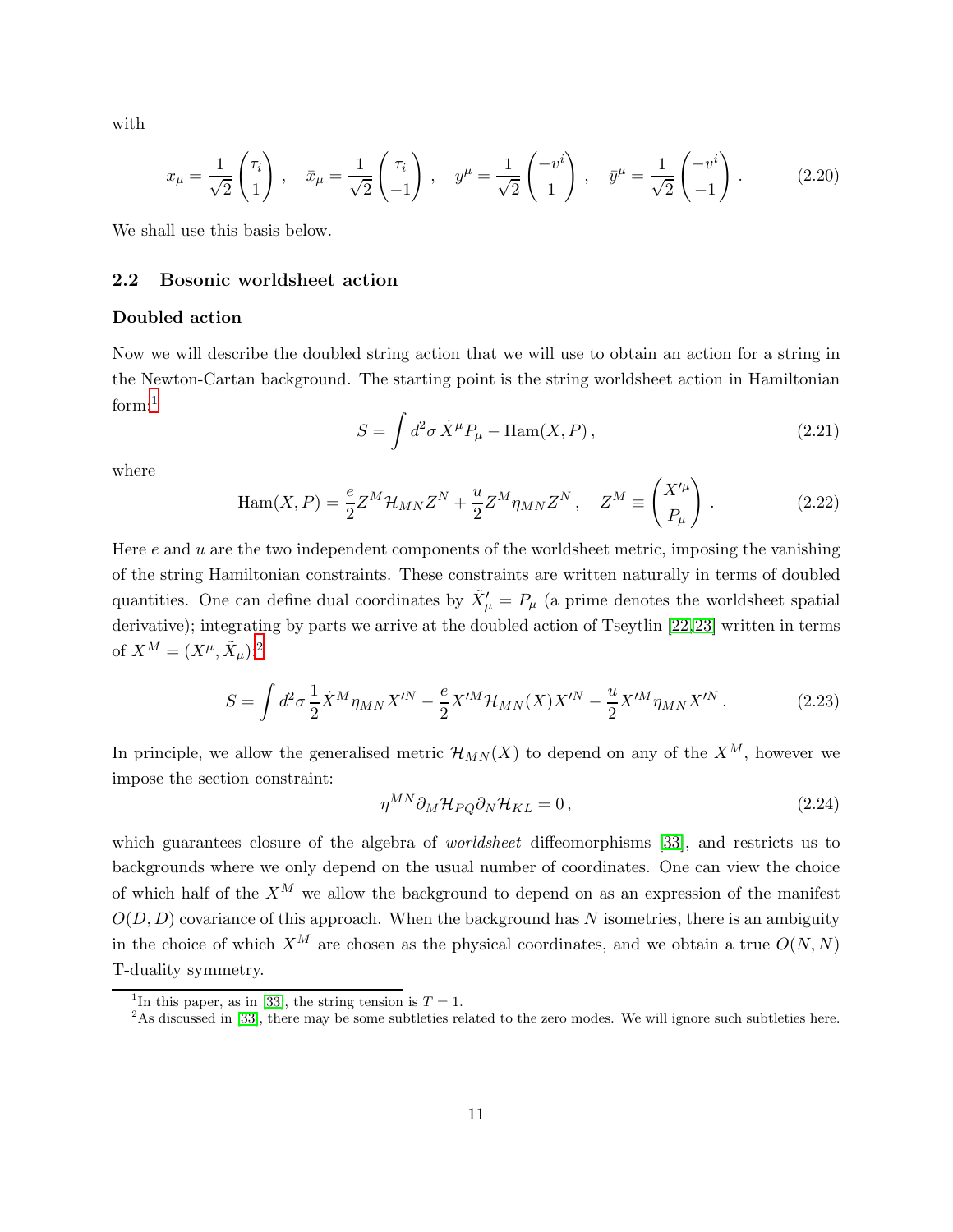#### String action in  $(n, \bar{n})$  background

We can now consider the action  $(2.23)$  for the background specified by the Newton-Cartan generalised metric - in fact, it is no more trouble to evaluate it on the general  $(n, \bar{n})$  parametrisation and then specify to Newton-Cartan at the end. We will find the result obtained by [\[31\]](#page-49-0) (who used an alternative but equivalent form of the doubled string action), but it is worth outlining the general procedure for completeness. Readers solely interested in the immediate application to the Newton-Cartan geometry described above can simply mentally delete the indices  $a$  and  $\bar{a}$  everywhere they appear below.

First we run the doubling argument backwards: assuming the background only depends on  $X^{\mu}$ , we integrate the term in the doubled action [\(2.23\)](#page-10-3) involving  $\dot{X}^M$  by parts so that it becomes  $\dot{X}^\mu \tilde{X}'_\mu$ . Then  $\tilde{X}$  only appears in the Lagrangian with a sigma derivative; we therefore let  $P_{\mu} = \tilde{X}'_{\mu}$  and will seek it to integrate this out of the action. (This total derivative could also be thought of as being cancelled against a "topological" term which can be added to the doubled worldsheet action as in [\[25\]](#page-48-6). This term is not relevant classically, however it is important in the quantum doubled string, which we will not however consider in this paper.)

It is convenient to consider factoring out the B-field dependence:

<span id="page-11-1"></span>
$$
\mathcal{H} = U^T \mathring{\mathcal{H}} U, \quad \eta = U^T \eta U, \quad U \equiv \begin{pmatrix} 1 & 0 \\ -B & 1 \end{pmatrix}.
$$
 (2.25)

On all terms except  $\dot{X}^{\mu}P_{\mu}$  this amounts to sending  $P_{\mu} \to P_{\mu} - B_{\mu\nu}X^{\prime\nu}$ . Therefore redefining  $\tilde{P}_{\mu} = P_{\mu} - B_{\mu\nu} X'^{\mu}$  we find the action is

$$
S = \int d^2 \sigma - \frac{e}{2} K_{\mu\nu} X'^{\mu} X'^{\nu} + B_{\mu\nu} \dot{X}^{\mu} X'^{\nu} - \frac{e}{2} H^{\mu\nu} \tilde{P}_{\mu} \tilde{P}_{\nu} + \tilde{P}_{\mu} C^{\mu} , \qquad (2.26)
$$

<span id="page-11-0"></span>where we used the fact that we have a  $(n, \bar{n})$  generalised metric with

$$
\mathring{\mathcal{H}}_{MN} = \begin{pmatrix} K_{\mu\nu} & Z_{\mu}{}^{\nu} \\ Z_{\nu}{}^{\mu} & H^{\mu\nu} \end{pmatrix},\tag{2.27}
$$

and have

<span id="page-11-2"></span>
$$
\mathcal{C}^{\mu} = \dot{X}^{\mu} - uX'^{\mu} - eZ_{\nu}{}^{\mu}X'^{\nu}.
$$
 (2.28)

Note that we have generated the standard B-field coupling in [\(2.26\)](#page-11-0) by virtue of the redefinition from  $P_{\mu}$  to  $\tilde{P}_{\mu}$ .

As  $H^{\mu\nu}$  is not invertible, in order to integrate out  $\tilde{P}_{\mu}$  we proceed as follows. The completeness relation implies

$$
\tilde{P}_{\mu} = K_{\mu\rho} H^{\rho\nu} \tilde{P}_{\nu} + x^a_{\mu} y^{\nu}_a \tilde{P}_{\nu} + \bar{x}^{\bar{a}}_{\mu} \bar{y}^{\nu}_{\bar{a}} \tilde{P}_{\nu} \tag{2.29}
$$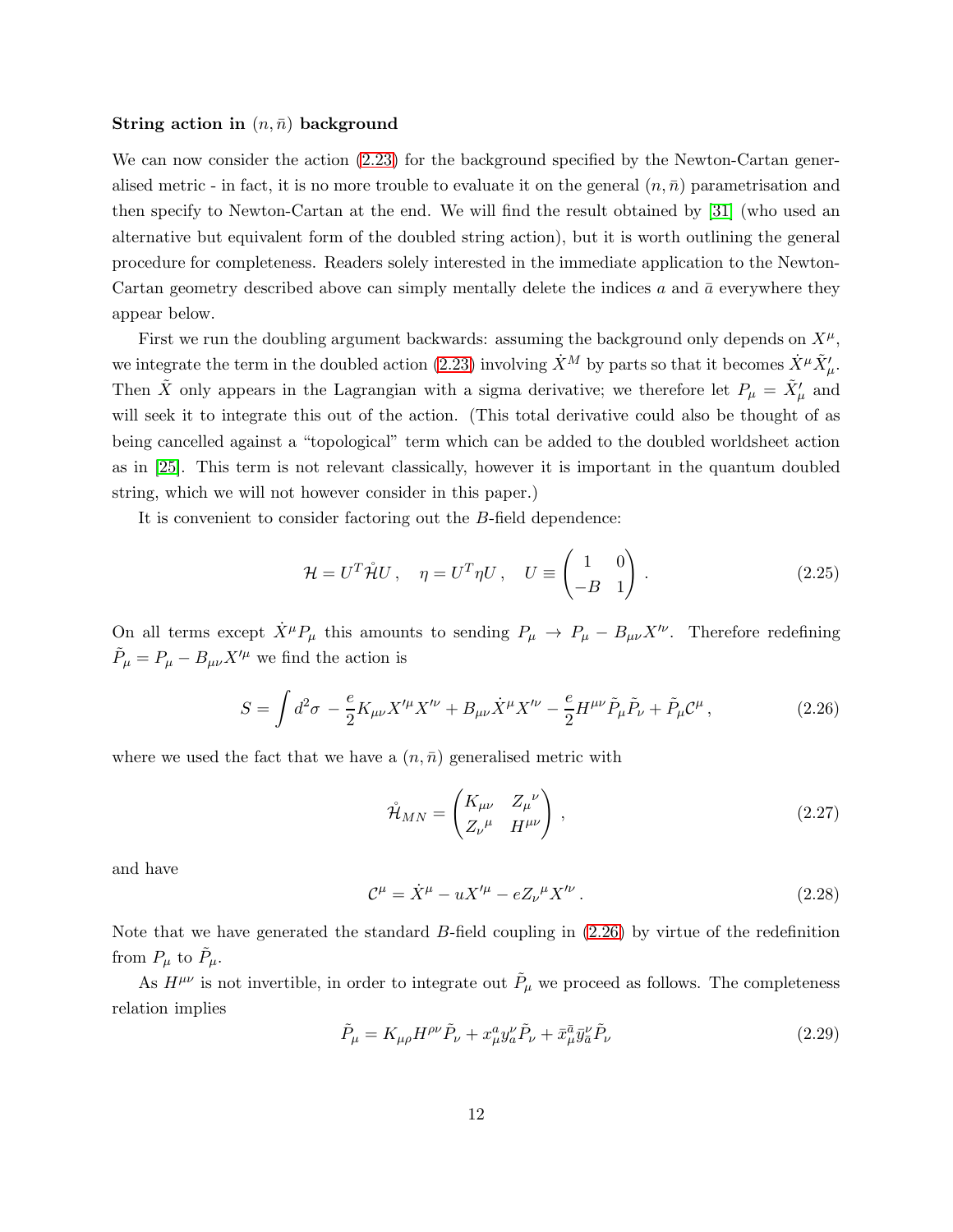so we let

$$
A_{\mu} \equiv K_{\mu\rho} H^{\rho\nu} \tilde{P}_{\nu} \quad \beta_{a} \equiv y_{a}^{\nu} \tilde{P}_{\nu} \quad \bar{\beta}_{\bar{a}} \equiv \bar{y}_{\bar{a}}^{\nu} \tilde{P}_{\nu} \,. \tag{2.30}
$$

We insert this decomposition of  $\tilde{P}_{\mu}$  into [\(2.26\)](#page-11-0) and add Lagrange multipliers to enforce the constraints  $y_a^{\mu} A_{\mu} = 0 = \bar{y}_{\bar{a}}^{\mu} A_{\mu}$ . The part of the Lagrangian involving  $\tilde{P}_{\mu}$  is then

$$
-\frac{e}{2}H^{\mu\nu}A_{\mu}A_{\nu} + A_{\mu}(\mathcal{C}^{\mu} - \Lambda_{a}y_{a}^{\mu} - \bar{\Lambda}_{\bar{a}}\bar{y}_{\bar{a}}^{\mu}) + \beta_{a}x_{\mu}^{a}\mathcal{C}_{\mu} + \bar{\beta}_{\bar{a}}\bar{x}_{\mu}^{\bar{a}}\mathcal{C}_{\mu}.
$$
\n(2.31)

The equation of motion for  $A_\mu$  is

<span id="page-12-0"></span>
$$
-eH^{\mu\nu}A_{\nu} + \mathcal{C}^{\mu} - \Lambda_{a}y_{a}^{\mu} - \bar{\Lambda}_{\bar{a}}\bar{y}_{\bar{a}}^{\mu} = 0.
$$
\n(2.32)

Contracting with  $x^a_\mu$  and  $\bar{x}^{\bar{a}}_\mu$  implies that  $\Lambda_a = x^a_\mu C^\mu$  and  $\bar{\Lambda}_{\bar{a}} = \bar{x}^{\bar{a}}_\mu C^\mu$ . Then contracting with  $K_{\mu\nu}$ implies that

$$
A_{\mu} = \frac{1}{e} K_{\mu\nu} \mathcal{C}^{\nu} , \qquad (2.33)
$$

which indeed solves  $(2.32)$  given the solutions for the Lagrange multipliers. We finally backsubstitute to find that [\(2.26\)](#page-11-0) becomes

$$
S = \int d^2 \sigma \frac{1}{2e} K_{\mu\nu} C^{\mu} C^{\nu} - \frac{e}{2} K_{\mu\nu} X^{\prime \mu} X^{\prime \nu} + B_{\mu\nu} \dot{X}^{\mu} X^{\prime \nu} + \beta_a x^a_{\mu} C^{\mu} + \bar{\beta}_{\bar{a}} \bar{x}^{\bar{a}}_{\mu} C^{\mu}
$$
  
= 
$$
\int d^2 \sigma \frac{1}{2} K_{\mu\nu} \left( \frac{1}{e} (\dot{X}^{\mu} - u X^{\prime \mu}) (\dot{X}^{\nu} - u X^{\prime \nu}) - e X^{\prime \mu} X^{\prime \nu} \right) + B_{\mu\nu} \dot{X}^{\mu} X^{\prime \nu} + \beta_a x^a_{\mu} (\dot{X}^{\mu} - (u + e) X^{\prime \mu}) + \bar{\beta}_{\bar{a}} \bar{x}^{\bar{a}}_{\mu} (\dot{X}^{\mu} - (u - e) X^{\prime \mu}). \tag{2.34}
$$

<span id="page-12-1"></span>This is written covariantly as:

$$
S = \int d^2 \sigma - \frac{1}{2} \sqrt{-\gamma} \gamma^{\alpha \beta} K_{\mu\nu} \partial_{\alpha} X^{\mu} \partial_{\beta} X^{\nu} - \frac{1}{2} \epsilon^{\alpha \beta} B_{\mu\nu} \partial_{\alpha} X^{\mu} \partial_{\beta} X^{\nu} + \beta_{\alpha a} x_{\mu}^{a} (\sqrt{-\gamma} \gamma^{\alpha \beta} - \epsilon^{\alpha \beta}) \partial_{\beta} X^{\mu} + \bar{\beta}_{\alpha \bar{a}} \bar{x}_{\mu}^{\bar{a}} (-\sqrt{-\gamma} \gamma^{\alpha \beta} - \epsilon^{\alpha \beta}) \partial_{\beta} X^{\mu}.
$$
\n(2.35)

We have the standard kinetic term, except with the degenerate metric  $K_{\mu\nu}$ , as well as the standard B-field coupling, and have identified

$$
-\beta_{0a} + (u - e)\beta_{1a} \equiv \beta_a, \quad -\bar{\beta}_{0\bar{a}} + (u + e)\bar{\beta}_{1\bar{a}} \equiv \bar{\beta}_{\bar{a}}.
$$
 (2.36)

## Recovering the Newton-Cartan Polyakov action

We take our coordinates to be  $X^{\mu} = (X^{i}, V)$  such that the duals are  $\tilde{X}^{\mu} = (\tilde{X}_{i}, U)$ , where U corresponds to the original null isometry direction of the metric [\(2.1\)](#page-5-2). The background is specified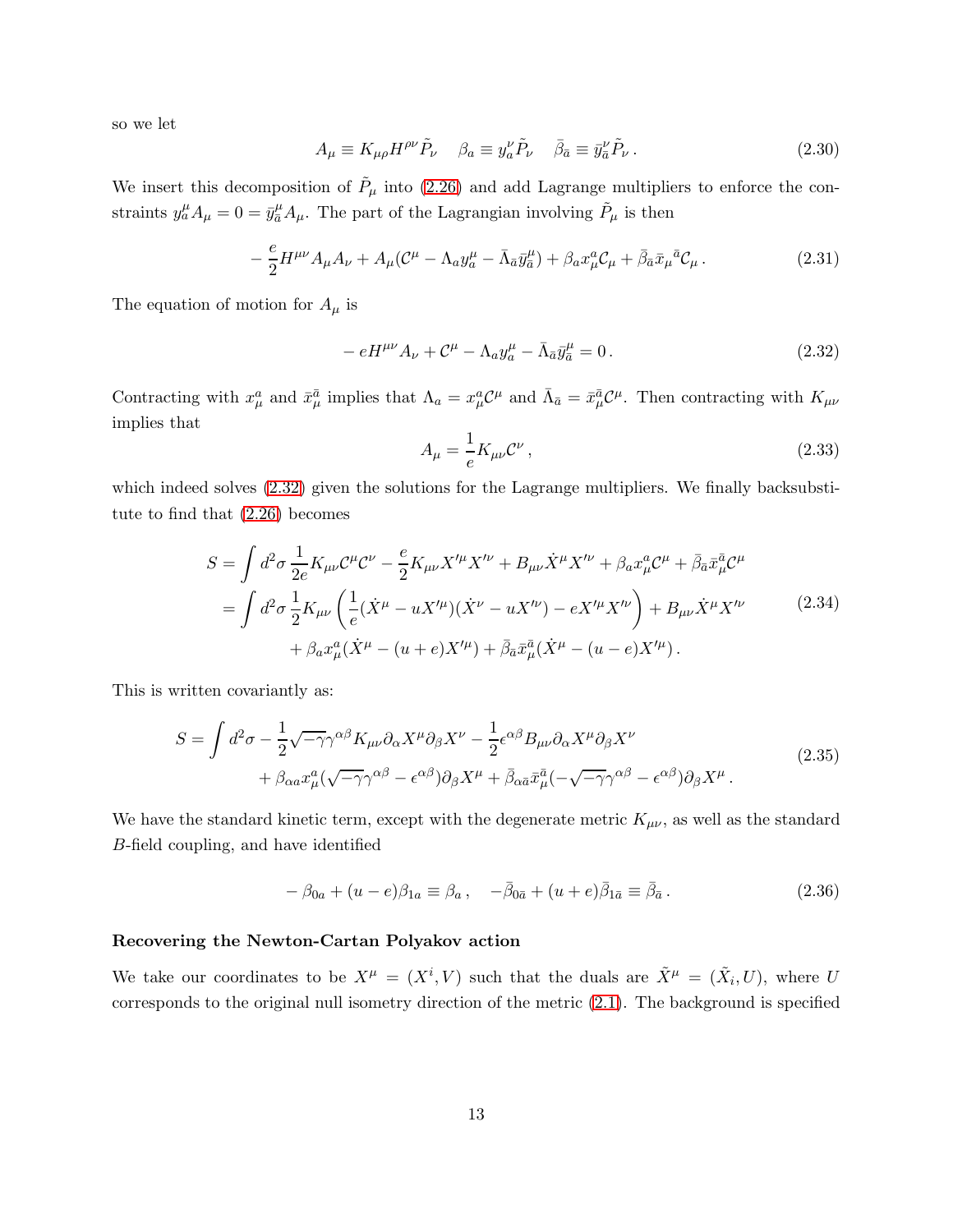by  $(2.16)$  and  $(2.20)$ . Inserting this into the action  $(2.35)$  $(2.35)$  $(2.35)$ , one finds:<sup>3</sup>

<span id="page-13-1"></span>
$$
S = \int d^2 \sigma - \frac{1}{2} \sqrt{-\gamma} \gamma^{\alpha \beta} h_{ij} \partial_{\alpha} X^i \partial_{\beta} X^j + \epsilon^{\alpha \beta} m_i \partial_{\alpha} X^i \partial_{\beta} V + \frac{1}{\sqrt{2}} \left( (\beta_{\alpha} - \bar{\beta}_{\alpha}) + \sqrt{-\gamma} \gamma^{\gamma \delta} \epsilon_{\gamma \alpha} (\beta_{\delta} + \bar{\beta}_{\delta}) \right) (\sqrt{-\gamma} \gamma^{\alpha \beta} \partial_{\beta} X^i \tau_i - \epsilon^{\alpha \beta} \partial_{\beta} V)
$$
(2.37)

This gives the Polyakov action for a string in Newton-Cartan gravity proposed in [\[5\]](#page-47-2). Note we can make things look simpler by defining  $A_{\alpha} \equiv \frac{1}{\sqrt{\alpha}}$  $\frac{1}{2}((\beta_{\alpha}-\bar{\beta}_{\alpha})+\sqrt{-\gamma}\gamma^{\gamma\delta}\epsilon_{\gamma\alpha}(\beta_{\delta}+\bar{\beta}_{\delta}))$  to be the Lagrange multiplier. Solving the V equation of motion by setting  $A_{\alpha}-m_{\alpha}=-\partial_{\alpha}U$  returns us to the action for a string in the original Lorentzian background [\(2.1\)](#page-5-2). From the doubled perspective, we could have alternatively integrated out V to obtain this.

## Fradkin-Tseytlin term

Let us add here a brief digression on the Fradkin-Tseytlin term describing the coupling of the generalised dilaton to the doubled worldsheet [\[25\]](#page-48-6).

$$
S_{FT} = \frac{1}{4\pi} \int d^2\sigma \sqrt{-\gamma} R^{(2)}(\gamma) d. \qquad (2.38)
$$

This is relevant when going beyond the classical action and treating the quantum doubled string. Adapting the standard arguments [\[25,](#page-48-6) [38\]](#page-49-6), integrating out the gauge fields  $A_{\mu}$  in the path integral should generate a shift

$$
d \to d - \frac{1}{4} \log \det'(H^{\mu\nu})
$$
\n(2.39)

where det' denotes we should be taking this determinant on the restriction of the degenerate matrix  $H^{\mu\nu}$  to the subspace spanned by the  $A_{\mu}$  on which it is non-degenerate. Now, for Newton-Cartan, in fact

$$
d = \frac{1}{4} \log \left| \frac{1}{(d-1)!} \epsilon_{i_1 \dots i_d} \epsilon_{j_1 \dots j_d} v^{i_1} v^{j_1} h^{i_2 j_2} \dots h^{i_d j_d} \right| \tag{2.40}
$$

is exactly  $\frac{1}{4}$  log det'( $H^{\mu\nu}$ ), so that we get  $d \to 0$  (in the absence of an original dilaton). This is consistent with what happens in a conventional background.

For the remainder of this paper, we consider only the classical worldsheet action, and its supersymmetrisation, and will not further discuss this Fradkin-Tseytlin term. (We note that it would be relevant when considering the beta functional equations for the background fields, for instance, and we mention it both for completeness and with a view to further analysis of the quantisation of the Newton-Cartan string in the future.)

<span id="page-13-0"></span><sup>&</sup>lt;sup>3</sup>Note the conventions  $\epsilon^{01} = \epsilon_{01} = -1$ , such that  $\epsilon_{\alpha\gamma}\epsilon^{\beta\gamma} = \delta_{\alpha}^{\beta}$ ,  $(\det \gamma)\gamma^{\alpha\beta}\epsilon_{\beta\gamma}\gamma^{\gamma\delta} = \epsilon^{\alpha\beta}$ .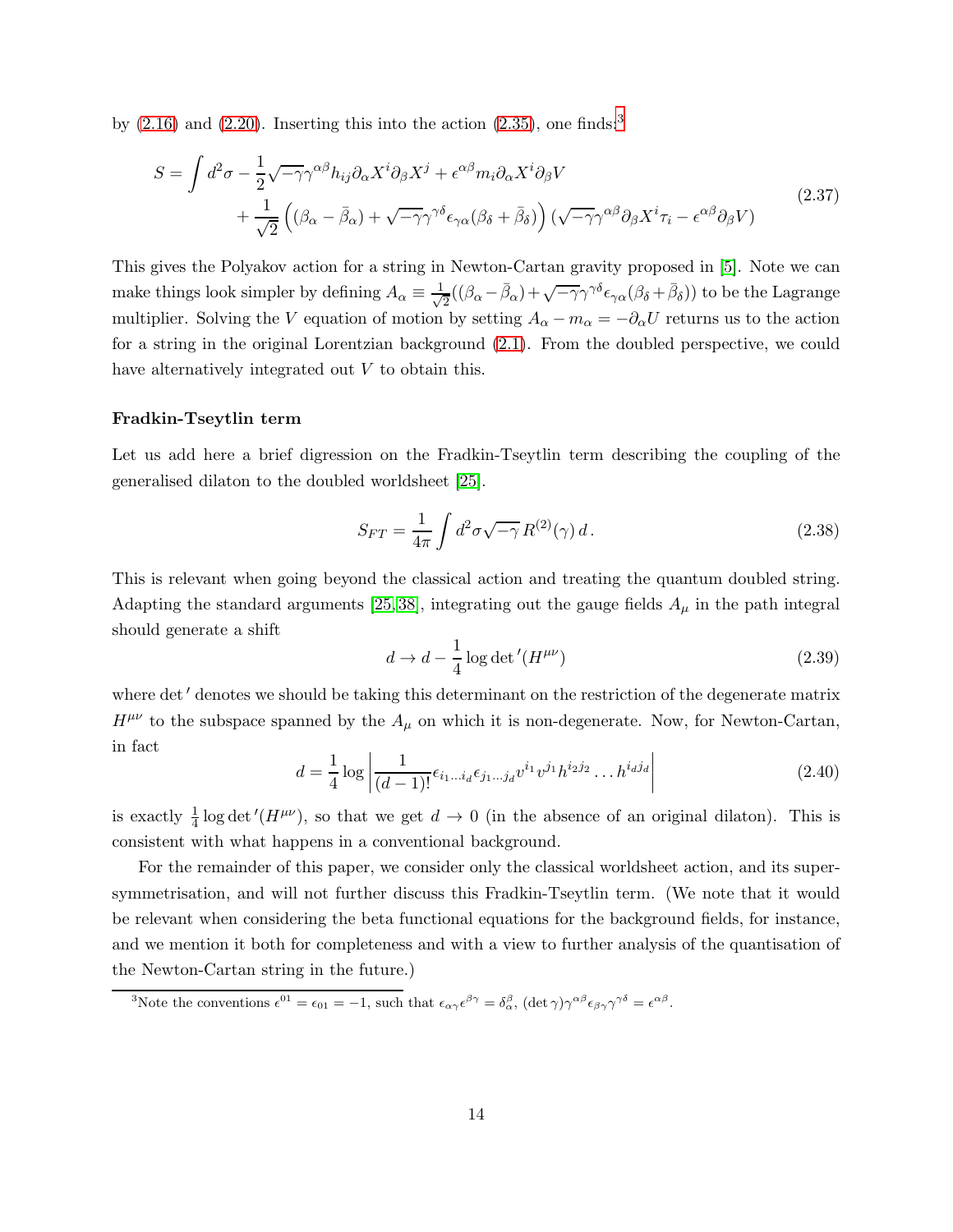#### <span id="page-14-0"></span>2.3 Adding a B-field

As a slight extension of our previous procedure, let's outline what would happen if we assumed that our background [\(2.1\)](#page-5-2) with a null isometry was also equipped with a B-field  $B_{\mu\nu}$  with nonzero components  $B_{ij} \equiv B_{ij}$  and  $B_{iu} \equiv B_i$ . We consider the factorisation [\(2.25\)](#page-11-1) for the original generalised metric. After T-dualising, the generalised metric admits the factorisation

$$
\mathcal{H} = \tilde{U} \mathcal{H}_{NC} \tilde{U}^T.
$$
\n(2.41)

where  $\mathcal{H}_{NC}$  is the (original) Newton-Cartan generalised metric [\(2.11\)](#page-8-0), for which we used the parametrisation in terms of H, K, B and zero vectors given by  $(2.16)$  and  $(2.20)$ , and  $\hat{U}$  can itself be factorised as

$$
\tilde{U} = U_{\mathsf{B}} U_A = U_A U_{\mathsf{B}} , \quad (U_{\mathsf{B}})^M{}_N = \begin{pmatrix} \delta^{\mu}{}_{\nu} & 0 \\ -B_{\mu\nu} & \delta_{\mu}{}^{\nu} \end{pmatrix} , \quad (U_A)^M{}_N \equiv \begin{pmatrix} A^{\mu}{}_{\nu} & 0 \\ 0 & (A^{-1})^{\nu}{}_{\mu} \end{pmatrix} , \quad (2.42)
$$

where the only non-zero components of  $B_{\mu\nu}$  are  $B_{ij}$ , and

$$
A^{\mu}{}_{\nu} \equiv \begin{pmatrix} \delta^{i}{}_{j} & 0 \\ B_{j} & 1 \end{pmatrix}, \tag{2.43}
$$

generates a geometric  $GL(d+1)$  transformation. Note that  $A^{\mu}{}_{\nu}B_{\mu\rho} = B_{\nu\rho}$ ,  $B_{\mu\rho}A^{\rho}{}_{\nu} = B_{\mu\nu}$ . Now, overall conjugation of  $\mathcal{H}_{NC}$  by  $U_B$  simply has the effect of turning on the components  $B_{ij}$ , and does not materially change any aspect of our analysis. The conjugation by  $U_A$  on the other hand does have an impact, but this is easily calculated. The overall result is that the parametrisation given by  $(2.16)$  and  $(2.20)$  is replaced by the following one:

<span id="page-14-1"></span>
$$
K_{\mu\nu} = \begin{pmatrix} h_{ij} & 0 \\ 0 & 0 \end{pmatrix}, \quad H^{\mu\nu} = \begin{pmatrix} h^{ij} & -h^{ik}B_k \\ -h^{jk}B_k & h^{kl}B_kB_l \end{pmatrix}, \quad B_{\mu\nu} = \begin{pmatrix} \mathsf{B}_{ij} - 2m_{[i}B_{j]} & -m_i \\ m_j & 0 \end{pmatrix}, \tag{2.44}
$$

with the zero vectors:

<span id="page-14-2"></span>
$$
x_{\mu} = \frac{1}{\sqrt{2}} \begin{pmatrix} \tau_i + B_i \\ 1 \end{pmatrix}, \quad \bar{x}_{\mu} = \frac{1}{\sqrt{2}} \begin{pmatrix} \tau_i - B_i \\ -1 \end{pmatrix}, \quad y^{\mu} = \frac{1}{\sqrt{2}} \begin{pmatrix} -v^i \\ 1 + B_k v^k \end{pmatrix}, \quad \bar{y}^{\mu} = \frac{1}{\sqrt{2}} \begin{pmatrix} -v^i \\ -1 + B_k v^k \end{pmatrix}.
$$
\n(2.45)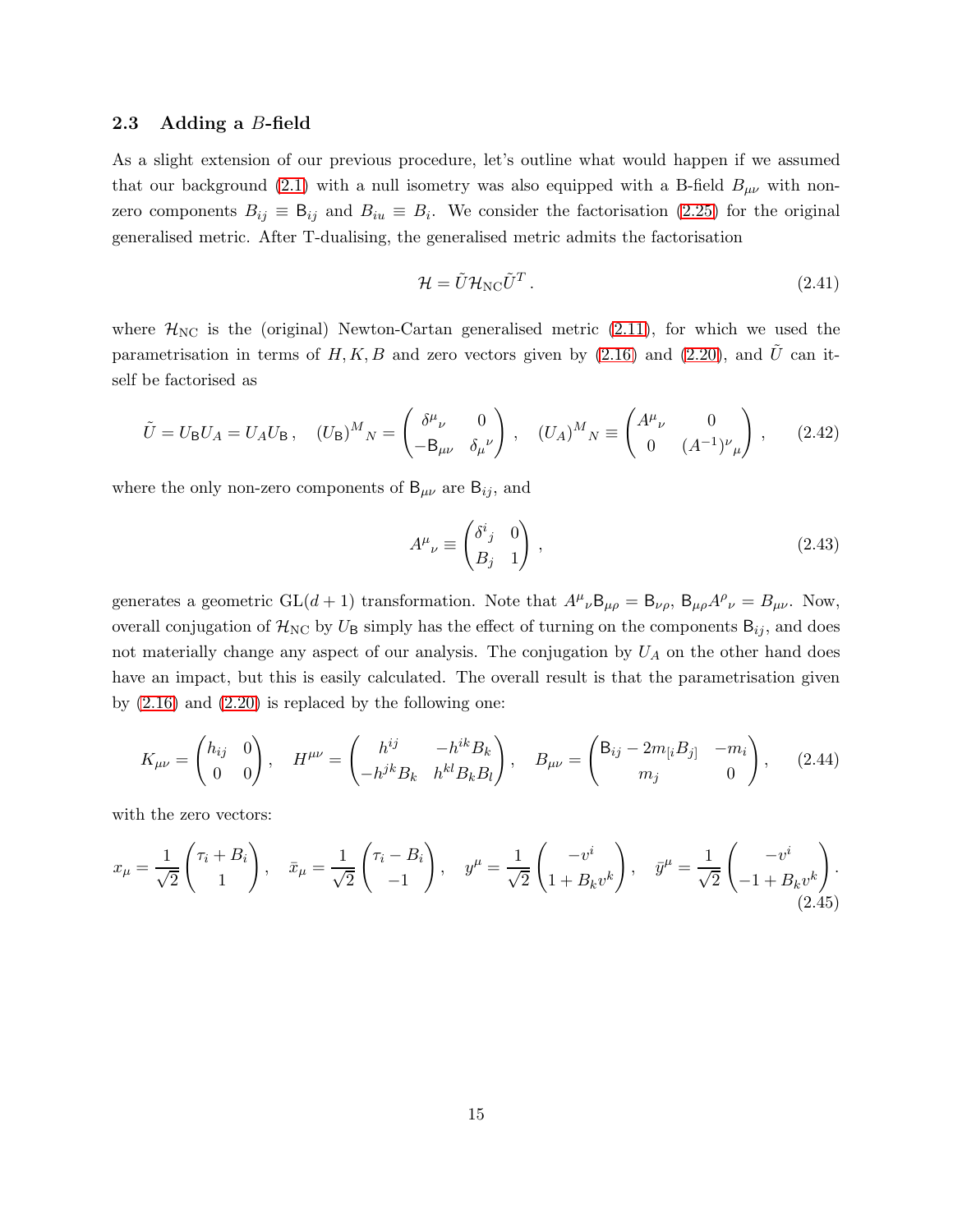With this parametrisation, we see immediately that the Newton-Cartan action [\(2.37\)](#page-13-1) becomes that of [\[12\]](#page-47-7):

<span id="page-15-3"></span>
$$
S = \int d^2 \sigma - \frac{1}{2} \sqrt{-\gamma} \gamma^{\alpha \beta} h_{ij} \partial_{\alpha} X^i \partial_{\beta} X^j - \frac{1}{2} \epsilon^{\alpha \beta} B_{ij} \partial_{\alpha} X^i \partial_{\beta} X^j + \epsilon^{\alpha \beta} m_i \partial_{\alpha} X^i (\partial_{\beta} V + B_i \partial_{\beta} X^i) + \frac{1}{\sqrt{2}} \left( (\beta_{\alpha} - \bar{\beta}_{\alpha}) + \sqrt{-\gamma} \gamma^{\gamma \delta} \epsilon_{\gamma \alpha} (\beta_{\delta} + \bar{\beta}_{\delta}) \right) \left( \sqrt{-\gamma} \gamma^{\alpha \beta} \partial_{\beta} X^i \tau_i - \epsilon^{\alpha \beta} (\partial_{\beta} V + B_i \partial_{\beta} X^i) \right).
$$
\n(2.46)

## <span id="page-15-0"></span>3 Vielbeins, worldsheet fermions and duality

The goal of this section is to introduce some necessary technology in the form of doubled pseudovielbeins for the projectors [\(3.1\)](#page-15-2), and to discuss in general terms some features of the description of worldsheet fermions in the Newton-Cartan background.

## <span id="page-15-1"></span>3.1 Doubled vielbeins

In the standard RNS string, the worldsheet bosons  $X^{\mu}$  are accompanied by their worldsheet superpartners in the form of a pair of Majorana-Weyl fermions of opposite chirality,  $\psi^{\mu}$  and  $\tilde{\psi}^{\mu}$ . How should we describe these fermions in an  $O(D, D)$  covariant picture?

For the bosons, the idea was to first go to the Hamiltonian setting, pairing the coordinates  $X^{\mu}$ with their momenta  $P_{\mu}$ . This provided a natural doubling. On the other hand, fermions are already their own momenta (their kinetic term will be  $\sim \psi \dot{\psi}$ ) and so they should not be doubled in the same way. This suggests exchanging  $(X^{\mu}, P_{\mu}) \to X^M$  but continuing to work with the original fermions  $\psi^{\mu}$  and  $\tilde{\psi}^{\mu}$ . The latter are spacetime vectors. Generically, there is no canonical way to express a single spacetime vector in an  $O(D, D)$  covariant manner. However, as the fermions come with different chirality and so are naturally left- and right-moving, there is a natural way to associate them to the denominator subgroup in the coset  $O(D, D)/O(1, D-1) \times O(1, D-1)$ , which consists of copies of the Lorentz group seen separately by left- and right-movers on the worldsheet. This motivates defining the fermions with flat indices  $\psi^{\bar{A}}$  and  $\tilde{\psi}^A$  such that  $\psi^{\mu} = e^{\mu}{}_{\bar{A}}\psi^{\bar{A}}, \tilde{\psi}^{\mu} = e^{\mu}{}_{A}\tilde{\psi}^A$ , with  $\psi^{\bar{A}}$  and  $\tilde{\psi}^A$  transforming under the separate Lorentz group factors (with associated different flat indices  $\bar{A}$  and A for emphasis, and in principle we could use separate vielbeins in each sector. as will appear naturally after T-dualising). Crucially though, these fermions with flat indices do not transform under the global  $O(D, D)$ .

In fact, we could equivalently define doubled fermions  $\psi^M$  and  $\tilde{\psi}^M$  as follows. (This is what is used in [\[25,](#page-48-6) [39\]](#page-49-7) in an alternative approach to the worldsheet supersymmetric doubled string.) The definition of the generalised metric in [\(2.7\)](#page-7-1) implies the existence of projectors:

<span id="page-15-2"></span>
$$
P^{M}{}_{N} = \frac{1}{2} (\delta^{M}{}_{N} + \eta^{MK} \mathcal{H}_{KN}), \quad \bar{P}^{M}{}_{N} = \frac{1}{2} (\delta^{M}{}_{N} - \eta^{MK} \mathcal{H}_{KN}). \tag{3.1}
$$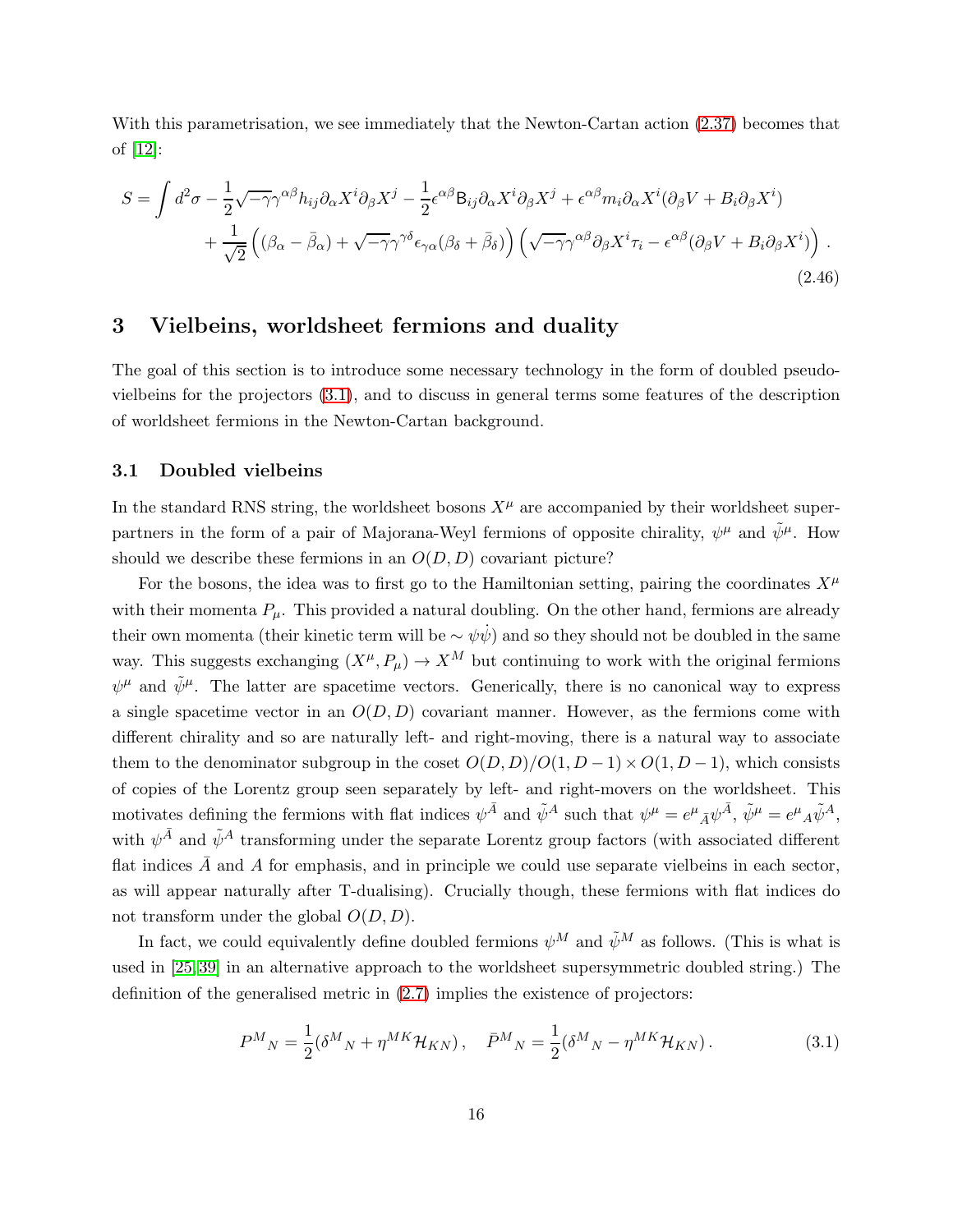which can be thought of as projecting onto the separate  $D$  dimensional subspaces associated to each doubled Lorentz factor. Requiring

<span id="page-16-0"></span>
$$
P^{M}{}_{N}\psi^{N} = 0\,, \quad \bar{P}^{M}{}_{N}\psi^{N} = \psi^{M}\,, \quad \bar{P}^{M}{}_{N}\tilde{\psi}^{N} = 0\,, \quad P^{M}{}_{N}\tilde{\psi}^{N} = \tilde{\psi}^{M}\,, \tag{3.2}
$$

implies that each of  $\psi^M$  and  $\tilde{\psi}^M$  only have D independent components (for  $n = \bar{n}$ ). In the standard parametrisation, for instance, this gives

$$
\psi^M = \frac{1}{\sqrt{2}} \begin{pmatrix} \psi^\mu \\ (-g+B)_{\mu\nu} \psi^\nu \end{pmatrix}, \quad \tilde{\psi}^M = \frac{1}{\sqrt{2}} \begin{pmatrix} \tilde{\psi}^\mu \\ (g+B)_{\mu\nu} \tilde{\psi}^\nu \end{pmatrix}.
$$
 (3.3)

We can connect these two pictures by solving the conditions [\(3.2\)](#page-16-0) by writing  $\psi^M = \bar{V}^M{}_A \psi^{\bar{A}}$ and  $\tilde{\psi}^M = V^M{}_A \psi^A$ , where  $\bar{V}^M{}_{\bar{A}}$  and  $V^M{}_A$  can be constructed as "vielbeins" for the projectors themselves (we will for convenience refer to all these non-square pseudo-vielbeins simply as vielbeins, to avoid awkward phrasing). To define these in full generality, let's assume again we have a general  $(n, \bar{n})$  parametrisation of the generalised metric. This actually means [\[31\]](#page-49-0) that the full doubled Lorentz group (i.e. the denominator subgroup in the coset that the generalised metric parametrises) is  $O(t + n, s + n) \times O(t + \overline{n}, s + \overline{n})$ , with  $t + s + n + \overline{n} = D$ . So now  $\overline{A} = 1, \ldots, D + \overline{n} - n$  and  $A = 1, \ldots, D + n - \bar{n}$  are the corresponding flat indices.

<span id="page-16-2"></span>Then we introduce  $\bar{V}^M{}_{{\bar{A}}}$  and  $V^M{}_A$  such that (note the sign in the first expression):

$$
\bar{P}_{MN} = \frac{1}{2}(\eta_{MN} - \mathcal{H}_{MN}) = -\bar{V}_M{}^{\bar{A}}\bar{V}_N{}^{\bar{B}}\bar{\mathbf{h}}_{\bar{A}\bar{B}} \nP_{MN} = \frac{1}{2}(\eta_{MN} + \mathcal{H}_{MN}) = V_M{}^A V_N{}^B \mathbf{h}_{AB},
$$
\n(3.4)

where  $\bar{h}_{\bar{A}\bar{B}}$  and  $h_{AB}$  are  $O(t + \bar{n}, s + \bar{n})$  and  $O(t + n, s + n)$  flat metrics, respectively. These obey various identities:

$$
P_M{}^N \bar{V}_N{}^{\bar{A}} = 0 \,, \quad \bar{P}_M{}^N \bar{V}_N{}^{\bar{A}} = \bar{V}_M{}^{\bar{A}} \,, \quad \bar{P}_M{}^N V_N{}^A = 0 \,, \quad P_M{}^N V_N{}^A = V_M{}^A \,, \tag{3.5}
$$

$$
\eta^{MN}\bar{V}_M{}^{\bar{A}}\bar{V}_N{}^{\bar{B}} = -\bar{\boldsymbol{h}}^{\bar{A}\bar{B}}, \quad \eta^{MN}V_M{}^A V_N{}^B = +\boldsymbol{h}^{AB}, \quad \eta^{MN}\bar{V}_M{}^{\bar{A}}V_N{}^B = 0.
$$
 (3.6)

The paper [\[31\]](#page-49-0) introduced the following explicit parametrisation. Decompose the flat indices as  $\bar{A} = (\bar{m}, \bar{a}, \bar{a})$  and  $A = (m, a, a)$ , where m and  $\bar{m}$  are  $D - n - \bar{n}$  dimensional flat indices, and a and  $\bar{a}$  are the indices corresponding to the zero vectors appearing in the generalised metric. Let's pre-emptively point out that for Newton-Cartan, one can ignore the indices a and  $\bar{a}$  (as they are one-dimensional), and we will in fact not distinguish between the  $D-2$  dimensional flat indices m and  $\bar{m}$ , but denote both instead by  $\frac{m}{m}$ . Introduce non-square "vielbeins" for the degenerate

<span id="page-16-1"></span><sup>&</sup>lt;sup>4</sup>The author apologises for this, and also for the sheer number of versions of "h" in use. The flat matrices  $h_{AB}$ ,  $\bar{h}_{\bar{A}\bar{B}}$  are not to be confused with the degenerate  $h_{ij}$ ,  $h^{ij}$  appearing in the Newton-Cartan geometry (nor, for that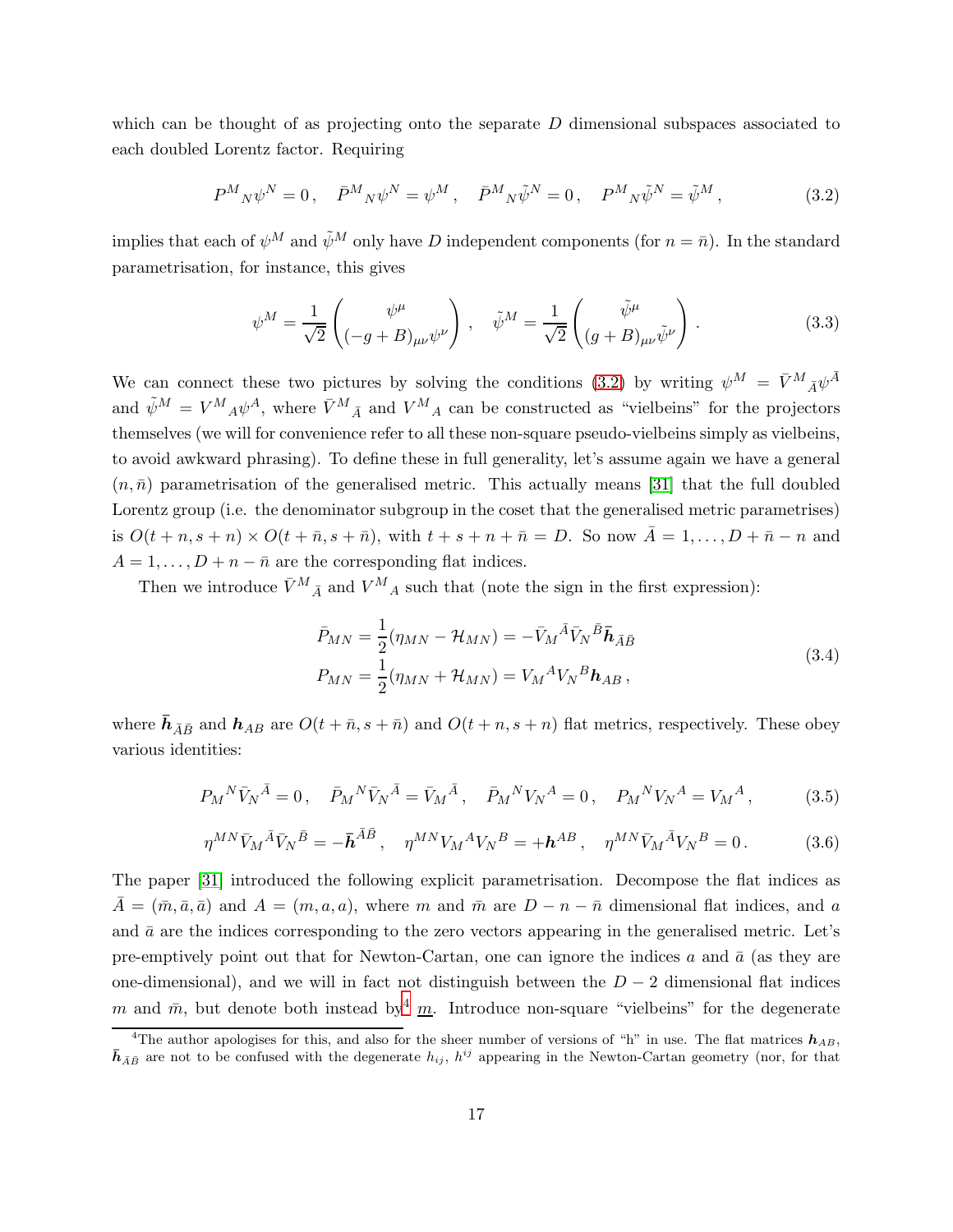matrices K and H involving flat  $O(t, s)$  metrics  $\eta_{mn}$  and  $\bar{\eta}_{\bar{m}\bar{n}}$ :

$$
K_{\mu\nu} = k_{\mu}{}^{m}k_{\nu}{}^{n}\eta_{mn} = \bar{k}_{\mu}{}^{\bar{m}}\bar{k}_{\nu}{}^{\bar{n}}\eta_{\bar{m}\bar{n}}, \quad H^{\mu\nu} = h^{\mu}{}_{m}h^{\nu}{}_{n}\eta^{mn} = \bar{h}^{\mu}{}_{\bar{m}}\bar{h}^{\nu}{}_{\bar{n}}\eta^{\bar{m}\bar{n}}, \tag{3.7}
$$

where  $k_{\mu}{}^{m}y_{a}^{\mu} = \bar{k}_{\mu}{}^{\bar{m}}\bar{y}_{\bar{a}}^{\mu} = 0$ ,  $h^{\mu}{}_{m}x_{\mu}^{a} = \bar{h}^{\mu}{}_{\bar{m}}\bar{x}_{\mu}^{\bar{a}} = 0$ , and we have completeness relations

$$
k_{\mu}{}^{m}h^{\mu}{}_{n} = \delta_{n}^{m} , \quad \bar{k}_{\mu}{}^{\bar{m}}\bar{h}^{\mu}{}_{\bar{n}} = \delta_{\bar{n}}^{\bar{m}} , \tag{3.8}
$$

$$
k_{\mu}{}^{m}h^{\nu}{}_{m} + x^{a}_{\mu}y^{{\nu}}_{b} + \bar{x}^{\bar{a}}_{\mu}\bar{y}^{\nu}_{\bar{b}} = \delta^{\nu}_{\mu}, \quad \bar{k}_{\mu}{}^{\bar{m}}\bar{h}^{\nu}{}_{\bar{n}} + x^{a}_{\mu}y^{\nu}_{b} + \bar{x}^{\bar{a}}_{\mu}\bar{y}^{\nu}_{\bar{b}} = \delta^{\nu}_{\mu}.
$$
 (3.9)

Define

$$
k_{\mu}{}^{A} \equiv \begin{pmatrix} k_{\mu}{}^{m} & x_{\mu}^{a} & x_{\mu}^{a} \end{pmatrix} , \quad \bar{k}_{\mu}{}^{\bar{A}} \equiv \begin{pmatrix} \bar{k}_{\mu}{}^{\bar{m}} & \bar{x}_{\mu}^{\bar{a}} & \bar{x}_{\mu}^{\bar{a}} \end{pmatrix} , \tag{3.10}
$$

$$
h^{\mu}{}_{A} \equiv \left(h^{\mu}{}_{m} \quad y^{\mu}_{a} \quad y^{\mu}_{a}\right) , \quad \bar{h}^{\mu}{}_{\bar{A}} \equiv \left(\bar{h}^{\mu}{}_{\bar{m}} \quad \bar{y}^{\mu}_{\bar{a}} \quad \bar{y}^{\mu}_{\bar{a}}\right) , \tag{3.11}
$$

and then let

$$
\bar{V}_{M\bar{A}} = \frac{1}{\sqrt{2}} \begin{pmatrix} -\bar{k}_{\mu\bar{A}} + B_{\mu\nu}\bar{h}^{\nu}{}_{\bar{A}} \\ \bar{h}^{\mu}{}_{\bar{A}} \end{pmatrix} , \quad V_{MA} = \frac{1}{\sqrt{2}} \begin{pmatrix} k_{\mu A} + B_{\mu\nu}h^{\nu}{}_{A} \\ h^{\mu}{}_{A} \end{pmatrix} . \tag{3.12}
$$

The flat indices are raised and lowered using

$$
\bar{\boldsymbol{h}}_{\bar{A}\bar{B}} = \begin{pmatrix} \eta_{\bar{m}\bar{n}} & 0 & 0 \\ 0 & -\delta_{\bar{a}\bar{b}} & 0 \\ 0 & 0 & \delta_{\bar{a}\bar{b}} \end{pmatrix}, \quad \boldsymbol{h}_{AB} = \begin{pmatrix} \eta_{mn} & 0 & 0 \\ 0 & -\delta_{ab} & 0 \\ 0 & 0 & \delta_{ab} \end{pmatrix}.
$$
 (3.13)

In fact, in this paper we will work with a perhaps slightly simpler parametrisation where we offdiagonalise the blocks in these flat metrics, leading to:

$$
\bar{\boldsymbol{h}}_{\bar{A}\bar{B}} = \begin{pmatrix} \eta_{\bar{m}\bar{n}} & 0 & 0 \\ 0 & 0 & \delta_{\bar{a}\bar{b}} \\ 0 & \delta_{\bar{a}\bar{b}} & 0 \end{pmatrix}, \quad \boldsymbol{h}_{AB} = \begin{pmatrix} \eta_{mn} & 0 & 0 \\ 0 & 0 & \delta_{ab} \\ 0 & \delta_{ab} & 0 \end{pmatrix}, \tag{3.14}
$$

such that

$$
\bar{k}_{\mu}{}^{\bar{A}} \equiv \left(\bar{k}_{\mu}{}^{\bar{m}} \quad \sqrt{2}\bar{x}_{\mu}^{\bar{a}} \quad 0\right) , \quad k_{\mu}{}^A \equiv \left(k_{\mu}{}^m \quad \sqrt{2}x_{\mu}^a \quad 0\right) , \tag{3.15}
$$

$$
\bar{h}^{\mu}{}_{\bar{A}} \equiv \left(\bar{h}^{\mu}{}_{\bar{m}} \quad \sqrt{2}\bar{y}^{\mu}_{\bar{a}} \quad 0\right) , \quad h^{\mu}{}_{A} \equiv \left(h^{\mu}{}_{m} \quad \sqrt{2}y^{\mu}_{a} \quad 0\right) . \tag{3.16}
$$

It is useful to record that in both cases we have

$$
H^{\mu\nu}k_{\nu}{}^{A} + x_{\nu}^{b}y_{b}^{\mu}h^{\nu}{}^{A} = h^{\mu}{}^{A}, \quad K_{\mu\nu}h^{\nu}{}_{A} + x_{\mu}^{b}y_{b}^{\nu}k_{\nu}{}_{A} = k_{\mu}{}_{A}, \tag{3.17}
$$

matter, are they to be confused with anything else).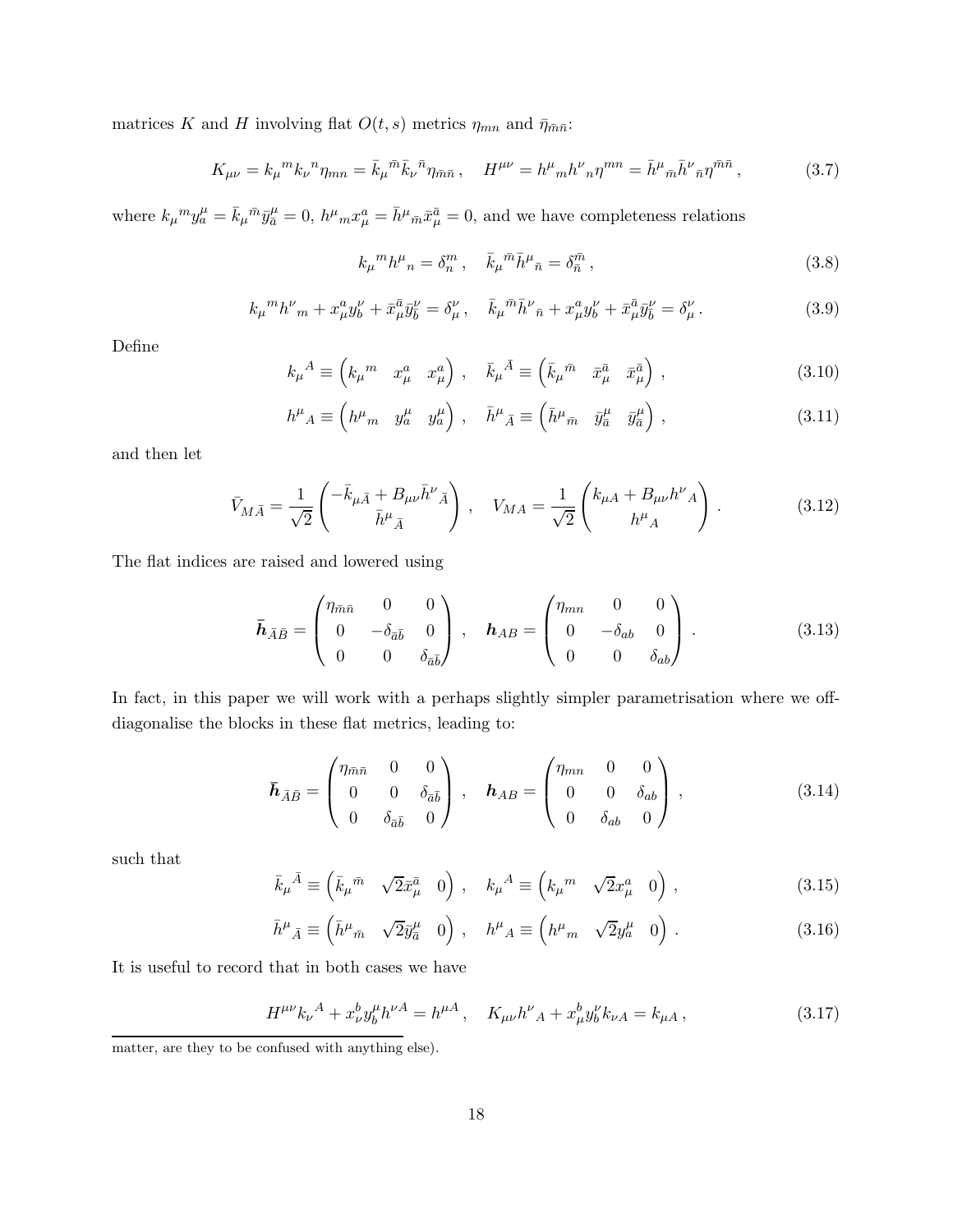$$
H^{\mu\nu}\bar{k}_{\nu}{}^{\bar{A}} + \bar{x}_{\nu}^{\bar{b}}\bar{y}_{\bar{b}}^{\mu}\bar{h}^{\nu\bar{A}} = \bar{h}^{\mu\bar{A}}\,, \quad K_{\mu\nu}\bar{h}^{\nu}{}_{\bar{A}} + \bar{x}_{\mu}^{\bar{b}}\bar{y}_{\bar{b}}^{\nu}\bar{k}_{\nu\bar{A}} = \bar{k}_{\mu\bar{A}}\,. \tag{3.18}
$$

## <span id="page-18-0"></span>3.2 Newton-Cartan vielbeins

Let's now discuss in general terms what we expect to happen when we consider the supersymmetric Newton-Cartan string, based on expectations from T-duality on the worldsheet.

#### T-duality on spacetime vielbeins

First of all, let's suppose we are dealing with an ordinary supergravity background, for which we introduce a vielbein  $e^A_{\mu}$  such that  $g_{\mu\nu} = e^A_{\mu} e^B_{\nu} h_{AB}$ . Then the projector vielbeins are (identifying the vielbeins and hence flat indices in each):

$$
V_{MA} = \frac{1}{\sqrt{2}} \begin{pmatrix} e_{\mu A} + B_{\mu \nu} e^{\nu}{}_A \\ e^{\mu}{}_A \end{pmatrix} , \quad \bar{V}_{MA} = \frac{1}{\sqrt{2}} \begin{pmatrix} -e_{\mu A} + B_{\mu \nu} e^{\nu}{}_A \\ e^{\mu}{}_A \end{pmatrix} . \tag{3.19}
$$

Let's split  $\mu = (i, z)$  and carry out a Buscher transformation. One finds [\[40\]](#page-49-8) that the spacetime vielbein  $e^{A}{}_{\mu}$  transforms differently in the left and right projected sectors. There are two transformations (here the + case is associated to V and the  $-$  case to V):

$$
e_{\pm A}^{\mu} = Q_{\pm \nu}^{\mu} e^{\nu}{}_{A} , \quad Q_{\pm \nu}^{\mu} = \begin{pmatrix} \delta^{i}{}_{j} & 0 \\ \pm g_{zj} + B_{zj} & \pm g_{zz} \end{pmatrix} , \tag{3.20}
$$

and the different vielbein are related by a Lorentz transformation:<sup>[5](#page-18-1)</sup>

$$
e_{+A}^{\mu} = e_{-B}^{\mu} \Lambda^B{}_A \,, \quad \Lambda^B{}_A \equiv e^B{}_{\nu} (Q_-^{-1})^{\nu}{}_{\rho} Q_{+\mu}^{\rho} e^{\mu}{}_A = \delta_A^B - 2 \frac{1}{g_{zz}} e_z{}^B e_{zA} \,. \tag{3.21}
$$

Evidently, if  $g_{zz} = 0$ , the transformations  $Q_{\pm}$  relating e to  $e_{\pm}$  are non-invertible, and the different vielbein can not be related to each other.

## Null duality on Newton-Cartan vielbein

For the Lorentzian metric  $(2.1)$ , a natural choice of vielbein is to write<sup>[6](#page-18-2)</sup>

$$
ds^2 = 2e^{\tau}e^{\underline{u}} + \delta_{\underline{m}\underline{n}}e^{\underline{m}}{}_{i}e^{\underline{n}}{}_{j}dx^i dx^j , \quad e^{\underline{\tau}} \equiv \tau_i dx^i , \quad e^{\underline{u}} \equiv du - m_i dx^i , \tag{3.22}
$$

where we introduce a non-square "vielbein"  $e^{\underline{m}}i$  such that

$$
h_{ij} = \delta_{\underline{m}\underline{n}} e^{\underline{m}}_{i} e^{\underline{n}}_{j}
$$
\n
$$
(3.23)
$$

<sup>&</sup>lt;sup>5</sup>For a conventional choice of vielbein, with  $A = (\underline{i}, \underline{z})$ , we have  $e_z^i = 0$ ,  $e_z^{\underline{z}} = \sqrt{g_{zz}}$ , then  $\Lambda^{\underline{i}}_{\underline{j}} = \delta^{\underline{i}}_{\underline{j}}$ ,  $\Lambda^{\underline{z}}_{\underline{z}} = -1$ , and this gives the standard T-duality minus sign flip,  $\psi^{\underline{i}} \to \psi^{\underline{i}}, \psi^{\underline{z}} \to -\psi^{\underline{z}}$ , for example.

<span id="page-18-2"></span><span id="page-18-1"></span><sup>&</sup>lt;sup>6</sup>We adopt the convention of writing flat index components in the Newton-Cartan background with an underline.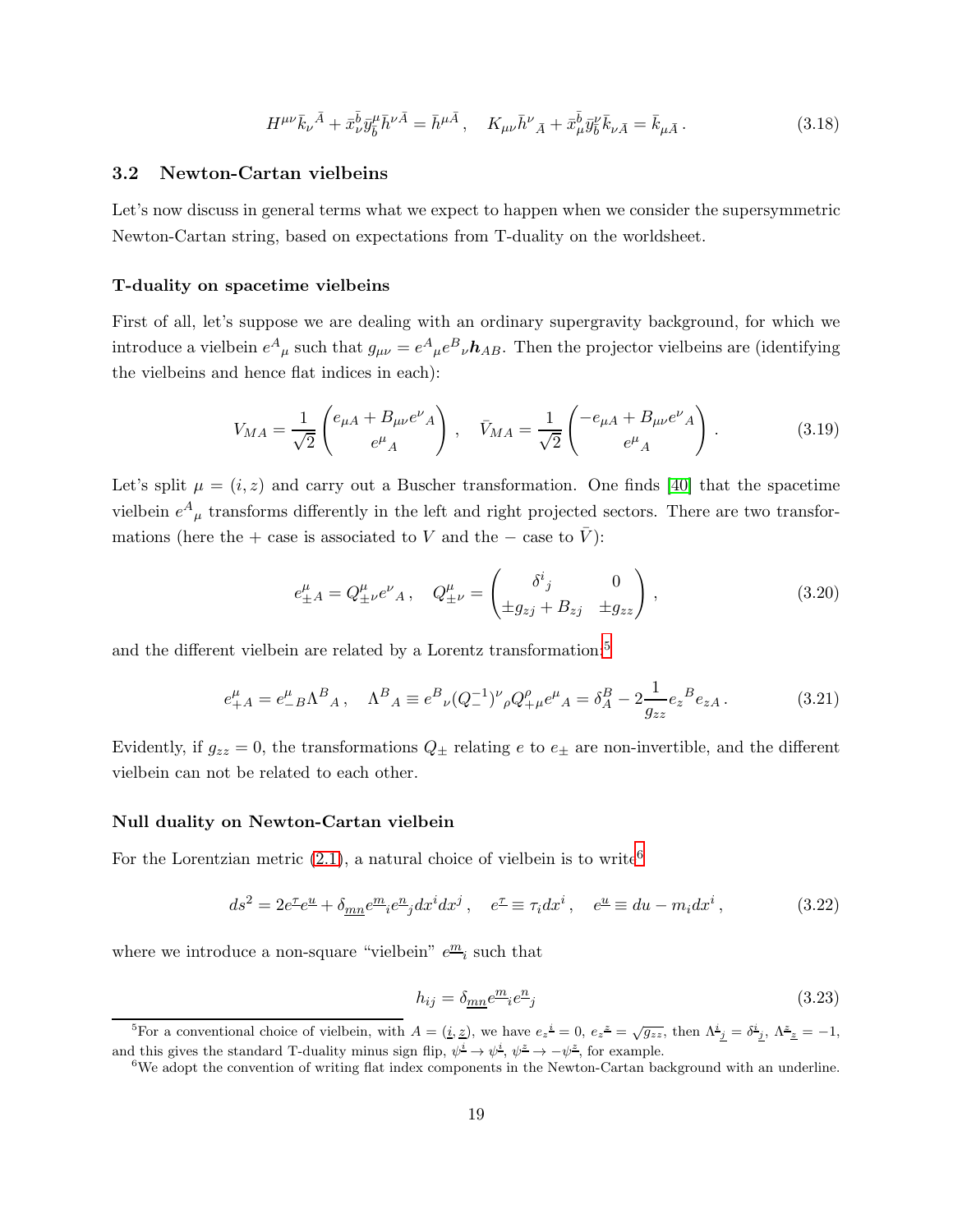such that  $(e_i^{\underline{m}}, \tau_i)$  is invertible and has inverse  $(e^i_{\underline{m}}, -v^i)$  [\[4\]](#page-47-8). We have identities

$$
e_i^{\underline{m}}e_{\underline{m}}^{\ \ j} = \delta_i^j + \tau_i v^j \,, \quad e_{\underline{m}}^{\ \ j}e_j^{\ \underline{n}} = \delta_{\underline{m}}^{\ \underline{n}} \,, \tag{3.24}
$$

with  $h^{ij} = e^i_{m}e^j_{n}\delta^{mn}$ . The full vielbein is then

$$
e^{A}_{\mu} = \begin{pmatrix} e^{\underline{m}_{i}} & 0 \\ \tau_{i} & 0 \\ -m_{i} & 1 \end{pmatrix}, \quad e^{\mu}{}_{A} = \begin{pmatrix} e^{\mu}_{m} & -v^{i} & 0 \\ e^{\mu}_{m}m_{j} & -v^{j}m_{j} & 1 \end{pmatrix}, \quad \mathbf{h}_{AB} = \begin{pmatrix} \delta_{mn} & 0 & 0 \\ 0 & 0 & 1 \\ 0 & 1 & 0 \end{pmatrix}.
$$
 (3.25)

From this, the T-dual inverse vielbeins are:

$$
e^{\mu}_{\pm A} = \begin{pmatrix} e^i \frac{m}{2} & -v^i & 0\\ 0 & \pm 1 & 0 \end{pmatrix} \tag{3.26}
$$

which are as expected not invertible. We can explicitly check that there is no  $\Lambda^B{}_A$  such that  $e_{+}^{\mu}A = e_{-}^{\mu}B\Lambda^{B}A$ , as if there were this would require  $e_{\underline{m}}^i\Lambda^{\underline{m}}{}_{\underline{\tau}} + v^i = -v^i$ , and contracting with  $\tau_i$ gives  $-1 = 1$ . Nonetheless, the doubled vielbeins are well-defined:

$$
V_{MA} = \frac{1}{\sqrt{2}} \begin{pmatrix} e_{\underline{m}i} & -m_i & \tau_i \\ e_{\underline{m}}^{\ \ k}m_k & -\upsilon^j m_j & 1 \\ e^i_{\ \underline{m}} & -\upsilon^i & 0 \\ 0 & 1 & 0 \end{pmatrix}, \quad \bar{V}_{MA} = \frac{1}{\sqrt{2}} \begin{pmatrix} -e_{\underline{m}i} & m_i & -\tau_i \\ e_{\underline{m}}^{\ \ k}m_k & -\upsilon^j m_j & 1 \\ e^i_{\ \underline{m}} & -\upsilon^i & 0 \\ 0 & -1 & 0 \end{pmatrix} . \tag{3.27}
$$

This is consistent with the parametrisation of section [3.1,](#page-15-1) with

<span id="page-19-0"></span>
$$
k_{\mu}{}^{A} = \left(k_{\mu}{}^{\underline{m}} \quad \sqrt{2}x_{\mu} \quad 0\right) \,, \quad \bar{k}_{\mu}{}^{\bar{A}} = \left(k_{\mu}{}^{\underline{m}} \quad \sqrt{2}\bar{x}_{\mu} \quad 0\right) \,, \quad k_{\mu}{}^{\underline{m}} \equiv \left(e_{i}{}^{\underline{m}} \quad 0\right) \,, \tag{3.28}
$$

<span id="page-19-1"></span>
$$
h^{\mu}{}_{A} = \left(h^{\mu}{}_{\underline{m}} \quad \sqrt{2}y^{\mu} \quad 0\right) , \quad \bar{h}^{\mu}{}_{\bar{A}} = \left(h^{\mu}{}_{\underline{m}} \quad \sqrt{2}\bar{y}^{\mu} \quad 0\right) , \quad h^{\mu}{}_{\underline{m}} \equiv \left(e^{i}{}_{\underline{m}} \quad 0\right) , \tag{3.29}
$$

The way the relationship between  $e_+$  and  $e_-$  breaks down is clearly consistent with the fact that we no longer have a relativistic background geometry. We also remember that in the bosonic sector, we had what were essentially chirality conditions enforcing that the directions  $x_{\mu}X^{\mu}$  and  $\bar{x}_{\mu}X^{\mu}$ be either left- or right-moving only. The lack of a Lorentz transformation which can be used to align the left- and right-moving sectors of the worldsheet is then seen to be connected to these directions becoming chiral. We see however from the above parametrisation that the left and right doubled vielbeins contain still the same  $d \times (d-1)$  not-square "vielbein"  $e_{\underline{m}}^i$ , which means that in the  $(d-1)$ -dimensional subspace on which  $h_{ij}$  is non-degenerate the string left- and right-moving sectors see the same space - in this case, they agree on the spatial hypersurfaces orthogonal to the Newton-Cartan time direction specified by  $v^i$ . Note that it is for this reason that we use the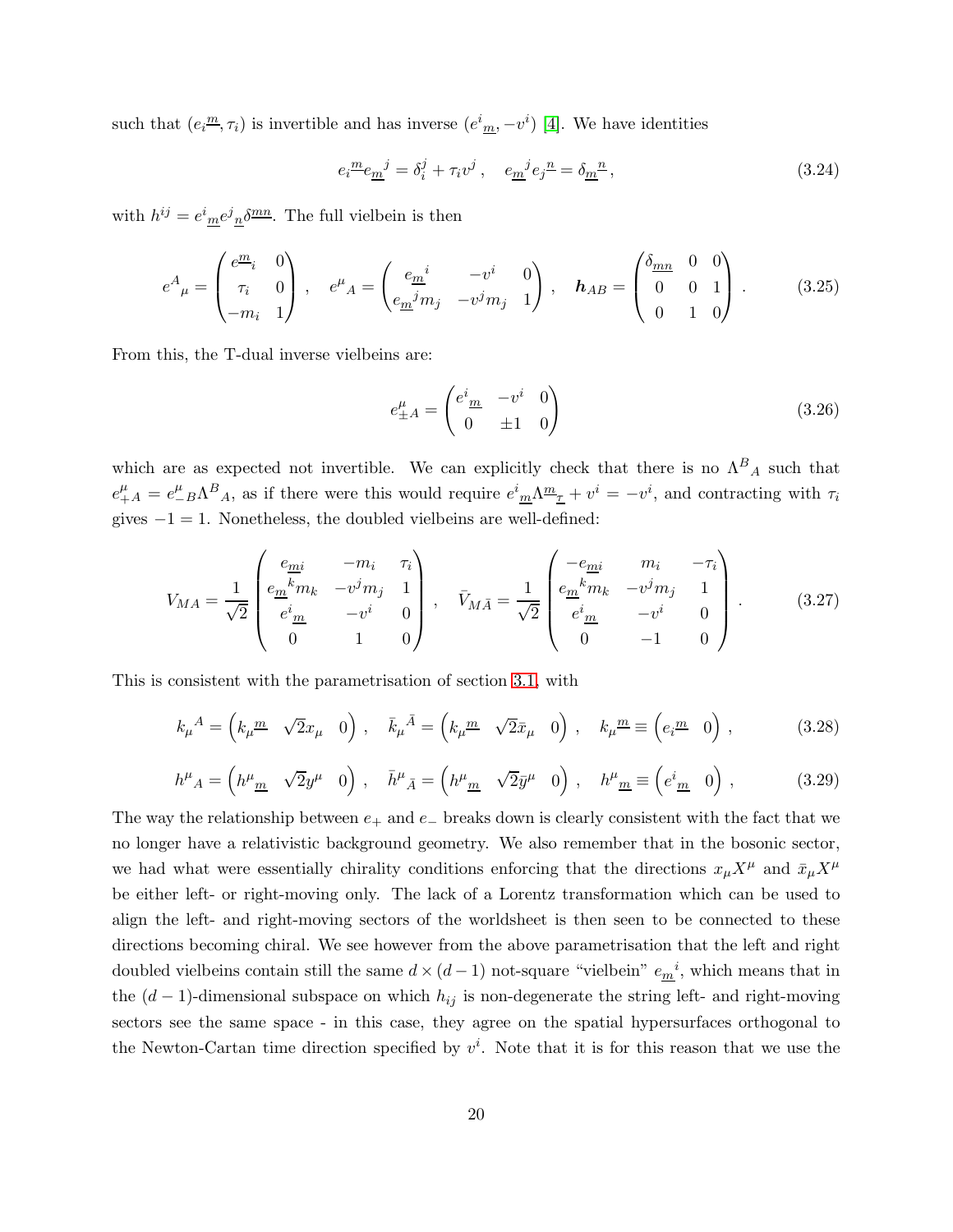common flat index  $\underline{m}$  for both  $V_{M\bar{A}}$  and  $V_{MA}$ , rather than separate indices m and  $\bar{m}$  as indicated in the previous subsection.

One might wonder as a result about how one should think of the separate chiral  $O(1, d)$  groups under which  $\psi^{\bar{A}}$  and  $\tilde{\psi}^A$  are said to transform. We can decompose  $O(1,d)$  into  $O(d-1)$  acting on the m indices,  $O(1, 1)$  transformations acting in the  $(\underline{\tau}, \underline{u})$  directions, with  $2(d-1)$  "mixed" transformations leftover. With the vielbein choices as above (viewed as a Lorentz gauge fixing), half of the latter survive and implement (finite) Galilean transformations via the action of

$$
\Lambda^{A}{}_{B} = \begin{pmatrix} \delta^{\underline{m}}_{\underline{n}} & \lambda^{\underline{m}} & 0 \\ 0 & 1 & 0 \\ -\lambda_{\underline{n}} & -\frac{1}{2}\lambda^{\underline{p}}\lambda_{\underline{p}} & 1 \end{pmatrix} \,, \tag{3.30}
$$

which induces  $e_i^{\underline{m}} \to e_i^{\underline{m}} + \lambda^{\underline{m}} \tau_i$ ,  $m_i \to m_i + \lambda^{\underline{m}} e_{i \underline{m}} - \frac{1}{2}$  $\frac{1}{2}\lambda^{\underline{p}}\lambda_{\underline{p}}\tau_i, v^i \to v^i + e^i{}_{\underline{m}}\lambda^{\underline{m}}.$  In the non-Riemannian parametrisations of the generalised metric [\[31\]](#page-49-0), this transformation can be viewed as a shift symmetry acting on the decomposition into a particular  $K_{\mu\nu}$ ,  $y^{\mu}$ ,  $\bar{y}^{\mu}$  and  $B_{\mu\nu}$ .

#### Worldsheet fermions

The RNS string action contains fermions  $\psi^{\mu}, \tilde{\psi}^{\mu}$  with kinetic terms like

$$
L_{\psi} \sim \frac{i}{2} \psi^{\mu} g_{\mu\nu} \partial \psi^{\nu} . \tag{3.31}
$$

T-dualising only explicitly changes the part of the action coupling directly to the bosonic coordinates  $X^{\mu}$ ,  $L_{\psi}$  itself is *invariant* under T-duality in the trivial sense that one can find a change of variables  $\psi^{\mu} \rightarrow \psi_{\text{dual}}^{\mu}$  such that

$$
\frac{i}{2}\psi^{\mu}g_{\mu\nu}\partial\psi^{\nu} = \frac{i}{2}\psi^{\mu}_{\text{dual}}(g_{\text{dual}})_{\mu\nu}\partial\psi^{\nu}_{\text{dual}} \tag{3.32}
$$

with the metric transforming according to the Buscher rules. As we discussed, a way to make this manifest is to flatten the indices on the fermions, such that  $\psi^A = e^A_{\mu} \psi^{\mu}$ , and declare that  $\psi^A$  is an invariant under  $O(D, D)$ . Note that in this case,

$$
\psi_{\text{dual}}^{\mu} = e_{\pm A}^{\mu} \psi^A = Q_{\pm \nu}^{\mu} e^{\nu}{}_{A} \psi^A = Q_{\pm \nu}^{\mu} \psi^{\nu}.
$$
\n(3.33)

Hence the worldsheet fermions with curved spacetime indices transform like the spacetime vielbein.

This picture breaks down when doing a null duality. In particular there is no well-defined notion of  $\psi_{\text{dual}}^{\mu}$ . This is because there is no well-defined (invertible) spacetime vielbein  $e_{\pm A}^{\mu}$  which can be extracted from the doubled vielbeins. We can see this quite clearly by defining (for example)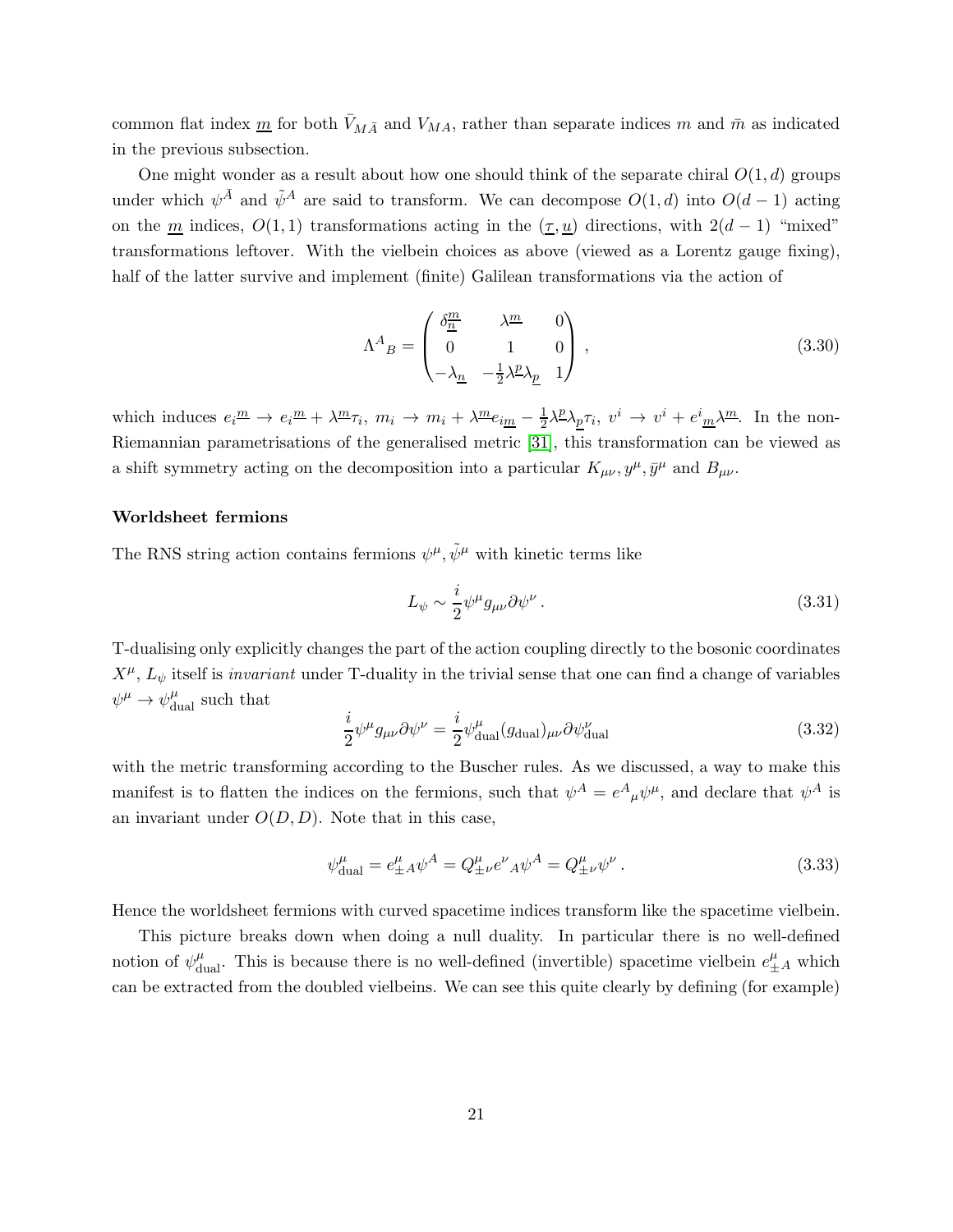$\psi^M = V^M{}_A \psi^A$ . We have

$$
\psi^{M} = \frac{1}{\sqrt{2}} \begin{pmatrix} \psi^{\mu} \\ (g+B)_{\mu\nu} \psi^{\nu} \end{pmatrix}, \quad \psi^{M}_{\text{dual}} = \frac{1}{\sqrt{2}} \begin{pmatrix} \psi^{i} \\ g_{zz} \psi^{z} + (g+B)_{zj} \psi^{j} \\ (g+B)_{ij} \psi^{j} + (g+B)_{iz} \psi^{z} \\ \psi^{z} \end{pmatrix}, \quad (3.34)
$$

which would ordinarily lead to the expected results

$$
\psi_{\text{dual}}^i = \psi^i, \quad \psi_{\text{dual}}^z = g_{zz}\psi^z + (g + B)_{zj}\psi^j.
$$
\n(3.35)

When  $g_{zz} = 0$ ,  $\psi^z$  drops out of the putative definition for  $\psi_{\text{dual}}^{\mu}$  entirely. Nevertheless, it is of course still present in the doubled variable  $\psi_{\text{dual}}^M$  or in the invariant  $\psi^A$ . This is just saying (again) that in such circumstances one cannot use the standard spacetime parametrisations and intuition, however starting with the doubled picture and then adopting the correct Newton-Cartan parametrisation will lead to sensible results.

Let's now consider working in the Lorentzian background with null isometry, prior to passing to the Newton-Cartan description. Here we have a well-defined spacetime vielbein so it is equivalent to work with either worldsheet fermions with curved spacetime indices, which we denote  $\psi^{\mu}$ , or flat indices,  $\psi^A = e^A{}_{\mu}\psi^{\mu}$ . Explicitly, we have

<span id="page-21-0"></span>
$$
\psi^A \equiv \begin{pmatrix} \psi^{\underline{m}} \\ \psi^{\underline{\tau}} \\ \psi^{\underline{u}} \end{pmatrix} = \begin{pmatrix} e^{\underline{m}}_i \psi^i \\ \tau_i \psi^i \\ \psi^u - m_i \psi^i \end{pmatrix} . \tag{3.36}
$$

Note for instance that:

$$
g_{\mu\nu}\psi^{\mu}\partial\psi^{\nu} = \bar{h}_{ij}\psi^{i}\partial\psi^{j} + \tau_{j}\psi^{u}\partial\psi^{j} + \tau_{j}\psi^{j}\partial\psi^{u}
$$
  
=  $\delta_{mn}\psi^{m}\partial\psi^{n} + \psi^{T}\partial\psi^{u} + \psi^{u}\partial\psi^{T} + ...$   
=  $\mathbf{h}_{AB}\psi^{A}\partial\psi^{B} + ... ,$  (3.37)

where the ellipsis denotes derivatives of the background, which combine into terms featuring the spin connection of the background (see appendix [A\)](#page-40-0). In going to the Newton-Cartan description using the null duality, we will write the action for the fermions in terms of the flat indexed quantities.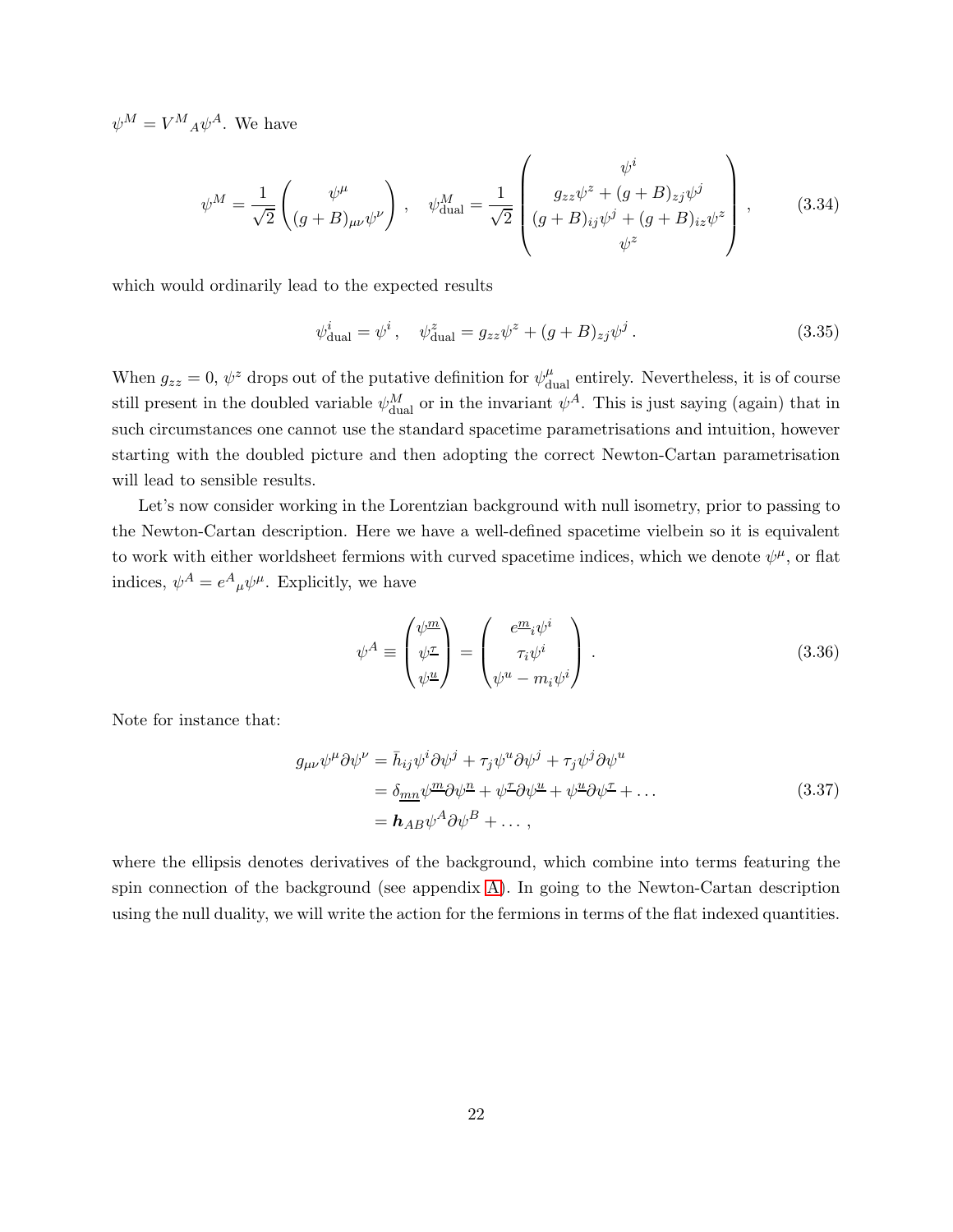# <span id="page-22-1"></span><span id="page-22-0"></span>4 Worldsheet supersymmetric Newton-Cartan string

## 4.1 The worldsheet supersymmetric doubled action

## Details of the action

The doubled RNS string of [\[33\]](#page-49-2) extends the bosonic action [\(2.23\)](#page-10-3) to the worldsheet supersymmetric action:[7](#page-22-2)

<span id="page-22-4"></span>
$$
S = \int d^2 \sigma \frac{1}{2} \dot{X}^M \eta_{MN} X^{\prime N} - \frac{i}{2} (\psi^{\bar{A}} \dot{\psi}^{\bar{B}} \bar{h}_{\bar{A}\bar{B}} + \tilde{\psi}^A \dot{\tilde{\psi}}^B h_{AB}) - \lambda \mathcal{H} - \tilde{\lambda} \tilde{\mathcal{H}} - i \xi \mathcal{Q} - i \tilde{\xi} \tilde{\mathcal{Q}}.
$$
 (4.1)

As we discussed above, the worldsheet fermions  $\psi^{\bar{A}}$  and  $\tilde{\psi}^A$  carry flat indices, associating each to one of the two separate factors of the doubled Lorentz group.[8](#page-22-3) We now have both bosonic Lagrange multipliers,  $\lambda$  and  $\tilde{\lambda}$ , related to the parametrisation of the worldsheet metric (with  $\lambda =$  $e - u$ ,  $\tilde{\lambda} = e + u$ , and fermionic Lagrange multipliers,  $\xi$  and  $\tilde{\xi}$ , related to the parametrisation of the worldsheet gravitino, as detailed in appendix [A.](#page-40-0) They enforce the super-Virasoro constraints,  $\mathcal{H} = \tilde{\mathcal{H}} = \mathcal{Q} = \tilde{\mathcal{Q}} = 0$ . To describe these, we first need to use the projector vielbeins of [\(3.4\)](#page-16-2) to build objects which resemble spin connections,

$$
\omega_{M\bar{A}\bar{B}} = -\bar{V}_{N\bar{A}}\partial_M\bar{V}^N{}_{\bar{B}} + \bar{V}^N{}_{[\bar{A}}\bar{V}^P{}_{\bar{B}]}\partial_P\mathcal{H}_{MN}\,, \quad \tilde{\omega}_{MAB} = V_{NA}\partial_MV^N{}_{B} + V^N{}_{[A}V^P{}_{B]}\partial_P\mathcal{H}_{MN}\,.
$$
\n(4.2)

Though we will casually refer to these as spin connections, under generalised diffeomorphisms (the  $O(D, D)$  covariantisation of spacetime diffeomorphisms and B-field gauge transformations) they do not transform as a (generalised) connection should. However, the following objects built from  $\omega_{M\bar{A}\bar{B}}$  and  $\tilde{\omega}_{MAB}$  are in fact scalars under generalised diffeomorphisms:

$$
\Phi_{C\bar{A}\bar{B}} \equiv V^M{}_{C}\omega_{M\bar{A}\bar{B}}\,, \quad \tilde{\Phi}_{\bar{C}AB} \equiv \bar{V}^M{}_{\bar{C}}\tilde{\omega}_{MAB}\,, \tag{4.3}
$$

$$
\varphi_{\bar{A}\bar{B}\bar{C}} \equiv \bar{V}^M_{\ [A}\omega_{|M|\bar{B}\bar{C}]}\,, \quad \tilde{\varphi}_{ABC} \equiv V^M_{\ [A}\tilde{\omega}_{|M|BC]}\,. \tag{4.4}
$$

<span id="page-22-6"></span><span id="page-22-5"></span>It is actually only these combinations that appear in the action [\(4.1\)](#page-22-4). We can in fact relate the above spin connections to projections of the double field theory covariant derivative  $[26, 27, 41, 42]$  $[26, 27, 41, 42]$  $[26, 27, 41, 42]$  $[26, 27, 41, 42]$ . We will calculate the scalars  $(4.3)$  and  $(4.4)$  explicitly for the Newton-Cartan background in appendix [B.](#page-43-0)

<span id="page-22-2"></span><sup>&</sup>lt;sup>7</sup>We have slightly changed some of the (also surprising to the author) notation and conventions of [\[33\]](#page-49-2). In particular, our names for the doubled vielbeins are  $V \equiv R$  and  $\overline{V} \equiv L$ , and unlike in [\[33\]](#page-49-2) we do not raise indices with the generalised metric but with the  $O(D, D)$  structure.

<span id="page-22-3"></span><sup>8</sup>Note that this means that strictly speaking in order to show invariance of the action under spacetime Lorentz transformations, one has to make a certain non-local transformation of the  $X^M$  which only affects the dual coordinates  $\tilde{X}_{\mu}$ , being of the form  $X^M \to X^M + \int^{\sigma} d\sigma' \partial^M \Lambda(\dots)$ . As ultimately only  $\tilde{X}'_{\mu}$  appears in the action, this is sensible.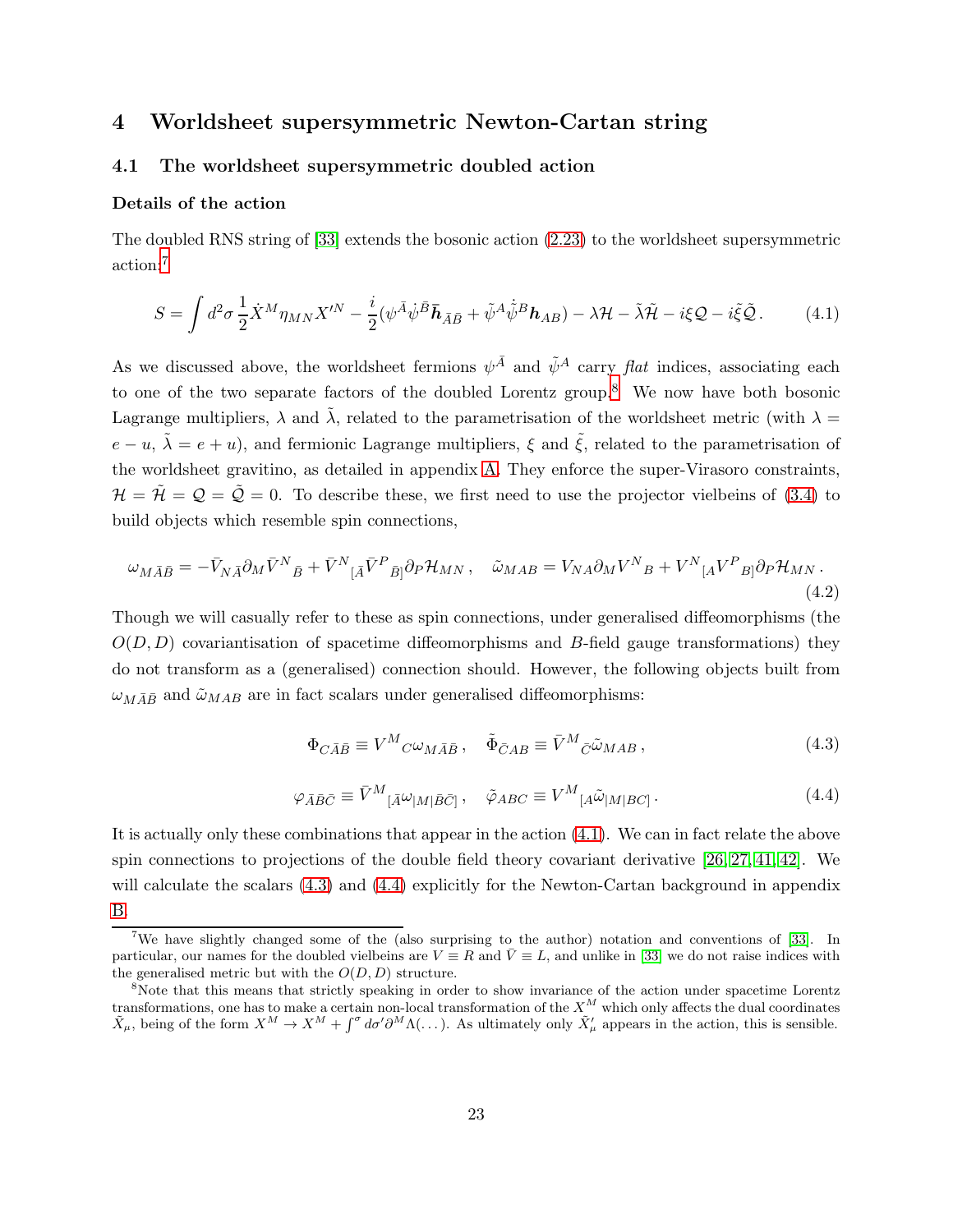The constraints then take the form:

<span id="page-23-2"></span>
$$
2\mathcal{H} = -X^{\prime M} \bar{P}_{MN} X^{\prime N} + i \bar{h}_{\bar{A}\bar{B}} \psi^{\bar{A}} \psi^{\prime \bar{B}} + i X^{\prime M} (P^N{}_{M} \omega_{N \bar{A}\bar{B}} \psi^{\bar{A}} \psi^{\bar{B}} - \bar{P}^N{}_{M} \tilde{\omega}_{NAB} \tilde{\psi}^A \tilde{\psi}^B) - \frac{1}{4} P^{MN} \omega_{M \bar{A}\bar{B}} \omega_{N \bar{C}\bar{D}} \psi^{\bar{A}} \psi^{\bar{B}} \psi^{\bar{C}} \psi^{\bar{D}} + \frac{1}{4} \bar{P}^{MN} \tilde{\omega}_{MAB} \tilde{\omega}_{NCD} \tilde{\psi}^A \tilde{\psi}^B \tilde{\psi}^C \tilde{\psi}^D - \frac{1}{2} F_{\bar{A}\bar{B}CD} \psi^{\bar{A}} \psi^{\bar{B}} \tilde{\psi}^C \tilde{\psi}^D ,
$$
  

$$
2\tilde{\mathcal{H}} = X^{\prime M} P_{MN} X^{\prime N} - i \mathbf{h}_{AB} \tilde{\psi}^A \tilde{\psi}^{\prime B} + i X^{\prime M} (P^N{}_{M} \omega_{N \bar{A}\bar{B}} \psi^{\bar{A}} \psi^{\bar{B}} - \bar{P}^N{}_{M} \tilde{\omega}_{NAB} \tilde{\psi}^A \tilde{\psi}^B) - \frac{1}{4} P^{MN} \omega_{M \bar{A}\bar{B}} \omega_{N \bar{C}\bar{D}} \psi^{\bar{A}} \psi^{\bar{B}} \psi^{\bar{C}} \psi^{\bar{D}} + \frac{1}{4} \bar{P}^{MN} \tilde{\omega}_{MAB} \tilde{\omega}_{NCD} \tilde{\psi}^A \tilde{\psi}^B \tilde{\psi}^C \tilde{\psi}^D - \frac{1}{2} \tilde{F}_{AB \bar{C}\bar{D}} \tilde{\psi}^A \tilde{\psi}^B \psi^{\bar{C}} \psi^{\bar{D}} ,
$$

$$
(4.5)
$$

<span id="page-23-1"></span>where we have "curvatures" with flat indices:

$$
F_{\bar{A}\bar{B}CD} = 2\bar{V}^M{}_{[\bar{A}} \partial_M (\tilde{\Phi}_{\bar{B}]CD}) + 2\tilde{\Phi}_{[\bar{A}|EC} \tilde{\Phi}_{|\bar{B}]D}^E + 3\varphi_{\bar{A}\bar{B}\bar{E}} \tilde{\Phi}^{\bar{E}}{}_{CD} ,
$$
  
\n
$$
\tilde{F}_{AB\bar{C}\bar{D}} = 2V^M{}_{[A} \partial_M (\Phi_{B]\bar{C}\bar{D}}) + 2\Phi_{[A|\bar{E}\bar{C}} \Phi_{|B]\bar{D}}{}^{\bar{E}} + 3\tilde{\varphi}_{ABE} \Phi^E{}_{\bar{C}\bar{D}} .
$$
\n(4.6)

These are scalars under generalised diffeomorphisms, as they involve the quantities [\(4.3\)](#page-22-5) and [\(4.4\)](#page-22-6) which are already scalars. Though it is tempting to think of these four-index objects as curvatures, because they couple to the four-fermion terms in the action, strictly speaking their relationship to genuine notions of curvature is more indirect. In particular, in the geometry of double field theory the generalised Riemann tensor does not give a well-defined generalised curvature tensor [\[41,](#page-49-9) [42\]](#page-49-10). If we were to unflatten the indices on  $F_{\bar{A}\bar{B}CD}$  and  $\tilde{F}_{AB\bar{C}\bar{D}}$ , we would obtain four-index generalised tensors, which however would not be invariant under the local  $O(D) \times O(D)$  generalised Lorentz transformations (as F and  $\tilde{F}$  are not [\[33\]](#page-49-2)) and so could not be interpreted as a generalised Riemann tensor built solely out of the generalised metric, instead involving also derivatives of the generalised vielbeins.<sup>[9](#page-23-0)</sup>

<span id="page-23-3"></span>Finally, we have:

$$
-\sqrt{2}\mathcal{Q} = X^{\prime M}\eta_{MN}\bar{V}^N{}_{\bar{A}}\psi^{\bar{A}} + \frac{i}{2}\varphi_{\bar{A}\bar{B}\bar{C}}\psi^{\bar{A}}\psi^{\bar{B}}\psi^{\bar{C}} + \frac{i}{2}\tilde{\Phi}_{\bar{C}AB}\tilde{\psi}^A\tilde{\psi}^B\psi^{\bar{C}} ,
$$
  

$$
\sqrt{2}\tilde{\mathcal{Q}} = X^{\prime M}\eta_{MN}V^N{}_{A}\tilde{\psi}^A + \frac{i}{2}\Phi_{C\bar{A}\bar{B}}\psi^{\bar{A}}\psi^{\bar{B}}\tilde{\psi}^C + \frac{i}{2}\tilde{\varphi}_{ABC}\tilde{\psi}^A\tilde{\psi}^B\tilde{\psi}^C .
$$
 (4.7)

These generate worldsheet translations and supersymmetries. This can be seen explicitly by introducing symmetry parameters  $\alpha, \tilde{\alpha}$  (bosonic) and  $\epsilon, \tilde{\epsilon}$  (fermionic), and defining the "smeared" quantities:

$$
\mathcal{H}(\alpha) \equiv \int d\sigma \alpha(\sigma) \mathcal{H}(\sigma), \quad \tilde{\mathcal{H}}(\tilde{\alpha}) \equiv \int d\sigma \tilde{\alpha}(\sigma) \tilde{\mathcal{H}}(\sigma), \tag{4.8}
$$

<span id="page-23-0"></span><sup>&</sup>lt;sup>9</sup>In line with this, what one finds in the reduction to the standard string sigma model as in [\[33\]](#page-49-2) (though this result was not stated explicitly there), is that  $F_{\bar{A}\bar{B}CD} = \frac{1}{2}R_{\pm \bar{A}\bar{B}CD} + \frac{1}{2}\omega_{+i\bar{A}\bar{B}}\omega_{-}{}^{i}CD = \tilde{F}_{CD\bar{A}\bar{B}}$ , where  $\omega_{\pm}$  denote torsionful spin connections, and  $R_{\pm}$  the associated (identical) Riemann curvatures (with flat indices).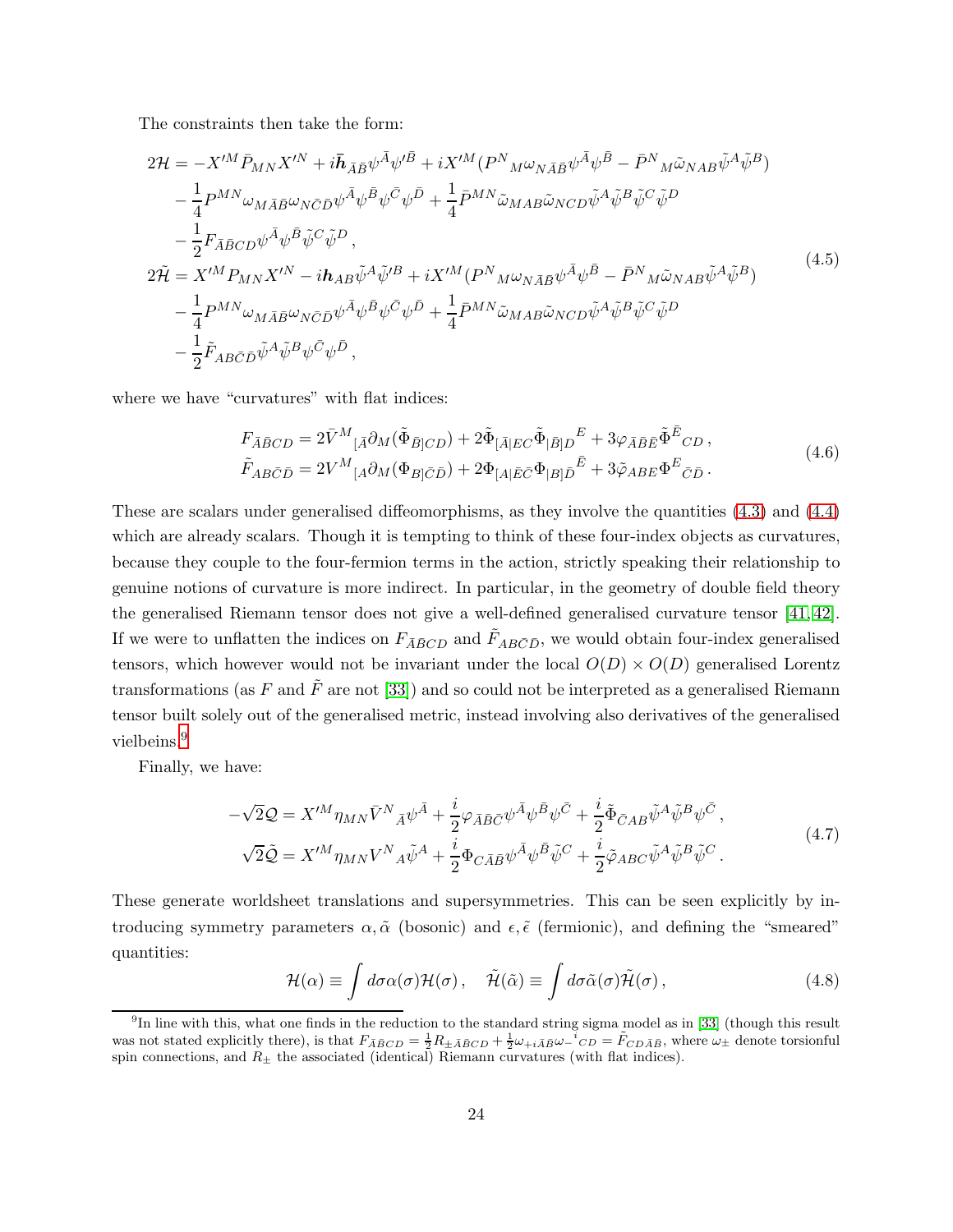$$
\mathcal{Q}(\epsilon) \equiv \int d\sigma \epsilon(\sigma) Q(\sigma), \quad \tilde{\mathcal{Q}}(\tilde{\epsilon}) \equiv \int d\sigma \epsilon(\sigma) Q(\sigma), \qquad (4.9)
$$

Then for any quantity  $\mathcal O$  we define its variations as:

<span id="page-24-2"></span>
$$
\delta_{\alpha}\mathcal{O} = \{ \mathcal{H}(\alpha), \mathcal{O} \}^*, \quad \delta_{\epsilon}\mathcal{O} = \{ \mathcal{Q}(\epsilon), \mathcal{O} \}^*, \quad \delta_{\tilde{\alpha}}\mathcal{O} = \{ \tilde{\mathcal{H}}(\tilde{\alpha}), \mathcal{O} \}^*, \quad \delta_{\tilde{\epsilon}}\mathcal{O} = \{ \tilde{\mathcal{Q}}(\tilde{\epsilon}), \mathcal{O} \}^*, \quad (4.10)
$$

using the Dirac brackets:

$$
\{X^M(\sigma), X^N(\sigma')\}^* = -\eta^{MN}\theta(\sigma - \sigma'),\tag{4.11}
$$

$$
\{\psi^{\bar{A}}(\sigma),\psi^{\bar{B}}(\sigma')\}^* = i\bar{\mathbf{h}}^{\bar{A}\bar{B}}\delta(\sigma-\sigma'), \quad \{\tilde{\psi}^A(\sigma),\tilde{\psi}^B(\sigma')\}^* = i\mathbf{h}^{AB}\delta(\sigma-\sigma'),\tag{4.12}
$$

where  $\partial_{\sigma}\theta(\sigma) = \delta(\sigma)$ ,  $\theta(-\sigma) = -\theta(\sigma)$ . Note this doubled Dirac bracket ensures that we have the standard bracket  $\{X^{\mu}(\sigma), P_{\nu}(\sigma')\}^* = \{X^{\mu}(\sigma), \tilde{X}'_{\nu}(\sigma')\}^* = \delta^{\mu}{}_{\nu}\delta(\sigma - \sigma').$ 

For instance, the supersymmetry variations of the constraints themselves are:

$$
\delta_{\epsilon}\mathcal{Q} = i\epsilon\mathcal{H}, \quad \delta_{\epsilon}\mathcal{H} = \frac{3}{2}\epsilon'\mathcal{Q} + \frac{1}{2}\epsilon\mathcal{Q}', \quad \delta_{\tilde{\epsilon}}\tilde{\mathcal{Q}} = i\tilde{\epsilon}\tilde{\mathcal{H}}, \quad \delta_{\tilde{\epsilon}}\tilde{\mathcal{H}} = -\frac{3}{2}\tilde{\epsilon}'\tilde{\mathcal{Q}} - \frac{1}{2}\tilde{\epsilon}\tilde{\mathcal{Q}}'. \tag{4.13}
$$

Before integrating out the dual coordinates to obtain a standard Lagrangian form of the action, we want to emphasise to the reader that the action  $(4.1)$  will automatically provide the Hamiltonian form of the string action on replacing  $\tilde{X}'_{\mu} = P_{\mu}$ , and the bosonic kinetic term with  $\dot{X}^{\mu}P_{\mu}$ . It is necessary just to evaluate the constraints explictly for the background we are considering.

#### <span id="page-24-0"></span>4.2 Integrating out the dual coordinates

The terms in the Lagrangian of  $(4.1)$  that involve the bosonic coordinates  $X^M$  are:

$$
L_X = \frac{1}{2} \dot{X}^M \eta_{MN} X^{\prime N} - \frac{1}{2} e \mathcal{H}_{MN} X^{\prime M} X^{\prime N} - \frac{1}{2} u \eta_{MN} X^{\prime M} X^{\prime N} + X^{\prime M} f_M , \qquad (4.14)
$$

where the final term contains the coupling to the fermions, with

<span id="page-24-1"></span>
$$
f_M = -ieP^N{}_M\omega_{N\bar{A}\bar{B}}\psi^{\bar{A}}\psi^{\bar{B}} + ie\bar{P}^N{}_M\tilde{\omega}_{NAB}\tilde{\psi}^A\tilde{\psi}^A + \frac{i\xi}{\sqrt{2}}\bar{V}_{M\bar{A}}\psi^{\bar{A}} - \frac{i\tilde{\xi}}{\sqrt{2}}V_{MA}\tilde{\psi}^A, \tag{4.15}
$$

which is a generalised vector.

We can proceed to integrate out the dual coordinates  $\tilde{X}_{\mu}$  using the same procedure as for the bosonic string. The only difference is the appearance of terms involving the fermions in  $f_M$ , amounting to shifting the quantity  $\mathcal{C}^{\mu}$  defined in [\(2.28\)](#page-11-2) to  $\mathcal{C}^{\mu} + f^{\mu}$ . The end result is that the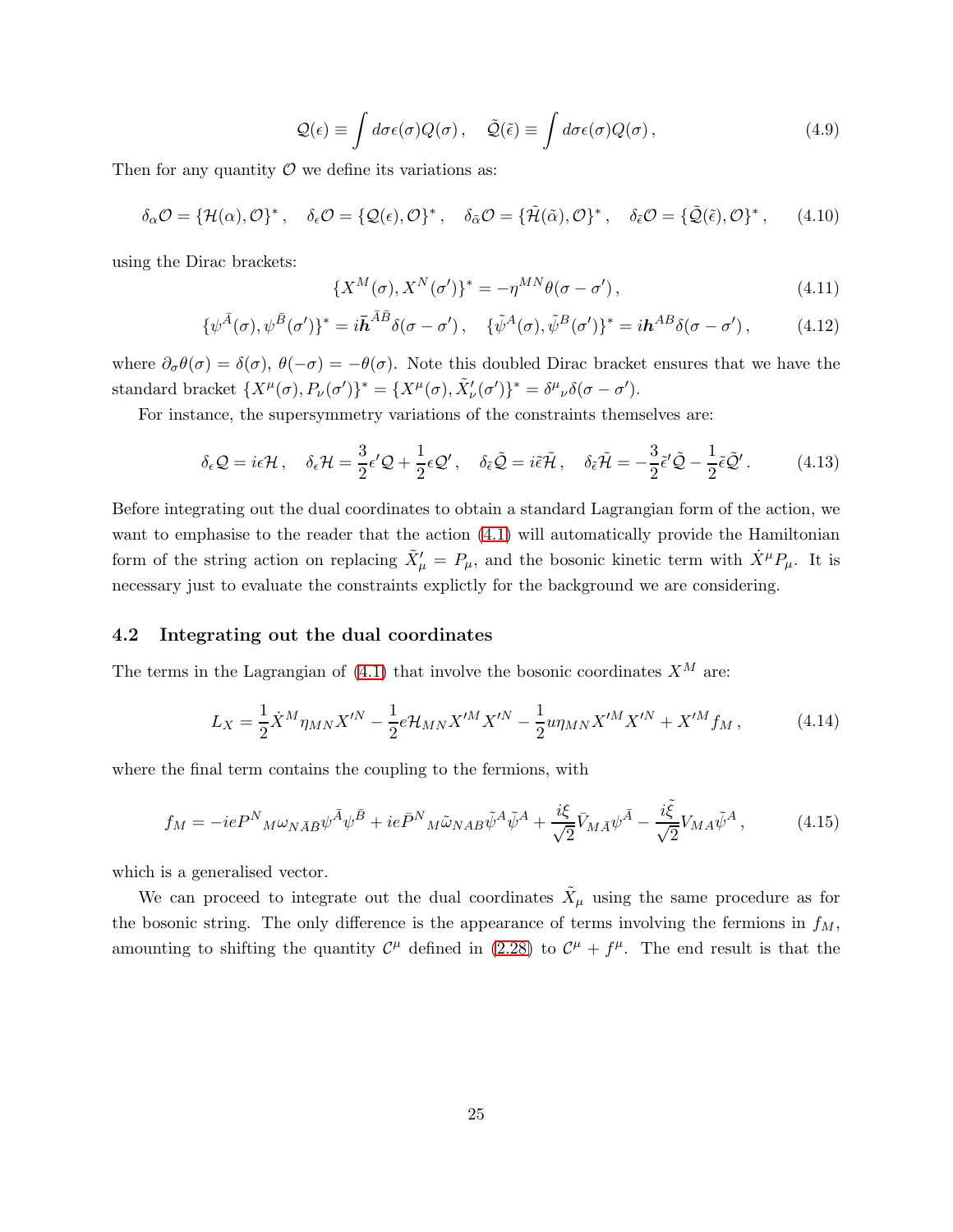<span id="page-25-0"></span>Lagrangian after this integration out is given by  $L = L_X + L'$ , where  $L_X$  is given by:

$$
L_X = \frac{1}{2} K_{\mu\nu} \left( \frac{1}{e} D_\tau X^\mu D_\tau X^\nu - e X'^\mu X'^\nu \right) + B_{\mu\nu} \dot{X}^\mu X'^\nu + \frac{1}{e} K_{\mu\nu} D_\tau X^\mu f^\nu + X'^\mu \dot{f}_\mu + \frac{1}{2e} K_{\mu\nu} f^\mu f^\nu + \beta_a x_\mu^a (D_- X^\mu + f^\mu) + \bar{\beta}_{\bar{a}} \bar{x}_{\mu}^{\bar{a}} (D_+ X^\mu + f^\mu) ,
$$
\n(4.16)

where now  $\mathring{f}_{\mu} = f_{\mu} - B_{\mu\nu} f^{\nu}$ ,  $D_{\tau} \equiv \partial_{\tau} - u \partial_{\sigma}$ ,  $D_{\pm} \equiv D_{\tau} \pm e \partial_{\sigma}$ , and the remaining solely fermionic terms are:

<span id="page-25-1"></span>
$$
L' = -\frac{i}{2}\bar{h}_{\bar{A}\bar{B}}\psi^{\bar{A}}(\dot{\psi}^{\bar{B}} - (u - e)\psi'^{\bar{B}}) - \frac{i}{2}\bar{h}_{AB}\tilde{\psi}^{A}(\dot{\tilde{\psi}}^{B} - (u + e)\tilde{\psi}'^{B}) + \frac{e}{4}\left(\bar{h}^{EF}\Phi_{E\bar{A}\bar{B}}\Phi_{F\bar{C}\bar{D}}\psi^{\bar{A}}\psi^{\bar{B}}\psi^{\bar{C}}\psi^{\bar{D}} + \bar{h}^{\bar{E}\bar{F}}\tilde{\Phi}_{\bar{E}AB}\tilde{\Phi}_{\bar{F}CD}\tilde{\psi}^{A}\tilde{\psi}^{B}\tilde{\psi}^{C}\tilde{\psi}^{D}\right) + \frac{e - u}{4}F_{\bar{A}\bar{B}CD}\psi^{\bar{A}}\psi^{\bar{B}}\tilde{\psi}^{C}\tilde{\psi}^{D} + \frac{e + u}{4}\tilde{F}_{AB\bar{C}\bar{D}}\tilde{\psi}^{A}\tilde{\psi}^{B}\psi^{\bar{C}}\psi^{\bar{D}} + \frac{1}{2\sqrt{2}}\xi\left(-\varphi_{\bar{A}\bar{B}\bar{C}}\psi^{\bar{A}}\psi^{\bar{B}}\psi^{\bar{C}} - \tilde{\Phi}_{\bar{C}AB}\tilde{\psi}^{A}\tilde{\psi}^{B}\psi^{\bar{C}}\right) + \frac{1}{2\sqrt{2}}\tilde{\xi}\left(\Phi_{C\bar{A}\bar{B}}\psi^{\bar{A}}\psi^{\bar{B}}\tilde{\psi}^{C} + \tilde{\varphi}_{ABC}\tilde{\psi}^{A}\tilde{\psi}^{B}\tilde{\psi}^{C}\right),
$$
\n(4.17)

with the various geometric quantities here defined in  $(4.3)$ ,  $(4.4)$  and  $(4.6)$ . Now, the quantities  $f^{\mu}$ and  $\mathring{f}_{\mu} \equiv f_{\mu} - B_{\mu\nu} f^{\nu}$  appearing in [\(4.16\)](#page-25-0) are the components arising from the vector  $f_M$ , defined in [\(4.15\)](#page-24-1), which we can write as

$$
f_M = -ieV_M{}^C f_C - ie\bar{V}_M{}^{\bar{C}} \bar{f}_{\bar{C}} ,\qquad(4.18)
$$

with

$$
f_C \equiv \Phi_{C\bar{A}\bar{B}} \psi^{\bar{A}} \psi^{\bar{B}} + \frac{\tilde{\xi}}{\sqrt{2}e} \tilde{\psi}_C , \quad \bar{f}_{\bar{C}} \equiv \tilde{\Phi}_{\bar{C}AB} \tilde{\psi}^A \tilde{\psi}^B - \frac{\xi}{\sqrt{2}e} \psi_{\bar{C}} . \tag{4.19}
$$

Using the vielbein parametrisation of section [3.1,](#page-15-1) it follows that

$$
f^{\mu} = -\frac{ie}{\sqrt{2}}h^{\mu C}f_{C} - \frac{ie}{\sqrt{2}}\bar{h}^{\mu \bar{C}}\bar{f}_{\bar{C}}, \quad \mathring{f}_{\mu} = -\frac{ie}{\sqrt{2}}k_{\mu}{}^{C}f_{C} + \frac{ie}{\sqrt{2}}\bar{k}_{\mu}\bar{C}\bar{f}_{\bar{C}}.
$$
 (4.20)

Thus far this has been completely general. The resulting Lagrangian given by the sum of [\(4.16\)](#page-25-0) and  $(4.17)$  gives the full worldsheet supersymmetric Lagrangian for an arbitrary  $(n, \bar{n})$  non-Riemannian doubled background. Although not immediately obvious, it can be tidied up into a form which is manifestly covariant on the worldsheet and which contains the expected sort of geometric couplings to the background in the form of generalised spin connections, torsions and curvatures. We will not present the general details of this procedure here, and instead will focus on the Newton-Cartan case, for which we will use a slightly bespoke approach to manipulating our result into an understandable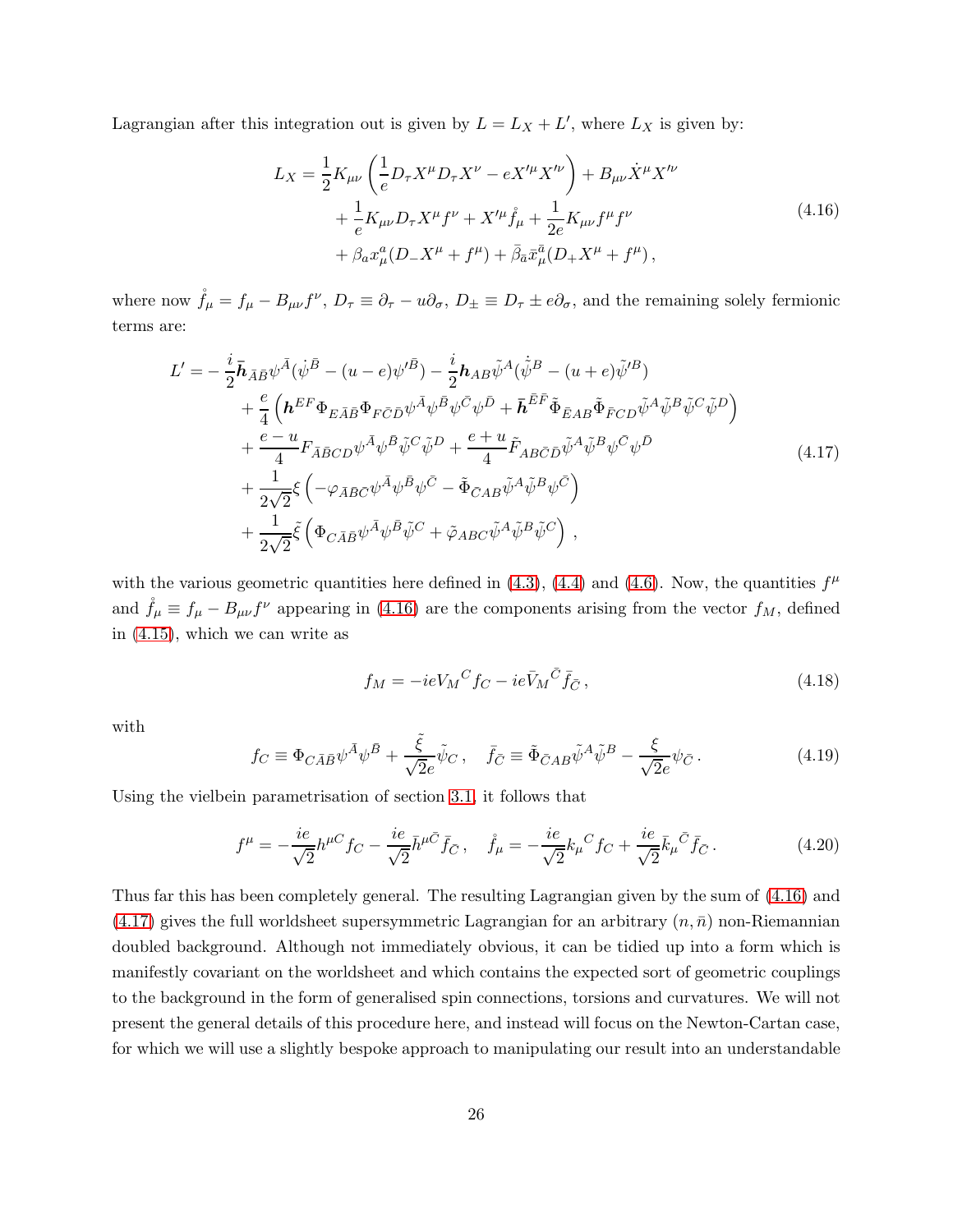<span id="page-26-0"></span>form.

#### 4.3 Manipulations for the Newton-Cartan parametrisation

So, we now specialise to a Newton-Cartan parametrisation of our doubled background. Our goal is to isolate all terms involving the additional worldsheet bosonic field  $V$ , so that it only appears in the constraints. (Essentially, we want to isolate the combination  $(x_{\mu} - \bar{x}_{\mu})X^{\mu}$  which picks out the direction  $V$ . This is not an especially natural combination in the doubled approach, because  $x_{\mu}$  and  $\bar{x}_{\mu}$  are associated to the projectors P and  $\bar{P}$  respectively, which appear everywhere.) Let's focus on the following combination in [\(4.16\)](#page-25-0):

<span id="page-26-1"></span>
$$
+\frac{1}{e}K_{\mu\nu}D_{\tau}X^{\mu}f^{\nu} + X^{\prime\mu}\mathring{f}_{\mu} + \frac{1}{2e}K_{\mu\nu}f^{\mu}f^{\nu} + \beta x_{\mu}(D_{-}X^{\mu} + f^{\mu}) + \bar{\beta}\bar{x}_{\mu}(D_{+}X^{\mu} + f^{\mu}). \tag{4.21}
$$

We carry out the following manipulations:

- We replace  $D_{\tau} = \frac{1}{2}$  $\frac{1}{2}(D_+ + D_-)$  and  $\partial_{\sigma} = \frac{1}{2}$  $rac{1}{2}(D_{+}-D_{-})$
- We expand  $X^{\mu} = (X^{i}, V)$  and insert the explicit Newton-Cartan parametrisations of  $K_{\mu\nu}$ ,  $h^{\mu}C$ ,  $\bar{h}^{\mu}\bar{C}$ ,  $k_{\mu}{}^{C}$  and  $\bar{k}_{\mu}{}^{\bar{C}}$ , using [\(2.16\)](#page-9-0), [\(2.20\)](#page-10-4) and [\(3.28\)](#page-19-0), [\(3.29\)](#page-19-1). We also expand  $f_{C}$  =  $(f_{\underline{m}}, f_{\underline{\tau}}, f_{\underline{u}})$  and  $\bar{f}_{\overline{C}} = (\bar{f}_{\underline{m}}, \bar{f}_{\underline{\tau}}, \bar{f}_{\underline{u}})$ .
- We note that the terms involving  $\beta$  and  $\beta$  are:

$$
\frac{1}{\sqrt{2}}\beta \left( D_{-}V + \tau_{i}D_{-}X^{i} - ie\sqrt{2}f_{\underline{u}} \right) - \frac{1}{\sqrt{2}}\bar{\beta} \left( D_{+}V - \tau_{i}D_{+}X^{i} + ie\sqrt{2}f_{\underline{u}} \right). \tag{4.22}
$$

• Anywhere we have  $D_{\pm}V$  appearing we add and subtract from it the extra terms appearing in the brackets above, so that  $D_{\pm}V$  only appears in the combinations which are the equations of motion of  $\beta$  and  $\beta$ .

The result is that we can write  $(4.21)$  in terms of the parts that involve V:

$$
\frac{1}{\sqrt{2}}\left(\beta + \frac{i}{2}(f_{\underline{\tau}} + \bar{f}_{\underline{\tau}})\right)\left(D_{-}V + \tau_i D_{-}X^i - ie\sqrt{2}f_{\underline{u}}\right) \n- \frac{1}{\sqrt{2}}\left(\bar{\beta} + \frac{i}{2}(f_{\underline{\tau}} + \bar{f}_{\underline{\tau}})\right)\left(D_{+}V - \tau_i D_{+}X^i + ie\sqrt{2}\bar{f}_{\underline{u}}\right) ,
$$
\n(4.23)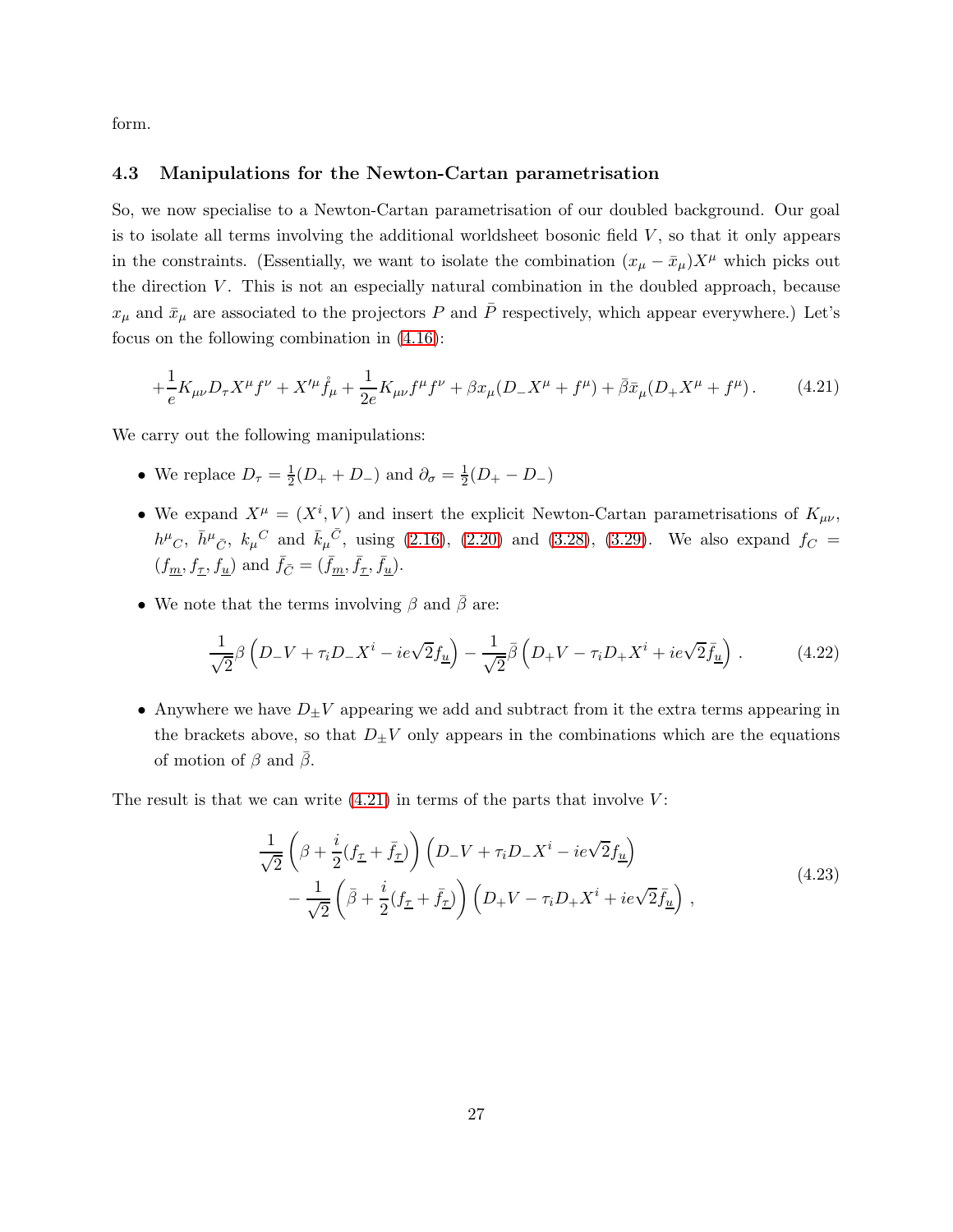and the parts that involve only  $X^i$ , where now we also insert the explicit expressions for the components of  $f_C$  and  $\bar{f}_{\bar{C}}$ , giving:

<span id="page-27-0"></span>
$$
-\frac{i}{\sqrt{2}}\left(D_{+}X^{i}(e_{i}^{\ m}\Phi_{\underline{m}\bar{A}\bar{B}}+\tau_{i}\Phi_{\underline{\tau}\bar{A}\bar{B}})\psi^{\bar{A}}\psi^{\bar{B}}+D_{-}X^{i}(e_{i}^{\ m}\tilde{\Phi}_{\underline{m}AB}+\tau_{i}\tilde{\Phi}_{\underline{\tau}AB})\tilde{\psi}^{A}\tilde{\psi}^{B}\right) -\frac{i}{2e}\tilde{\xi}(e_{i}^{\ m}\tilde{\psi}_{\underline{m}}+\tau_{i}\tilde{\psi}_{\underline{\tau}})D_{+}X^{i}-\frac{\tilde{\xi}}{2\sqrt{2}}(\tilde{\psi}^{A}\Phi_{A\bar{B}\bar{C}}\psi^{\bar{B}}\psi^{\bar{C}}+\tilde{\psi}^{A}\delta_{A}^{\bar{D}}\Phi_{\bar{D}BC}\tilde{\psi}^{B}\tilde{\psi}^{C}) +\frac{i}{2e}\xi(e_{i}^{\ m}\psi_{\underline{m}}+\tau_{i}\psi_{\underline{\tau}})D_{-}X^{i}+\frac{\xi}{2\sqrt{2}}(\psi^{\bar{A}}\tilde{\Phi}_{\bar{A}BC}\tilde{\psi}^{B}\tilde{\psi}^{C}+\psi^{\bar{A}}\delta_{A}^{D}\tilde{\Phi}_{D\bar{B}\bar{C}}\psi^{\bar{B}}\psi^{\bar{C}}) -\frac{e}{4}\left(\Phi_{E\bar{A}\bar{B}}\Phi^{E}{}_{\bar{C}\bar{D}}\psi^{\bar{A}}\psi^{\bar{B}}\psi^{\bar{C}}\psi^{\bar{D}}+\tilde{\Phi}_{\bar{E}AB}\tilde{\Phi}^{\bar{E}}{}_{CD}\tilde{\psi}^{A}\tilde{\psi}^{B}\tilde{\psi}^{C}\tilde{\psi}^{D} \right) +\frac{1}{2h}E_{\bar{F}}\Phi_{E\bar{A}\bar{B}}\tilde{\Phi}_{\bar{F}CD}\psi^{\bar{A}}\psi^{\bar{B}}\tilde{\psi}^{C}\tilde{\psi}^{D}\right)-\frac{1}{4e}\tilde{\xi}\xi h_{A\bar{B}}\tilde{\psi}^{A}\psi^{\bar{B}}.
$$
\n(4.24)

Here we defined

$$
\boldsymbol{h}_{A\bar{B}} \equiv \boldsymbol{h}_{\bar{B}A} = \begin{pmatrix} \delta_{\underline{m}\underline{n}} & 0 & 0 \\ 0 & 0 & 1 \\ 0 & 1 & 0 \end{pmatrix}, \tag{4.25}
$$

which captures cross-coupling between left and right projected sectors. This is numerically identical to  $\bar{h}_{\bar{A}\bar{B}}$  and  $h_{AB}$ . It is immediately clear that there are some cancellations between [\(4.24\)](#page-27-0) and [\(4.17\)](#page-25-1), removing all terms involving  $\psi \psi \psi \psi$ ,  $\tilde{\psi} \tilde{\psi} \tilde{\psi} \tilde{\psi}$ ,  $\xi \psi \tilde{\psi} \tilde{\psi}$  and  $\tilde{\xi} \tilde{\psi} \psi \psi$ .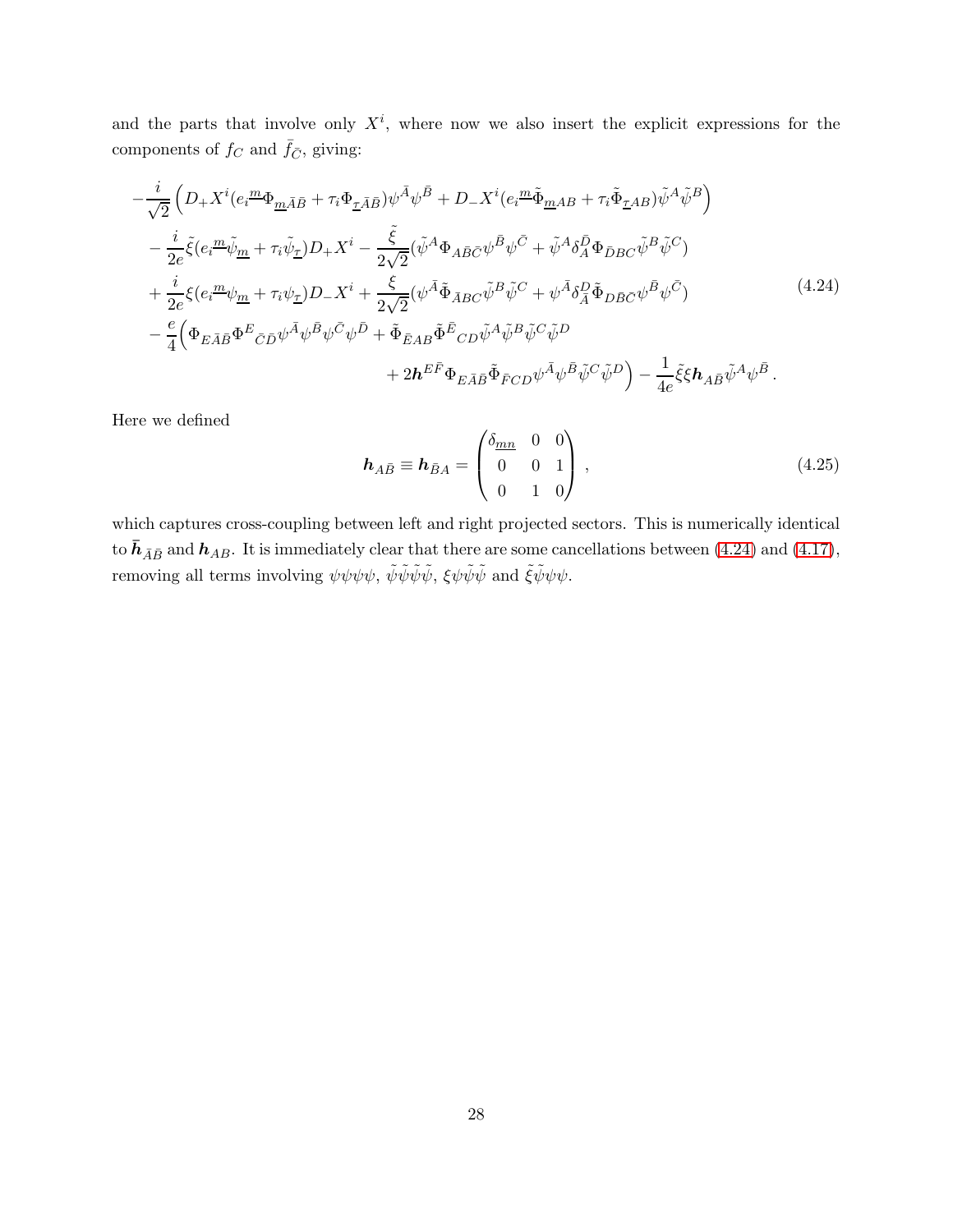## <span id="page-28-0"></span>4.4 Lagrangian form of the worldsheet supersymmetric Newton-Cartan action

Our result for the Newton-Cartan worldsheet supersymmetric string action can thus be written  $\text{as}:}^{10}$  $\text{as}:}^{10}$  $\text{as}:}^{10}$ 

$$
S = \int d^2 \sigma \frac{1}{2} h_{ij} \left( \frac{1}{e} D_{\tau} X^i D_{\tau} X^j - e X'^i X'^j \right) + B_{\mu\nu} \dot{X}^{\mu} X'^{\nu} - \frac{i}{2} \left( \psi^{\bar{A}} \bar{h}_{\bar{A} \bar{B}} D_{+} \psi^{\bar{B}} + D_{+} X^i \omega_{+i \bar{A} \bar{B}} \psi^{\bar{A}} \psi^{\bar{B}} \right) - \frac{i}{2} \left( \tilde{\psi}^A \mathbf{h}_{AB} D_{-} \tilde{\psi}^B + D_{-} X^i \omega_{-i AB} \tilde{\psi}^A \tilde{\psi}^B \right) - \frac{i}{2e} \tilde{\xi} (e_{i\underline{m}} \tilde{\psi}^{\underline{m}} + \tau_i \tilde{\psi}^{\underline{u}}) D_{+} X^i + \frac{i}{2e} \xi (e_{i\underline{m}} \psi^{\underline{m}} + \tau_i \psi^{\underline{u}}) D_{-} X^i - \frac{1}{12} T_{ABC} \tilde{\xi} \tilde{\psi}^A \tilde{\psi}^B \tilde{\psi}^C - \frac{1}{12} \bar{T}_{\bar{A} \bar{B} \bar{C}} \xi \psi^{\bar{A}} \psi^{\bar{B}} \psi^{\bar{C}} - \frac{1}{4e} \tilde{\xi} \xi \mathbf{h}_{A \bar{B}} \tilde{\psi}^A \psi^{\bar{B}} + \frac{e}{2} \mathcal{R}_{\bar{A} \bar{B} C D} \psi^{\bar{A}} \psi^{\bar{B}} \tilde{\psi}^C \tilde{\psi}^D + \frac{1}{\sqrt{2}} \left( \beta + \frac{i}{2} (f_{\underline{\tau}} + \bar{f}_{\underline{\tau}}) \right) \left( D_{-} V + \tau_i D_{-} X^i - i e \sqrt{2} f_{\underline{u}} \right) - \frac{1}{\sqrt{2}} \left( \bar{\beta} + \frac{i}{2} (f_{\underline{\tau}} + \bar{f}_{\underline{\tau}}) \right) \left( D_{+} V - \tau_i D_{+} X^i + i e \sqrt{2} \bar{f}_{\underline{u}} \right) .
$$
(4.26)

The information about the geometry is captured explicitly in the couplings to  $h_{ij}$  and  $B_{\mu\nu}$  (which contains the field  $m_i$ ) and in the following quantities. We have spin connections,

$$
\omega_{+i\bar{A}\bar{B}} \equiv \sqrt{2} (e_i^{\underline{m}} \Phi_{\underline{m}\bar{A}\bar{B}} + \tau_i \Phi_{\underline{\tau}\bar{A}\bar{B}}),
$$
  
\n
$$
\omega_{-iAB} \equiv \sqrt{2} (e_i^{\underline{m}} \tilde{\Phi}_{\underline{m}AB} + \tau_i \tilde{\Phi}_{\underline{\tau}AB}),
$$
\n(4.27)

<span id="page-28-2"></span><span id="page-28-1"></span>torsions,

$$
T_{ABC} \equiv \frac{6}{\sqrt{2}} \left( -\tilde{\varphi}_{ABC} + \delta_{[A}{}^{\bar{D}} \tilde{\Phi}_{|\bar{D}|BC]} \right) ,
$$
  
\n
$$
\bar{T}_{\bar{A}\bar{B}\bar{C}} \equiv \frac{6}{\sqrt{2}} \left( \varphi_{\bar{A}\bar{B}\bar{C}} - \delta_{[\bar{A}}{}^D \Phi_{|D|\bar{B}\bar{C}]} \right) ,
$$
\n(4.28)

and curvature

<span id="page-28-3"></span>
$$
\mathcal{R}_{\bar{A}\bar{B}CD} = \frac{1}{2} \left( F_{\bar{A}\bar{B}CD} + \tilde{F}_{CD\bar{A}\bar{B}} - 2\mathbf{h}^{E\bar{F}} \Phi_{E\bar{A}\bar{B}} \tilde{\Phi}_{\bar{F}CD} \right).
$$
(4.29)

In fact, it can be shown that  $F_{\bar{A}\bar{B}CD} = \tilde{F}_{CD\bar{A}\bar{B}}$ . The cheapest way to do this is to realise that this is true in a standard Riemannian parametrisation as in [\[33\]](#page-49-2) and our Newton-Cartan background can be obtained from such a background by the null duality, which does not change the value of F or  $\tilde{F}$ .

<span id="page-28-4"></span><sup>&</sup>lt;sup>10</sup>We have kept everything written in one-component spinor notation: appendix [A](#page-40-0) contains the information needed to first rewrite these as projections of two-component Majorana spinors and thus write everything in manifestly covariant worldsheet notation.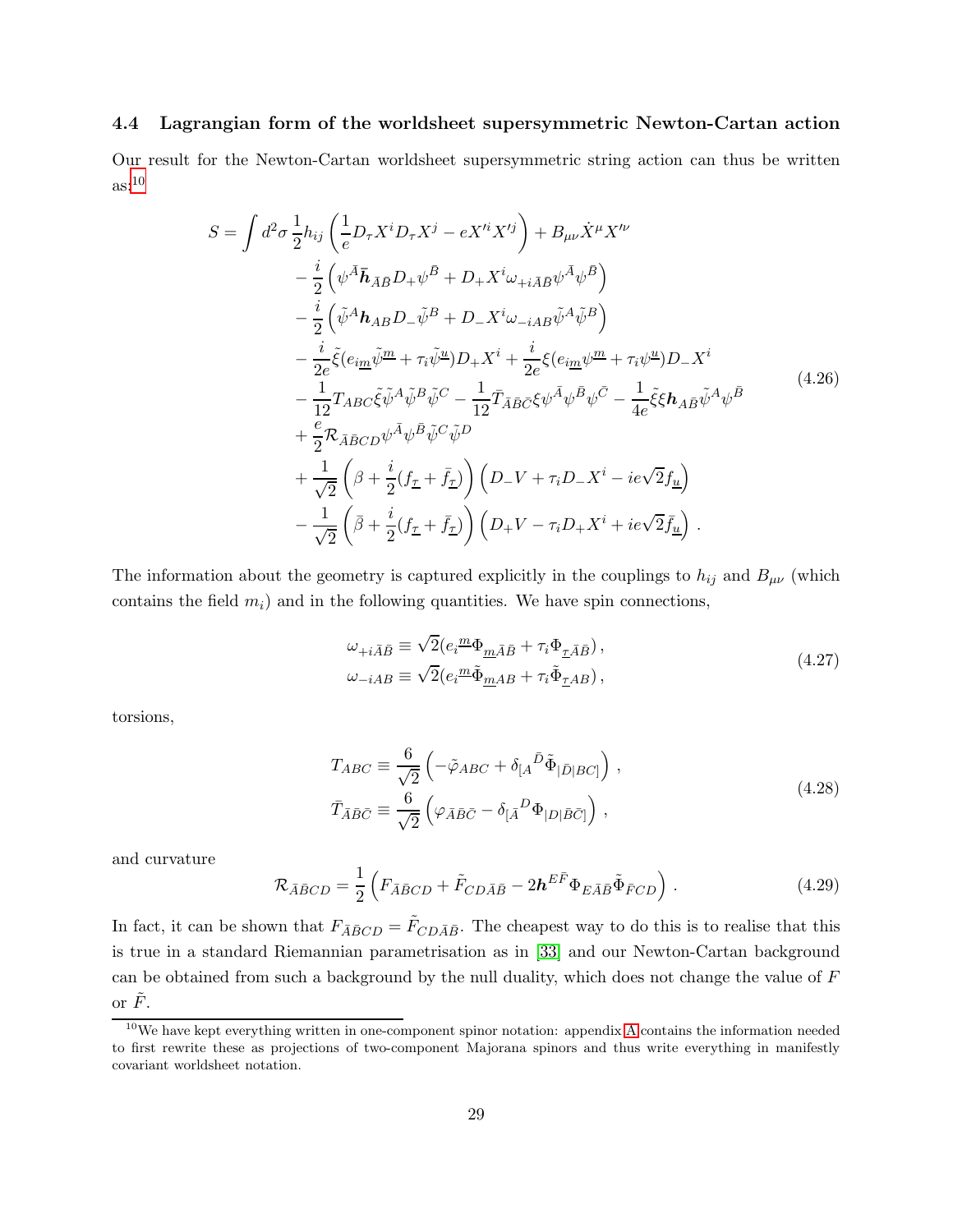In addition, we record that

$$
f_{\underline{u}} = \Phi_{\underline{u}\bar{A}\bar{B}} \psi^{\bar{A}} \psi^{\bar{B}} + \frac{\tilde{\xi}}{\sqrt{2}e} \tilde{\psi}^{\underline{\tau}}, \quad f_{\underline{\tau}} = \Phi_{\underline{\tau}\bar{A}\bar{B}} \psi^{\bar{A}} \psi^{\bar{B}} + \frac{\tilde{\xi}}{\sqrt{2}e} \tilde{\psi}^{\underline{u}},
$$
  
\n
$$
\bar{f}_{\underline{u}} = \tilde{\Phi}_{\underline{u}AB} \tilde{\psi}^A \tilde{\psi}^B - \frac{\xi}{\sqrt{2}e} \psi^{\underline{\tau}}, \quad \bar{f}_{\underline{\tau}} = \tilde{\Phi}_{\underline{\tau}AB} \tilde{\psi}^A \tilde{\psi}^B - \frac{\xi}{\sqrt{2}e} \psi^{\underline{u}}.
$$
\n(4.30)

All these quantities can be worked out explicitly in components using the results of appendix [B.](#page-43-0) We use the parametrisation in which there is also a background B-field with components  $B_{ij}$  and field strength  $H_{ijk} = 3\partial_{[i}B_{jk]}$  (any components  $B_{iv}$  can be absorbed into a redefinition of  $m_i$ ) and for simplicity we assume that there are no off-diagonal components of the B-field prior to the null dualisation, i.e. that the field  $B_i$  of section [2.3](#page-14-0) is zero.

Then, we find for instance that the components of the torsions [\(4.28\)](#page-28-2) turn out to be equal and to contain the contribution of the field strength of the background B-field:

$$
T_{\underline{m}\underline{n}\underline{p}} = H_{ijk}e^{i}_{\underline{m}}e^{j}_{\underline{n}}e^{k}_{\underline{p}}, \quad \bar{T}_{\underline{m}\underline{n}\underline{p}} = H_{ijk}e^{i}_{\underline{m}}e^{j}_{\underline{n}}e^{k}_{\underline{p}},
$$
  
\n
$$
T_{\underline{m}\underline{n}\underline{\tau}} = -H_{ijk}e^{i}_{\underline{m}}e^{j}_{\underline{n}}v^{k}, \quad \bar{T}_{\underline{m}\underline{n}\underline{\tau}} = -H_{ijk}e^{i}_{\underline{m}}e^{j}_{\underline{n}}v^{k},
$$
  
\n
$$
T_{\underline{m}\underline{n}\underline{u}} = 0,
$$
  
\n
$$
T_{\underline{m}\underline{\tau}\underline{u}} = 0,
$$
  
\n
$$
\bar{T}_{\underline{m}\underline{\tau}\underline{u}} = 0.
$$
\n(4.31)

We can also straightforwardly calculate the components of the spin connections  $(4.27)$ :

<span id="page-29-0"></span>
$$
\omega_{+i\underline{m}\underline{n}} = e^k_{\ [m]} (\partial_i e_{k|\underline{n}]} - \partial_k e_{i|\underline{n}]} ) - h_{ik} (\partial_j e^k_{\ [\underline{m}]} e^j_{\ \underline{n}]} + \tau_i e^j_{\ [\underline{m} } e^k_{\ \underline{n}]} \partial_{[j} m_{k]} - \frac{1}{2} H_{ijk} e^j_{\ \underline{m}} e^k_{\ \underline{n}} ,
$$
  
\n
$$
\omega_{+i\underline{m}\underline{\tau}} = \frac{1}{2} v^k \partial_i e_{k\underline{m}} + \partial_{[j} h_{k]i} e^j_{\ \underline{m}} v^k - e^j_{\ \underline{m}} \partial_{[i} m_{j]} + \tau_i v^j e^k_{\ \underline{m}} \partial_{[j} m_{k]} + \frac{1}{2} e^j_{\ \underline{m}} v^k H_{ijk} ,
$$
  
\n
$$
\omega_{+i\underline{m}\underline{u}} = e^j_{\ \underline{m}} \partial_{[i} \tau_{j]} ,
$$
  
\n
$$
\omega_{+i\underline{\tau}\underline{u}} = v^j \partial_{[j} \tau_{i]} ,
$$
  
\n(4.32)

and

<span id="page-29-1"></span>
$$
\omega_{-i\underline{m}\underline{n}} = e^k_{[m]} (\partial_i e_{k|\underline{n}]} - \partial_k e_{i|\underline{n}]} ) - h_{ik} (\partial_j e^k_{[\underline{m}}) e^j_{\underline{n}]} + \tau_i e^j_{[\underline{m}} e^k_{\underline{n}]} \partial_{[j} m_{k]} + \frac{1}{2} H_{ijk} e^j_{\underline{m}} e^k_{\underline{n}},
$$
  
\n
$$
\omega_{-i\underline{m}\underline{\tau}} = \frac{1}{2} v^k \partial_i e_{k\underline{m}} + \partial_{[j} h_{k]i} e^j_{\underline{m}} v^k - e^j_{\underline{m}} \partial_{[i} m_{j]} + \tau_i v^j e^k_{\underline{m}} \partial_{[j} m_{k]} - \frac{1}{2} e^j_{\underline{m}} v^k H_{ijk},
$$
  
\n
$$
\omega_{-i\underline{m}\underline{u}} = e^j_{\underline{m}} \partial_{[i} \tau_{j]} ,
$$
  
\n
$$
\omega_{-i\underline{\tau}\underline{u}} = v^j \partial_{[j} \tau_{i]} .
$$
\n(4.33)

In fact, these are the components of the original spin connection of the background [\(2.1\)](#page-5-2) with the null isometry, except with pieces proportional to  $m_i$  removed (this is related to the redefinition of  $P_{\mu}$  to  $\tilde{P}_{\mu}$  which means that terms proportional to the bare B-field end up appearing multiplied by the constraints). We can turn around the definitions [\(4.32\)](#page-29-0) and [\(4.33\)](#page-29-1) to now make sense of the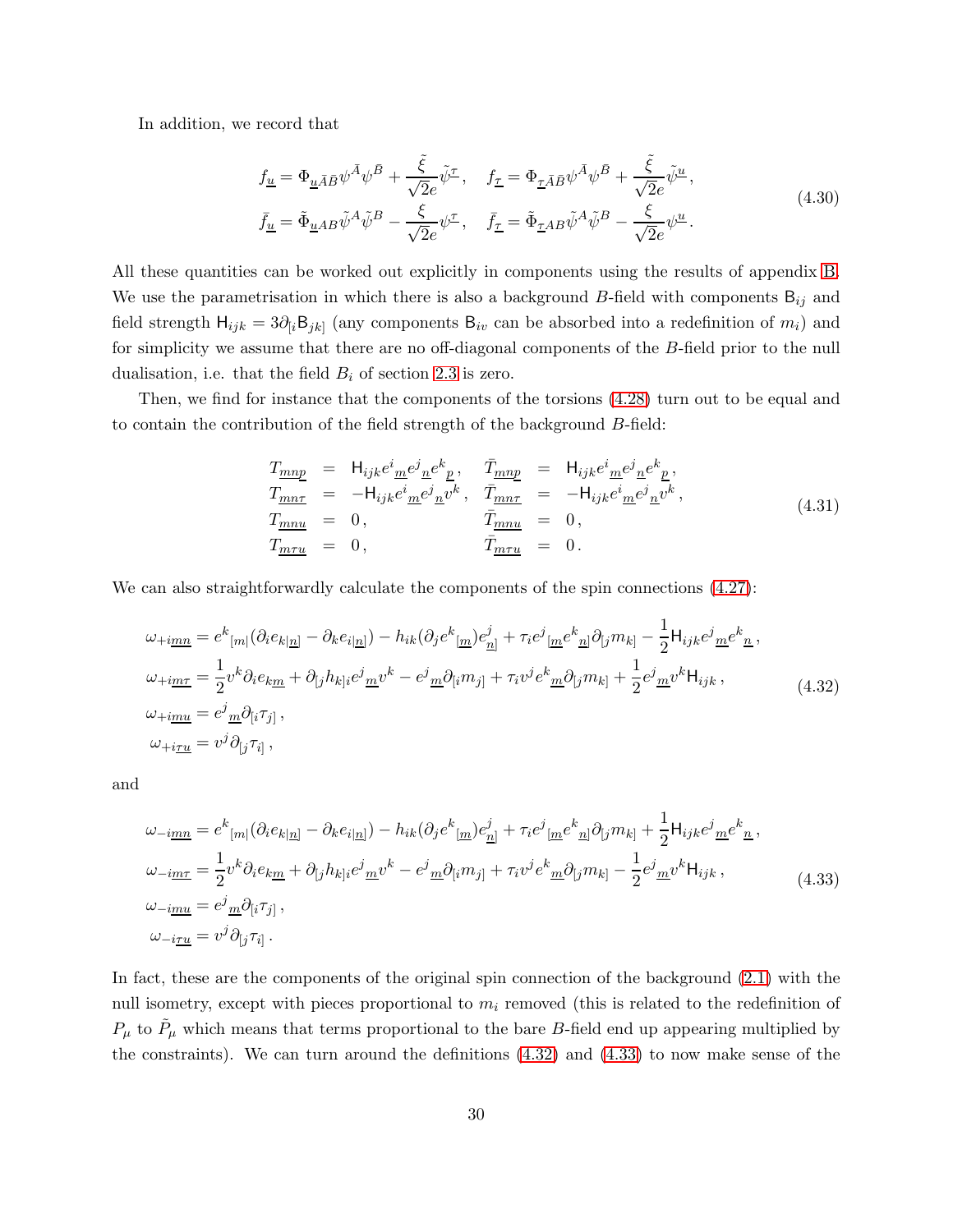scalar quantities that originally appeared in the worldsheet action, based on the results listed in from appendix [B.](#page-43-0) We can write:

$$
\begin{array}{rcl}\n\Phi_{\underline{m}\bar{A}\bar{B}} & = & \frac{1}{\sqrt{2}} e^i_{\ \underline{m}\omega_{+i\bar{A}\bar{B}}}, \quad \tilde{\Phi}_{\underline{m}AB} & = & \frac{1}{\sqrt{2}} e^i_{\ \underline{m}\omega_{-iAB}}, \\
\Phi_{\underline{\tau}\bar{A}\bar{B}} & = & -\frac{1}{\sqrt{2}} v^i \omega_{+i\bar{A}\bar{B}}, \quad \tilde{\Phi}_{\underline{\tau}AB} & = & -\frac{1}{\sqrt{2}} v^i \omega_{-iAB},\n\end{array} \tag{4.34}
$$

while we also have

$$
\varphi_{\underline{mnp}} = \frac{1}{\sqrt{2}} e^i_{\left[\underline{m}} \omega_{\left|i\right] \underline{np}}\right] - \frac{1}{6\sqrt{2}} \mathsf{H}_{ijk} e^i_{\left[\underline{m}} e^j_{\left[\underline{n}} e^k_{\left[\underline{p}\right]}\right],
$$
\n
$$
\tilde{\varphi}_{\underline{mnp}} = \frac{1}{\sqrt{2}} e^i_{\left[\underline{m}} \omega_{\left|i\right] \underline{np}}\right] + \frac{1}{6\sqrt{2}} \mathsf{H}_{ijk} e^i_{\left[\underline{m}} e^j_{\left[\underline{n}} e^k_{\left[\underline{p}\right]}\right],
$$
\n(4.35)

where we let  $\omega_{\pm i\underline{m}\underline{n}} = \omega_{i\underline{m}\underline{n}} \mp \frac{1}{2} \mathsf{H}_{ijk} e^j{}_{\underline{m}} e^k{}_{\underline{n}}$ , and

$$
\varphi_{\underline{m}n\tau} = \frac{1}{\sqrt{2}} \left( 2e^i_{\left[\underline{m}} \omega_{|i|\underline{n}|\underline{\tau}} - v^i \omega_{\underline{i}\underline{m}\underline{n}} \right) + \frac{1}{6\sqrt{2}} \mathsf{H}_{ijk} e^i_{\left[\underline{m}} e^j_{\left[\underline{n}\underline{v}} v^k \right],\right.\right.
$$
\n
$$
\tilde{\varphi}_{\underline{m}n\tau} = \frac{1}{\sqrt{2}} \left( 2e^i_{\left[\underline{m}} \omega_{|i|\underline{n}|\underline{\tau}} - v^i \omega_{\underline{i}\underline{m}\underline{n}} \right) - \frac{1}{6\sqrt{2}} \mathsf{H}_{ijk} e^i_{\left[\underline{m}} e^j_{\left[\underline{n}\underline{v}} v^k \right],\right.\right.
$$
\n(4.36)

where we let  $\omega_{\pm i\underline{m}\tau} = \omega_{i\underline{m}\tau} \pm \frac{1}{2}H_{ijk}e^j{}_{\underline{m}}v^k$ . These are the only components in which  $H_{ijk}$  appears. We also have the components carrying a  $\underline{u}$  index, for which:

$$
\Phi_{\underline{u}\underline{m}\underline{n}} = \tilde{\Phi}_{\underline{u}\underline{m}\underline{n}} = -3\varphi_{\underline{m}\underline{n}\underline{u}} = -3\tilde{\varphi}_{\underline{m}\underline{n}\underline{u}} = -\frac{1}{\sqrt{2}}e^{i}_{\underline{m}}e^{j}_{\underline{n}}\partial_{[i}\tau_{j]},
$$
\n
$$
\Phi_{\underline{u}\underline{m}\underline{\tau}} = \tilde{\Phi}_{\underline{u}\underline{m}\underline{\tau}} = -3\varphi_{\underline{m}\underline{\tau}\underline{u}} = -3\tilde{\varphi}_{\underline{m}\underline{\tau}\underline{u}} = \frac{1}{\sqrt{2}}e^{i}_{\underline{m}}v^{j}\partial_{[i}\tau_{j]},
$$
\n(4.37)

with components involving the index  $\underline{u}$  twice vanishing. In fact, if the Newton-Cartan background is assumed to be "twistless" [\[17,](#page-48-1) [18\]](#page-48-2) then

$$
h^{ik}h^{jl}\partial_{[k}\tau_{l]} = 0 \Leftrightarrow \tau_{[i}\partial_j\tau_{k]} = 0 \Leftrightarrow e^i{}_{\underline{m}}e^j{}_{\underline{n}}\partial_{[i}\tau_{j]} = 0 \tag{4.38}
$$

and then we have  $\Phi_{\underline{u}mn} = \tilde{\Phi}_{\underline{u}mn} = \varphi_{\underline{m}n\underline{u}} = \tilde{\varphi}_{\underline{m}n\underline{u}} = 0.$ 

What would be interesting now to do is to take the above torsionful spin connections, which we may claim are the string's preferred connections for the Newton-Cartan geometry, and use them as the building blocks appearing not only in the curvature [\(4.29\)](#page-28-3) but in the action and equations of motion of double field theory. Note that the background field equations of the doubled string are the equations of motion of double field theory [\[43,](#page-49-11) [44\]](#page-49-12). This tells us that we can derive the field equations of a Newton-Cartan background by inserting the appropriate parametrisation of the generalised metric and generalised dilaton. The results could then then be checked against the beta functional equations derived directly from the non-relativistic worldsheet theory starting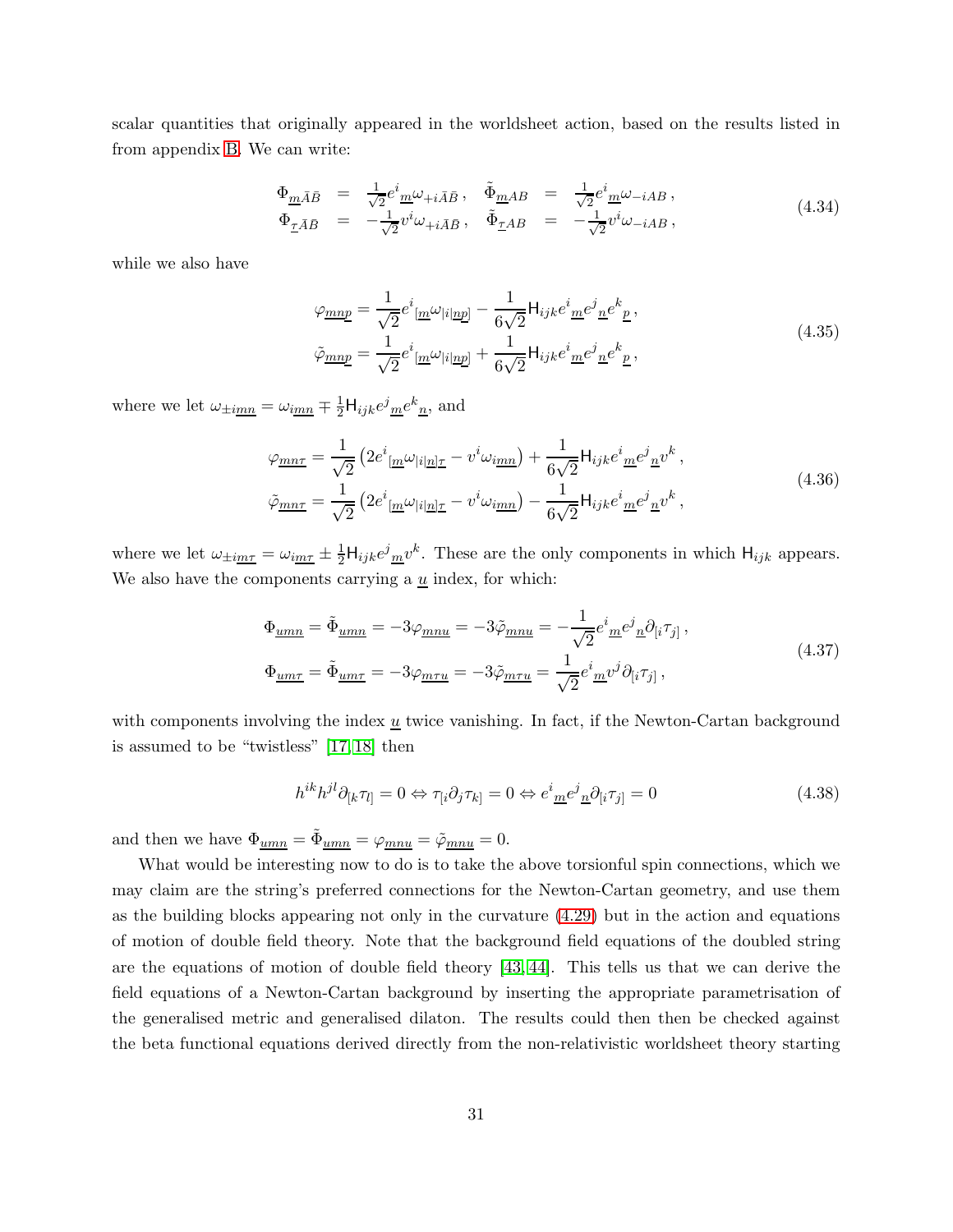with the bosonic Newton-Cartan string [\[9,](#page-47-9)[11\]](#page-47-10). We defer detailed investigation of the geometry and dynamics for future work.

## <span id="page-31-0"></span>4.5 Supersymmetry transformations

#### General expressions

Let us write down the supersymmetry transformations following from  $(4.10)$ . The general expressions are [\[33\]](#page-49-2):

<span id="page-31-1"></span>
$$
\delta_{\epsilon} X^{M} = \frac{\epsilon}{\sqrt{2}} \bar{V}^{M}{}_{\bar{A}} \psi^{\bar{A}} \n- \int d\sigma' \frac{\epsilon(\sigma')}{\sqrt{2}} \theta(\sigma - \sigma') \Big( \psi^{\bar{A}} X'^{P} \partial^{M} \bar{V}_{P \bar{A}} \n+ \frac{i}{2} \partial^{M} \varphi_{\bar{A} \bar{B} \bar{C}} \psi^{\bar{A}} \psi^{\bar{B}} \psi^{\bar{C}} + \frac{i}{2} \partial^{M} \tilde{\Phi}_{\bar{A} B C} \psi^{\bar{A}} \tilde{\psi}^{\bar{B}} \tilde{\psi}^{C} \Big) (\sigma'), \qquad (4.39)
$$
\n
$$
\delta_{\epsilon} \psi^{\bar{A}} = \frac{\epsilon}{\sqrt{2}} \Big( -i X'^{M} \bar{V}_{M}{}^{\bar{A}} + \frac{3}{2} \varphi^{\bar{A}}{}_{\bar{B} \bar{C}} \psi^{\bar{B}} \psi^{\bar{C}} + \frac{1}{2} \tilde{\Phi}^{\bar{A}}{}_{B C} \tilde{\psi}^{\bar{B}} \tilde{\psi}^{C} \Big),
$$
\n
$$
\delta_{\epsilon} \tilde{\psi}^{A} = -\frac{\epsilon}{\sqrt{2}} \tilde{\Phi}_{\bar{C}}{}^{\bar{A}}{}_{B} \psi^{\bar{C}} \tilde{\psi}^{B} ,
$$
\n
$$
\delta_{\bar{\epsilon}} X^{M} = -\frac{\tilde{\epsilon}}{\sqrt{2}} V^{M}{}_{A} \tilde{\psi}^{A} \n+ \int d\sigma' \frac{\tilde{\epsilon}(\sigma')}{\sqrt{2}} \theta(\sigma - \sigma') \Big( \tilde{\psi}^{A} X'^{P} \partial^{M} V_{P A} \n+ \frac{i}{2} \partial^{M} \tilde{\varphi}_{ABC} \tilde{\psi}^{A} \tilde{\psi}^{B} \tilde{\psi}^{C} + \frac{i}{2} \partial^{M} \Phi_{A \bar{B} C} \tilde{\psi}^{A} \psi^{\bar{B}} \psi^{\bar{C}} \Big) (\sigma'), \qquad (4.40)
$$
\n
$$
\delta_{\bar{\epsilon}} \tilde{\psi}^{A} = \frac{\tilde{\epsilon}}{\sqrt{2}} \Big( i X'^{M} V_{M}{}^{A} - \frac{3}{2} \
$$

<span id="page-31-2"></span>while the worldsheet metric and gravitino components transform as:

$$
\begin{array}{rcl}\n\delta_{\epsilon}\lambda & = & \xi\epsilon \,, \\
\delta_{\epsilon}\xi & = & i\left(D_{+}\epsilon - \frac{1}{2}\lambda'\epsilon\right) \,, \quad \delta_{\tilde{\epsilon}}\tilde{\xi} & = & i\left(D_{-}\tilde{\epsilon} + \frac{1}{2}\tilde{\lambda}'\tilde{\epsilon}\right) \,.\n\end{array} \tag{4.41}
$$

The transformation of the coordinates  $X^M$  involves non-local expressions. However, these only affect the transformations of the components  $\tilde{X}_\mu$ , which (assuming the background obeys the section condition and does not depend on these coordinates) only appear in the action as the derivatives  $\tilde{X}'_{\mu}$ , and we do not see this non-locality in practice.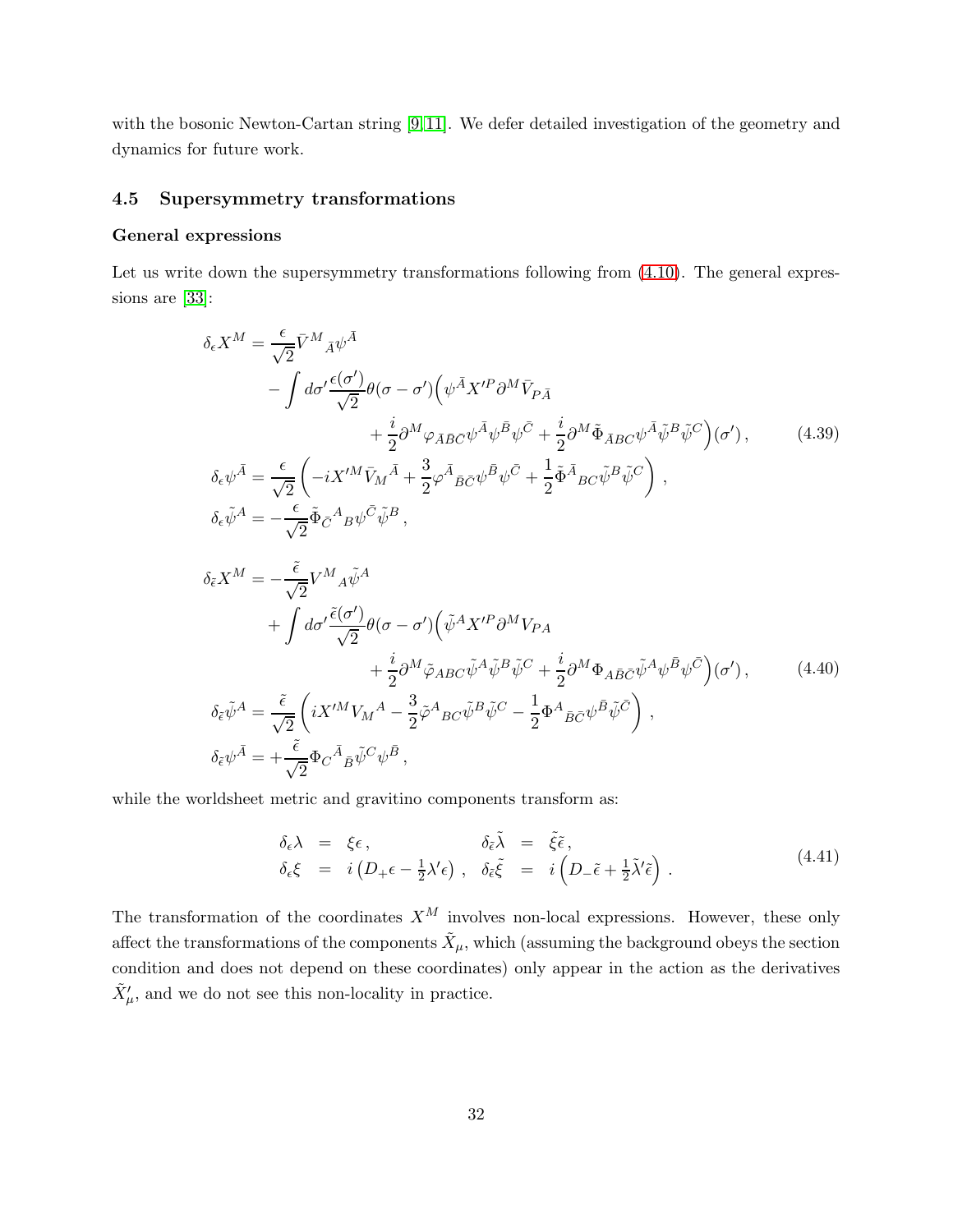#### Supersymmetry transformations for Newton-Cartan background

Thus far these supersymmetry expressions are entirely general and apply to any doubled RNS string action. Now let's specialise them to the Newton-Cartan background. The key to making use of the expressions [\(4.39\)](#page-31-1) and [\(4.40\)](#page-31-2) is to recall that we had

$$
\tilde{X}'_{\mu} \equiv P_{\mu} = \tilde{P}_{\mu} + B_{\mu\nu} X'^{\nu} ,
$$
\n
$$
= \frac{1}{e} K_{\mu\nu} (D_{\tau} X^{\nu} + f^{\nu}) + x_{\mu} \beta + \bar{x}_{\mu} \bar{\beta} + B_{\mu\nu} X'^{\nu} ,
$$
\n(4.42)

as a result of integrating the dual coordinates out of the action. This can be inserted into the transformation rules to determine the transformations of the fermions  $\psi^{\bar{A}}$  and  $\tilde{\psi}^A$  in terms of  $(X^{\mu}, \beta, \bar{\beta})$ . Meanwhile, the transformations of  $\beta$  and  $\bar{\beta}$  can be determined using the fact that our definitions imply  $\beta = y^{\mu}(\tilde{X}'_{\mu} - B_{\mu\nu}X'^{\nu})$  and  $\bar{\beta} = \bar{y}^{\mu}(\tilde{X}'_{\mu} - B_{\mu\nu}X'^{\nu})$ . Note that we have

$$
\delta_{\epsilon}(\tilde{X}'_{\mu} - B_{\mu\nu}X^{\prime\nu}) = -\frac{1}{2}\bar{k}_{\mu\bar{A}}(\epsilon\psi^{\bar{A}})^{\prime} \n+ \frac{1}{2}\epsilon\psi^{\bar{A}}\left(2\partial_{\mu}\bar{k}_{\nu\bar{A}} - \partial_{\mu}\bar{h}^{\nu}{}_{\bar{A}}(\tilde{X}'_{\nu} - B_{\nu\rho}X^{\prime\rho}) - T_{\mu\nu\rho}X^{\prime\nu}\bar{h}^{\rho}{}_{\bar{A}}\right) \n- \frac{i}{2\sqrt{2}}\epsilon\left(\partial_{\mu}\varphi_{\bar{A}\bar{B}\bar{C}}\psi^{\bar{A}}\psi^{\bar{B}}\psi^{\bar{C}} + \partial_{\mu}\tilde{\Phi}_{\bar{A}BC}\psi^{\bar{A}}\tilde{\psi}^{\bar{B}}\tilde{\psi}^{\bar{C}}\right),
$$
\n(4.43)

$$
\delta_{\tilde{\epsilon}}(\tilde{X}'_{\mu} - B_{\mu\nu}X^{\prime\nu}) = -\frac{1}{2}k_{\mu A}(\tilde{\epsilon}\psi^{A})' \n+ \frac{1}{2}\tilde{\epsilon}\tilde{\psi}^{A}\left(2\partial_{[\mu}k_{\nu]A} + \partial_{\mu}h^{\nu}{}_{A}(\tilde{X}'_{\nu} - B_{\nu\rho}X^{\prime\rho}) + T_{\mu\nu\rho}X^{\prime\nu}h^{\rho}{}_{A}\right) \n+ \frac{i}{2\sqrt{2}}\tilde{\epsilon}\left(\partial_{\mu}\varphi_{ABC}\tilde{\psi}^{A}\tilde{\psi}^{B}\tilde{\psi}^{C} + \partial_{\mu}\Phi_{A\bar{B}\bar{C}}\tilde{\psi}^{A}\psi^{\bar{B}}\psi^{\bar{C}}\right),
$$
\n(4.44)

so the transformation rule for  $\beta$  and  $\bar{\beta}$  will in general be rather involved. We refrain from going into the details.

For the other transformations, we will be more explicit. We have for  $X^{\mu} = (X^{i}, V)$  that

$$
\delta X^{i} = \frac{1}{2} \epsilon (e^{i}_{\underline{m}} \psi^{\underline{m}} - v^{i} \psi^{\underline{\tau}}) - \frac{1}{2} \tilde{\epsilon} (e^{i}_{\underline{m}} \tilde{\psi}^{\underline{m}} - v^{i} \psi^{\underline{\tau}}),
$$
  
\n
$$
\delta V = -\frac{1}{2} \epsilon \psi^{\underline{\tau}} - \frac{1}{2} \tilde{\epsilon} \tilde{\psi}^{\underline{\tau}}.
$$
\n(4.45)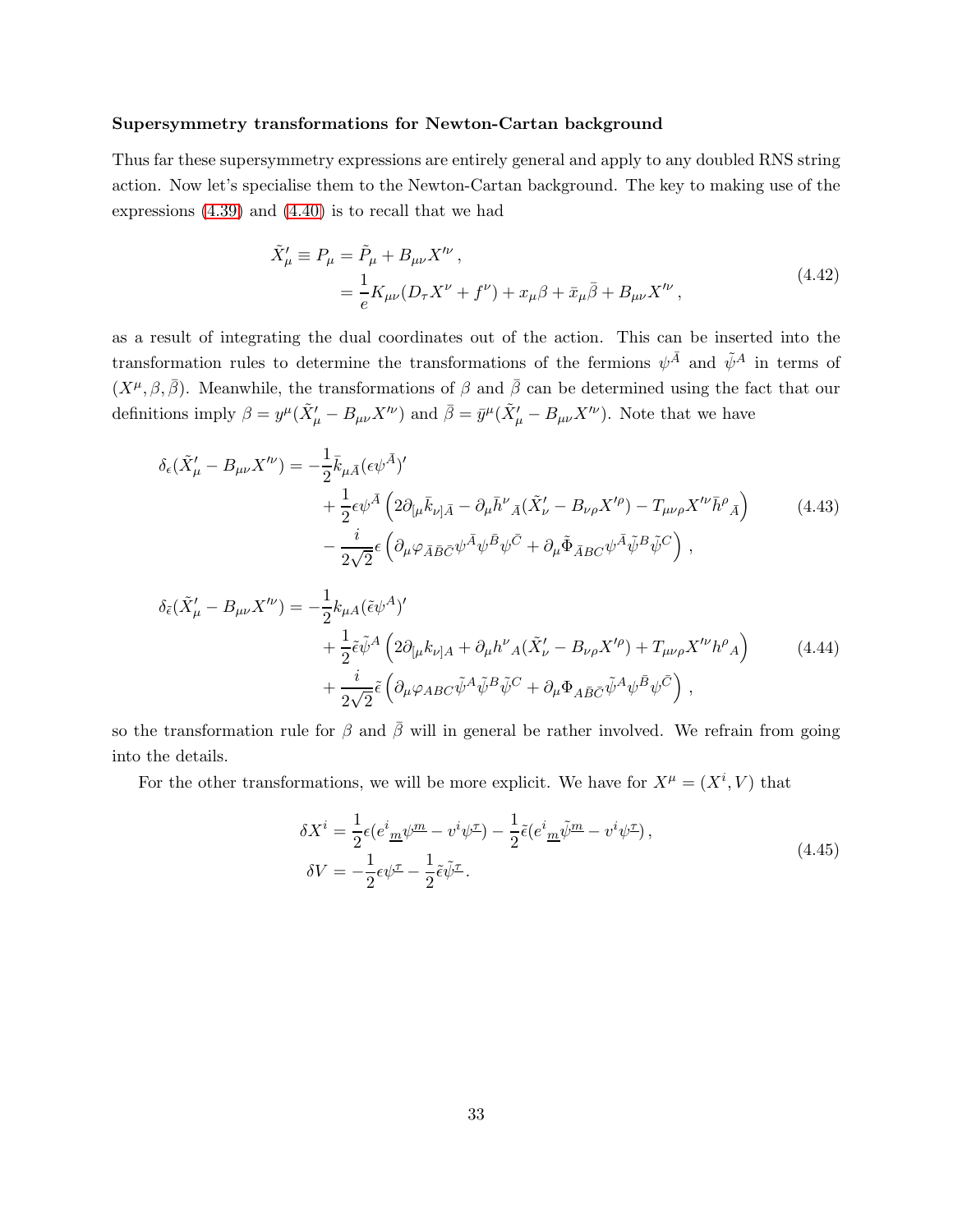The fermion transformations work out as:

<span id="page-33-1"></span>
$$
\delta\psi^{\underline{m}} = \epsilon \left( -\frac{i}{2e} e_i^{\underline{m}} D_- X^i + \frac{1}{2\sqrt{2}} \left( 3\varphi^{\underline{m}} \bar{B} \bar{C} - \Phi^{\underline{m}} \bar{B} \bar{C} \right) \psi^{\bar{B}} \psi^{\bar{C}} - \frac{1}{4e} \left( \tilde{\xi} \tilde{\psi}^{\underline{m}} - \xi \psi^{\underline{m}} \right) \right) + \frac{\tilde{\epsilon}}{\sqrt{2}} \Phi_C^{\underline{m}} \bar{B} \tilde{\psi}^C \psi^{\bar{B}},
$$
  

$$
\delta\tilde{\psi}^{\underline{m}} = \tilde{\epsilon} \left( \frac{i}{2e} e_i^{\underline{m}} D_+ X^i + \frac{1}{2\sqrt{2}} \left( -3\tilde{\varphi}^{\underline{m}}{}_{BC} + \tilde{\Phi}^{\underline{m}}{}_{BC} \right) \tilde{\psi}^B \tilde{\psi}^C + \frac{1}{4e} (\tilde{\xi} \tilde{\psi}^{\underline{m}} - \xi \psi^{\underline{m}}) \right) - \frac{\epsilon}{\sqrt{2}} \tilde{\Phi}_{\bar{C}}^{\underline{m}}{}_{B} \psi^{\bar{C}} \tilde{\psi}^B,
$$
\n
$$
(4.46)
$$

and

$$
\delta\psi^{\pm} = \epsilon \left( -\frac{i}{2e} (V' - X'^{i} \tau_{i}) + \frac{1}{2\sqrt{2}} \left( 3\varphi^{\pm}{}_{\bar{B}\bar{C}} \psi^{\bar{B}} \psi^{\bar{C}} + \tilde{\Phi}^{\pm}{}_{\bar{B}C} \tilde{\psi}^{\bar{B}} \tilde{\psi}^{\bar{C}} \right) \right) + \frac{\tilde{\epsilon}}{\sqrt{2}} \Phi_C \tilde{\epsilon}_{\bar{B}} \tilde{\psi}^C \psi^{\bar{B}},
$$
\n
$$
\delta\tilde{\psi}^{\pm} = \tilde{\epsilon} \left( + \frac{i}{2e} (V' + X'^{i} \tau_{i}) - \frac{1}{2\sqrt{2}} \left( 3\tilde{\varphi}^{\pm}{}_{\bar{B}C} \tilde{\psi}^{\bar{B}} \tilde{\psi}^{\bar{C}} + \Phi^{\pm}{}_{\bar{B}\bar{C}} \psi^{\bar{B}} \tilde{\psi}^{\bar{C}} \right) \right) - \frac{\epsilon}{\sqrt{2}} \tilde{\Phi}_{\bar{C}} \tilde{\epsilon}_{\bar{B}} \psi^{\bar{C}} \tilde{\psi}^{\bar{B}},
$$
\n(4.47)

<span id="page-33-0"></span>and

$$
\delta\psi^{\underline{u}} = \epsilon \left( -\frac{i}{\sqrt{2}} \bar{\beta} + \frac{1}{2\sqrt{2}} \left( 3\varphi^{\underline{u}}{}_{\bar{B}\bar{C}} \psi^{\bar{B}} \psi^{\bar{C}} + \tilde{\Phi}^{\underline{u}}{}_{BC} \tilde{\psi}^{\bar{B}} \tilde{\psi}^{\bar{C}} \right) \right) + \frac{\tilde{\epsilon}}{\sqrt{2}} \Phi_C{}^{\underline{u}}{}_{\bar{B}} \tilde{\psi}^C \psi^{\bar{B}},
$$
\n
$$
\delta\tilde{\psi}^{\underline{u}} = \tilde{\epsilon} \left( +\frac{i}{\sqrt{2}} \beta - \frac{1}{2\sqrt{2}} \left( 3\tilde{\varphi}^{\underline{u}}{}_{BC} \tilde{\psi}^{\bar{B}} \tilde{\psi}^C + \Phi^{\underline{u}}{}_{\bar{B}\bar{C}} \psi^{\bar{B}} \tilde{\psi}^{\bar{C}} \right) \right) - \frac{\epsilon}{\sqrt{2}} \tilde{\Phi}_{\bar{C}}{}^{\underline{u}}{}_{B} \psi^{\bar{C}} \tilde{\psi}^{\bar{B}}.
$$
\n(4.48)

Note that the combinations actually appearing in the action are:

$$
\begin{split} \beta & \equiv \frac{1}{\sqrt{2}} \left( \beta + \frac{i}{2} \left( \Phi_{\underline{\tau} \bar{A} \bar{B}} \psi^{\bar{A}} \psi^{\bar{B}} + + \tilde{\Phi}_{\underline{\tau} AB} \tilde{\psi}^A \tilde{\psi}^B + \frac{1}{\sqrt{2}e} (\tilde{\xi} \tilde{\psi}^{\underline{u}} - \xi \psi^{\underline{u}}) \right) \right), \\ \bar{\beta} & \equiv \frac{1}{\sqrt{2}} \left( \bar{\beta} + \frac{i}{2} \left( \Phi_{\underline{\tau} \bar{A} \bar{B}} \psi^{\bar{A}} \psi^{\bar{B}} + + \tilde{\Phi}_{\underline{\tau} AB} \tilde{\psi}^A \tilde{\psi}^B + \frac{1}{\sqrt{2}e} (\tilde{\xi} \tilde{\psi}^{\underline{u}} - \xi \psi^{\underline{u}}) \right) \right), \end{split} \tag{4.49}
$$

in terms of which [\(4.48\)](#page-33-0) take a form similar to [\(4.46\)](#page-33-1). In particular we have that the terms in the transformations involving  $\psi^{\bar{A}}\psi^{\bar{B}}$  involve the following:

$$
\Omega_{\underline{m}\bar{A}\bar{B}} \equiv 3\varphi_{\underline{m}\bar{A}\bar{B}} - \Phi_{\underline{m}\bar{A}\bar{B}} \,, \quad \Omega_{\underline{\tau}\bar{A}\bar{B}} \equiv 3\varphi_{\underline{\tau}\bar{A}\bar{B}} - \Phi_{\underline{\tau}\bar{A}\bar{B}} \,, \quad \Omega_{\underline{u}\bar{A}\bar{B}} \equiv 3\varphi_{\underline{u}\bar{A}\bar{B}} - \Phi_{\underline{u}\bar{A}\bar{B}} \,, \tag{4.50}
$$

which has non-zero components

$$
\Omega_{\underline{mnp}} = \sqrt{2}e^{i}{}_{\underline{n}}e^{j}{}_{\underline{p}}\partial_{[i}e_{j]\underline{m}}, \quad \Omega_{\underline{\tau mn}} = -\sqrt{2}e^{i}{}_{\underline{m}}e^{j}{}_{\underline{n}}\partial_{[i}m_{j]} \quad \Omega_{\underline{umn}} = \sqrt{2}e^{i}{}_{\underline{m}}e^{j}{}_{\underline{n}}\partial_{[i}\tau_{j]},
$$
\n
$$
\Omega_{\underline{mnr}} = \sqrt{2}v^{i}e^{j}{}_{\underline{n}}\partial_{[i}e_{j]\underline{m}}, \quad \Omega_{\underline{\tau mn}} = \sqrt{2}e^{i}{}_{\underline{m}}v^{j}\partial_{[i}m_{j]} \quad \Omega_{\underline{umn}} = \sqrt{2}v^{i}e^{j}{}_{\underline{m}}\partial_{[i}\tau_{j]}.
$$
\n(4.51)

The quantities  $\tilde{\Omega}_{\underline{m}AB}$  etc. with the analogous definition end up having identical components.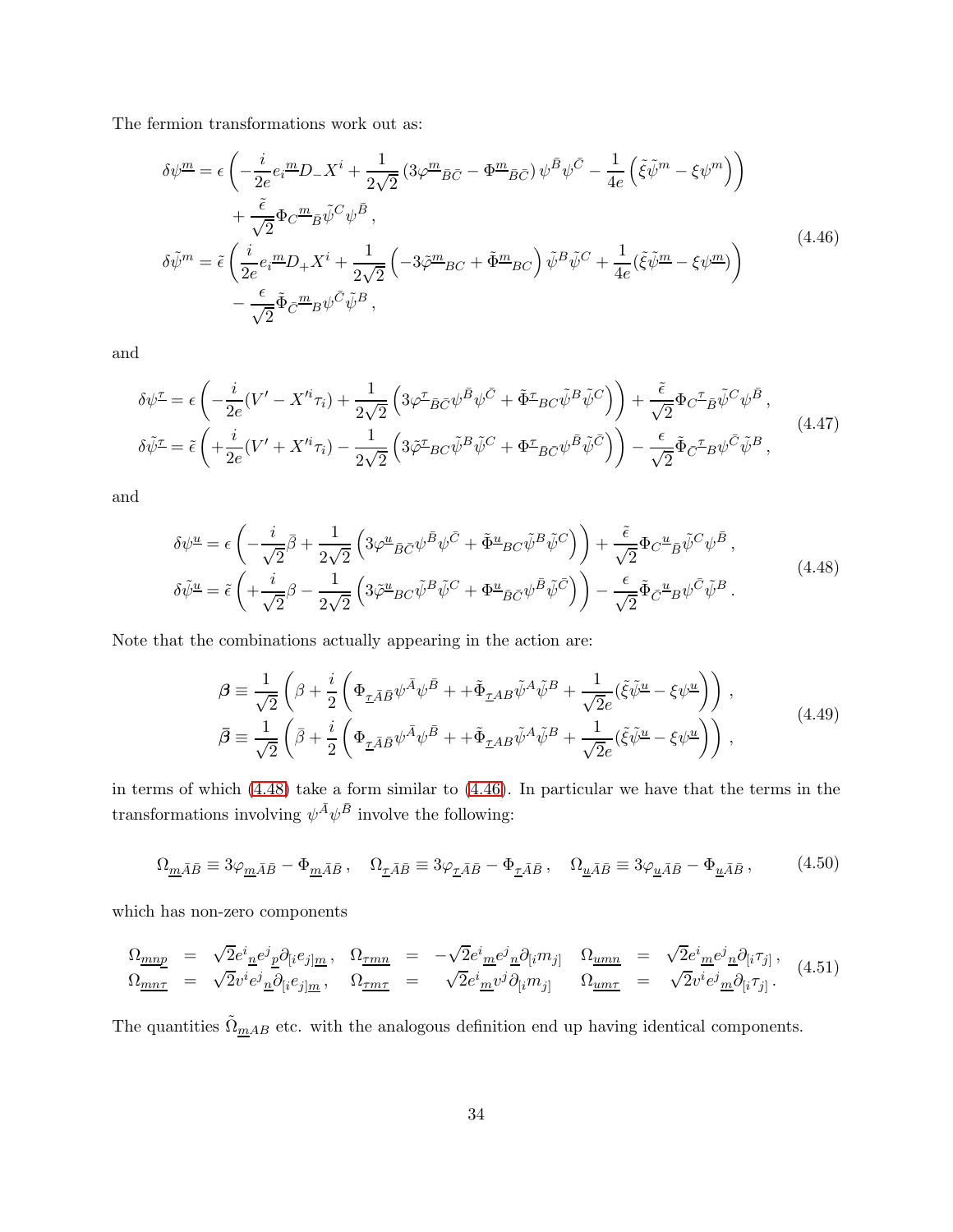#### Global SUSY in a flat background

In superconformal gauge  $(e = 1, u = 0, \xi = \tilde{\xi} = 0)$  in a constant background, the action simplifies to:

<span id="page-34-0"></span>
$$
S = \int d^2 \sigma \left( \frac{1}{2} h_{ij} (\dot{X}^i \dot{X}^j - X'^i X'^j) - m_i (\dot{X}^i V' - \dot{V} X'^i) + \frac{\beta}{\sqrt{2}} (\tau_i (\dot{X}^i - X'^i) + \dot{V} - V') + \frac{\bar{\beta}}{\sqrt{2}} (\tau_i (\dot{X}^i + X'^i) - \dot{V} - V') - \frac{i}{2} \left( \delta_{mn} \psi^m (\dot{\psi}^n + \psi'^n) + \psi^m (\dot{\psi}^u + \psi'^u) + \psi^u (\dot{\psi}^r + \psi'^r) \right) - \frac{i}{2} \left( \delta_{mn} \tilde{\psi}^m (\dot{\psi}^n - \tilde{\psi}'^n) + \tilde{\psi}^r (\dot{\psi}^u - \tilde{\psi}'^u) + \tilde{\psi}^u (\dot{\psi}^r - \tilde{\psi}'^r) \right).
$$
\n(4.52)

We can refine our presentation by defining

$$
\mathbb{X}^i \equiv X^i + v^i \tau_j X^j \,, \quad \tau_i \mathbb{X}^i = 0 \,, \tag{4.53}
$$

$$
\gamma \equiv V + \tau_i X^i, \quad \bar{\gamma} \equiv -V + \tau_i X^i. \tag{4.54}
$$

In this case the (global) supersymmetry transformations are:

$$
\delta \mathbb{X}^{i} = \frac{1}{2} \epsilon e^{i}{}_{\underline{m}} \psi^{\underline{m}} - \frac{1}{2} \tilde{\epsilon} e^{i}{}_{\underline{m}} \tilde{\psi}^{\underline{m}} , \quad \delta \psi^{\underline{m}} = -\frac{i}{2} \epsilon e_{i}{}^{\underline{m}} (\dot{\mathbb{X}}^{i} - \mathbb{X}^{i} ) , \quad \delta \tilde{\psi}^{\underline{m}} = \frac{i}{2} \tilde{\epsilon} e_{i}{}^{\underline{m}} (\dot{\mathbb{X}}^{i} + \mathbb{X}^{i} ) , \quad (4.55)
$$

$$
\delta \gamma = -\tilde{\epsilon} \tilde{\psi}^{\mathcal{I}}, \quad \delta \tilde{\psi}^{\mathcal{I}} = \frac{i}{2} \tilde{\epsilon} \gamma', \qquad (4.56)
$$

$$
\delta \bar{\gamma} = -\epsilon \psi^{\mathcal{I}}, \quad \delta \psi^{\mathcal{I}} = \frac{i}{2} \epsilon \bar{\gamma}', \qquad (4.57)
$$

$$
\delta\beta = -\frac{1}{\sqrt{2}}\tilde{\epsilon}\tilde{\psi}'^{\underline{u}}, \quad \delta\tilde{\psi}^{\underline{u}} = \frac{i}{\sqrt{2}}\tilde{\epsilon}\beta\,,\tag{4.58}
$$

$$
\delta \bar{\beta} = -\frac{1}{\sqrt{2}} \epsilon \psi^{\prime \underline{u}} \,, \quad \delta \psi^{\underline{u}} = -\frac{i}{\sqrt{2}} \epsilon \bar{\beta} \,. \tag{4.59}
$$

One question that would naturally occur after thinking about the bosonic action would be what is the superpartner of the "constraints" enforced by (in our notation)  $\beta$  and  $\bar{\beta}$ . The naive expectation would be that the fermions would also have to obey a constraint obtained by the supersymmetry variation of the bosonic case. In some sense, this is true, because for instance  $\beta$  imposes that  $\partial_-\gamma = 0$ , and the supersymmetry variation of  $\partial_-\gamma$  is  $\partial_-\tilde{\psi}^{\tau}$ . The equation of motion for  $\tilde{\psi}^{\underline{u}}$  is indeed that  $\partial_-\tilde{\psi}^{\tau}=0$ . What is really going on however is that the bosonic constraints are really chirality conditions on certain combinations of coordinates. The fermions  $\psi$  and  $\tilde{\psi}$  are naturally chiral, and so no additional constraints are needed. (Note that by working with this particular flat basis we are using, these facts are especially clear. In curved indices one would need to identify the appropriate combinations of the worldsheet fermions that become chiral together. This can be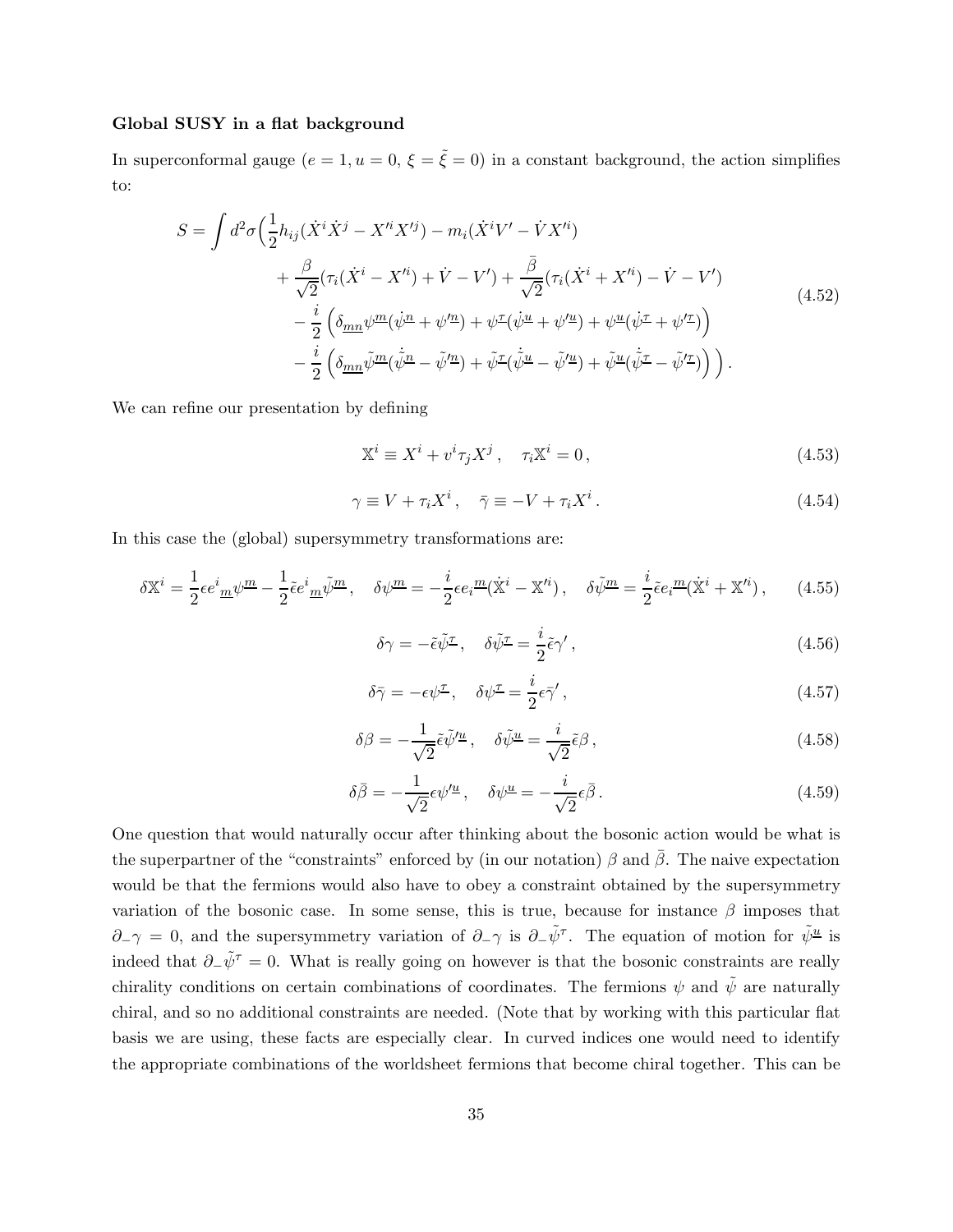read off from [\(3.36\)](#page-21-0).) Ultimately what is happening (in this flat case) is that part of the usual string worldsheet action involving ordinary coordinates has been replaced by a  $\beta\gamma$  system, as used in the Gomis-Ooguri non-relativistic string [\[19\]](#page-48-3), for example.

The constraints are obviously not so simple when the background is non-constant, but we would expect that there are no further fermionic constraints (with their equations of motion sufficing). We would argue that  $\beta$  and  $\bar{\beta}$  should be viewed as replacing the degrees of freedom lost by enforcing that  $\gamma$  and  $\bar{\gamma}$  are chiral, thus overall we have the same numbers of degrees of freedom in the bosonic side and hence in the fermionic side by supersymmetry. Viewed from the point of view of the parent doubled action, there is nothing unusual at play. Nevertheless, this is something to investigate in future work.

#### Supersymmetric Gomis-Ooguri

Speaking of the Gomis-Ooguri string, it is a special case of the flat Newton-Cartan background, as noted for the bosonic situation in [\[5\]](#page-47-2). Let's split  $i = (0, a)$  and take  $h_{ab} = \delta_{ab}$ ,  $h_{0i} = h_{00} = 0$ ,  $v^i = (-1,0), \tau_i = (1,0)$ . Then  $\gamma \equiv V + X^0, \bar{\gamma} \equiv -V + X^0$  and the action  $(4.52)$  is (dropping the total derivative term involving  $m_i$ :

$$
S = \int d^2 \sigma \left( \frac{1}{2} \delta_{ab} (\dot{X}^a \dot{X}^b - X'^a X'^b) + \frac{\beta}{\sqrt{2}} \partial_- \gamma + \frac{\bar{\beta}}{\sqrt{2}} \partial_+ \bar{\gamma} \right)
$$
  

$$
- \frac{i}{2} \left( \delta_{mn} \psi^m \partial_+ \psi^n + 2 \psi^{\underline{u}} \partial_+ \psi^{\underline{\tau}} \right)
$$
  

$$
- \frac{i}{2} \left( \delta_{mn} \tilde{\psi}^m \partial_- \tilde{\psi}^n + 2 \tilde{\psi}^{\underline{u}} \partial_- \tilde{\psi}^{\underline{\tau}} \right) \right).
$$
 (4.60)

<span id="page-35-2"></span>Here we have dropped the term involving  $m_i$  as it is a total derivative. However, we know from [\[30\]](#page-48-10) that we should take  $m_i = (\mu, 0)$  to generate the additional term  $-\mu \partial_+ \gamma \partial_- \bar{\gamma}$ . Here this follows from the redefinition

$$
\beta = \beta^{\text{GO}} + \frac{1}{\sqrt{2}} m_i v^i \partial_+ \bar{\gamma}, \quad \bar{\beta} = \bar{\beta}^{\text{GO}} + \frac{1}{\sqrt{2}} m_i v^i \partial_- \gamma,
$$
\n(4.61)

This is a covariant way of recalling that  $\beta$  and  $\bar{\beta}$  were obtained from the shifted momentum,  $\tilde{P}_{\mu} = P_{\mu} - B_{\mu\nu}X'$ . In either case, the action [4.60](#page-35-2) then gives the supersymmetric version of the Gomis-Ooguri non-relativistic string, which was studied (with  $\mu = 0$ ) in [\[45\]](#page-49-13) by treating  $(\beta, \gamma)$  and  $(b \equiv \tilde{\psi}^{\underline{u}}, c \equiv \tilde{\psi}^{\underline{\tau}})$  as commuting  $\beta\gamma$  and anticommuting bc CFTs.

## <span id="page-35-1"></span><span id="page-35-0"></span>5 Discussion

#### 5.1 Surprise?

The purpose of this paper was to follow the author's sense of surprise and use methods and results of the doubled approach to string theory to learn about non-relativistic strings. Depending on your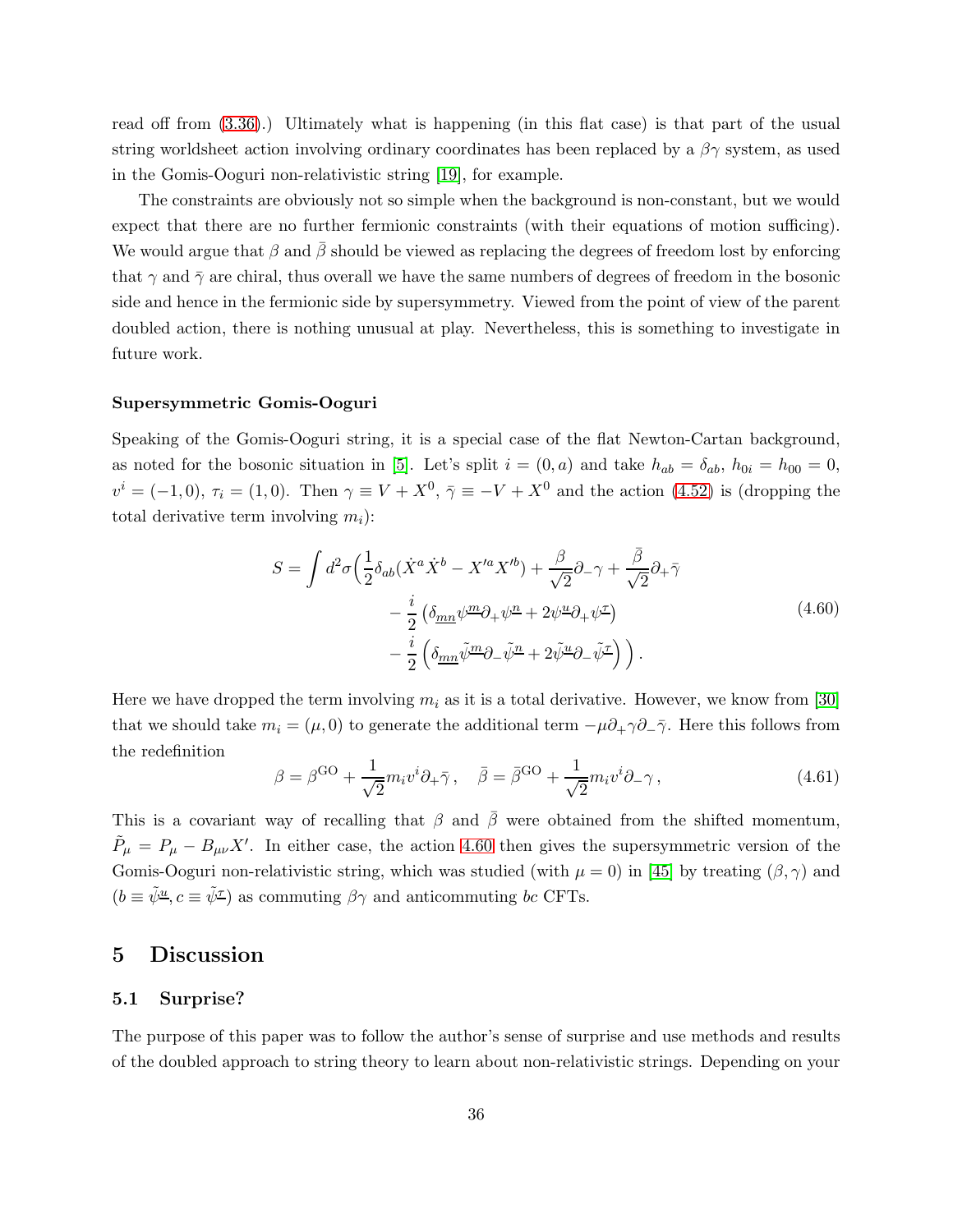perspective, we either used a null duality in the  $O(D, D)$  covariant action of [\[33\]](#page-49-2) or else applied the Newton-Cartan generalised metric parametrisation of section [2](#page-5-0) directly to this same action. The result, after some tidying up, is a worldsheet locally supersymmetric Newton-Cartan string, extending the bosonic action of [\[5\]](#page-47-2).

Let's now discuss some highlights and drawbacks of this approach, and sketch some thoughts for future directions.

#### Advantages and disadvantages of our approach

The advantages of our approach include:

- By starting with the doubled approach, we can easily implement the null duality.
- The action of [\[33\]](#page-49-2) also takes care of the worldsheet fermions without additional complications. We also obtain a nice physical interpretation of the effect of the null duality on the worldsheet fermions: after the duality the separate spacetime vielbeins in the left- and rightmoving sectors that the worldsheet fermions should couple to become non-invertible, and cannot be related to each other by a Lorentz transformation. This means that the effect of the background becoming non-relativistic is related to the left- and right-moving sectors on the worldsheet becoming disconnected and "seeing" different target spaces. In the bosonic sector, this manifests itself as the fact that the directions  $\tau_i X^i \pm V$  become chiral/anti-chiral respectively.
- Our initial action [\(4.1\)](#page-22-4) automatically gives the Hamiltonian form of the worldsheet supersymmetric action, on replacing  $\tilde{X}'_{\mu} = P_{\mu}$ . We also automatically know the worldsheet constraints [\(4.5\)](#page-23-2) and [\(4.7\)](#page-23-3), the symmetry transformations they generate and their algebra, with no need to rederive or recheck this.
- We obtain the worldsheet couplings to background geometric quantities such as spin connections, torsions and curvatures. This tells us the string's preferred structures in a Newton-Cartan background.
- As we mentioned, we should be able to obtain an action and equations of motion for the Newton-Cartan background by directly using our Newton-Cartan generalised metric and generalised dilaton in the double field theory action and equations of motion (which also can be respectively interpreted as a generalised Ricci scalar and tensor, respectively). This could be analysed using the full geometric machinery of double field theory [\[26,](#page-48-7) [27,](#page-48-12) [41,](#page-49-9) [42\]](#page-49-10), as perhaps could extensions to the full type II [\[46,](#page-50-0) [47\]](#page-50-1) (with Ramond-Ramond fields and fermions) or heterotic [\[26,](#page-48-7) [27,](#page-48-12) [48\]](#page-50-2) cases.
- The general results can be adapted to alternative parametrisations of the generalised metric which appear to describe other variants of non-relativistic geometries [\[31\]](#page-49-0).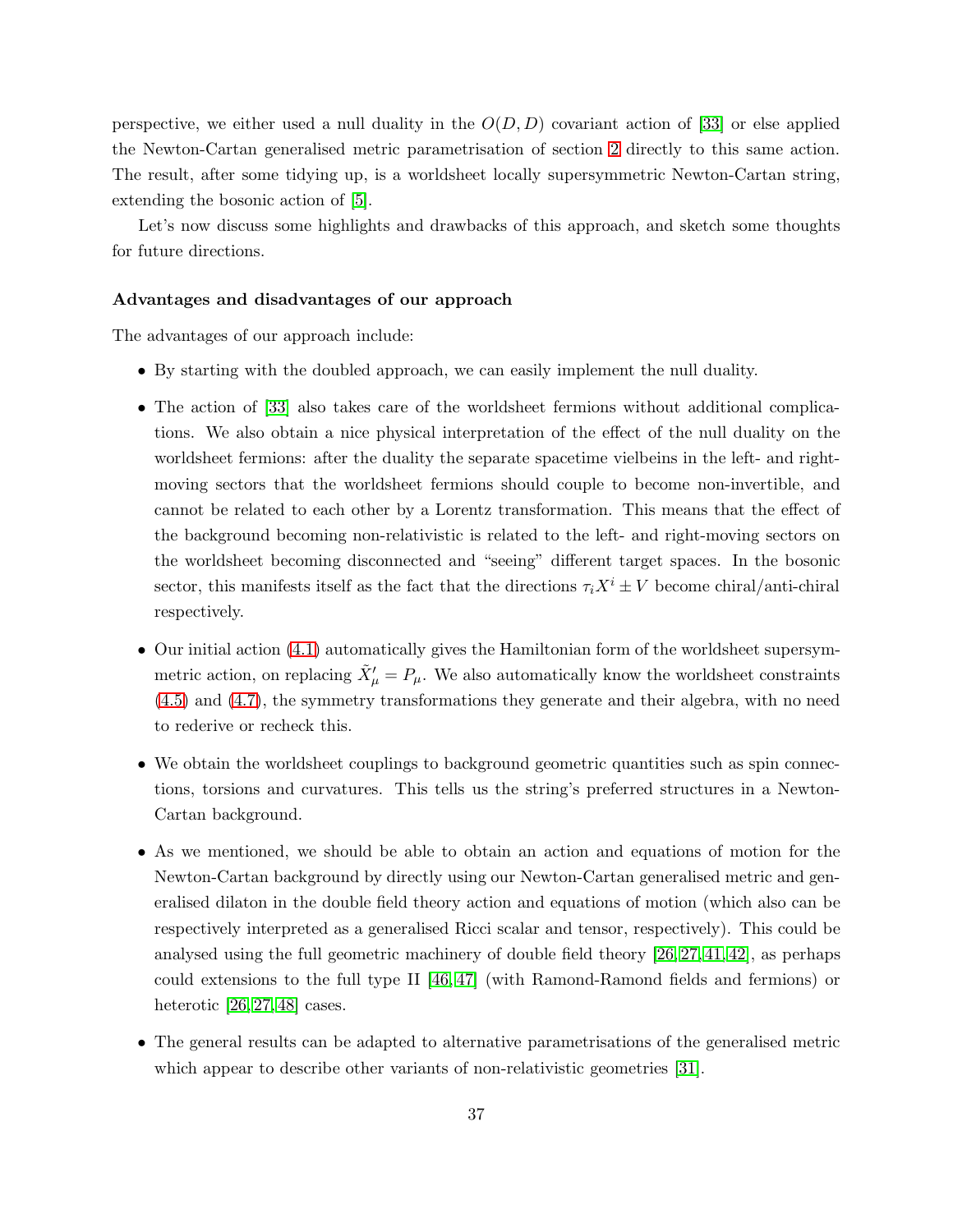The disadvantages include:

- After integrating out the dual coordinates, it is necessary to reconstruct the worldsheet action in a manifestly covariant form including working out explicitly the components of the doubled spin connections and related quantities. This is not entirely trivial. It remains to compare the geometric quantities we obtain with for example the spin connections obtained from the study of non-relativistic symmetry algebras e.g. in [\[13\]](#page-47-11).
- An alternative approach which would have bypassed this perhaps lengthy detour into doubled geometry would simply have been to start with the usual locally supersymmetric RNS string in background fields (see appendix [A\)](#page-40-0) and carry out the dualisation procedure of  $[5]$  directly there! We believe this would give the same answer for the Lagrangian form of the action.

## <span id="page-37-0"></span>5.2 Exploring Newton-Cartan backgrounds in doubled geometry

It could be interesting to explore Newton-Cartan geometry using doubled strings as a probe, or else directly using double field theory (as mentioned above). Let's discuss first the idea of generating non-relativistic backgrounds using duality transformations in the doubled setting. Here we are inspired by a comment made in the conclusions of [\[13\]](#page-47-11) wondering about how the nature of the usual T-duality between the fundamental string solution and that of a pp-wave changes if one considers a null duality. We can at least easily carry out this duality in our set-up, though we will not draw any conclusions here about whether the non-relativistic background obtained has something to do with a pp-wave. The supergravity solution of a fundamental string is:

<span id="page-37-1"></span>
$$
ds^{2} = H^{-1}(-dt^{2} + dz^{2}) + d\vec{y}_{8}^{2}, \quad B = (H^{-1} - 1)dt \wedge dz, \quad e^{\phi} = H, \quad H \equiv 1 + \frac{h}{|\vec{y}_{8}|^{6}}.
$$
 (5.1)

Let  $w = (t + z)/\sqrt{2}$ ,  $u = (z - t)/\sqrt{2}$ , and  $x^i = (w, \vec{y}_8)$ . Then we have a Lorentzian metric with a null isometry in u (there is also a null isometry in  $w$ ), of the form  $(2.1)$  with

$$
h_{ij} = \begin{pmatrix} \delta_{ab} & 0 \\ 0 & 0 \end{pmatrix}, \quad \tau_i = \begin{pmatrix} \vec{0} \\ H^{-1} \end{pmatrix}, \quad v^i = \begin{pmatrix} \vec{0} \\ -H \end{pmatrix}, \quad m_i = 0, \tag{5.2}
$$

but also with a B-field  $B_{uw} = 1 - H^{-1}$ . The generalised metric after null duality on u admits the general (1, 1) parametrisation with (here  $\mu = (i, v) = (a, w, v)$  where v denotes the direction dual to  $u$  as before)

$$
K_{\mu\nu} = \begin{pmatrix} h_{ij} & 0 \\ 0 & 0 \end{pmatrix}, \quad H^{\mu\nu} = \begin{pmatrix} h^{ij} & 0 \\ 0 & 0 \end{pmatrix}, \quad B_{\mu\nu} = 0, \tag{5.3}
$$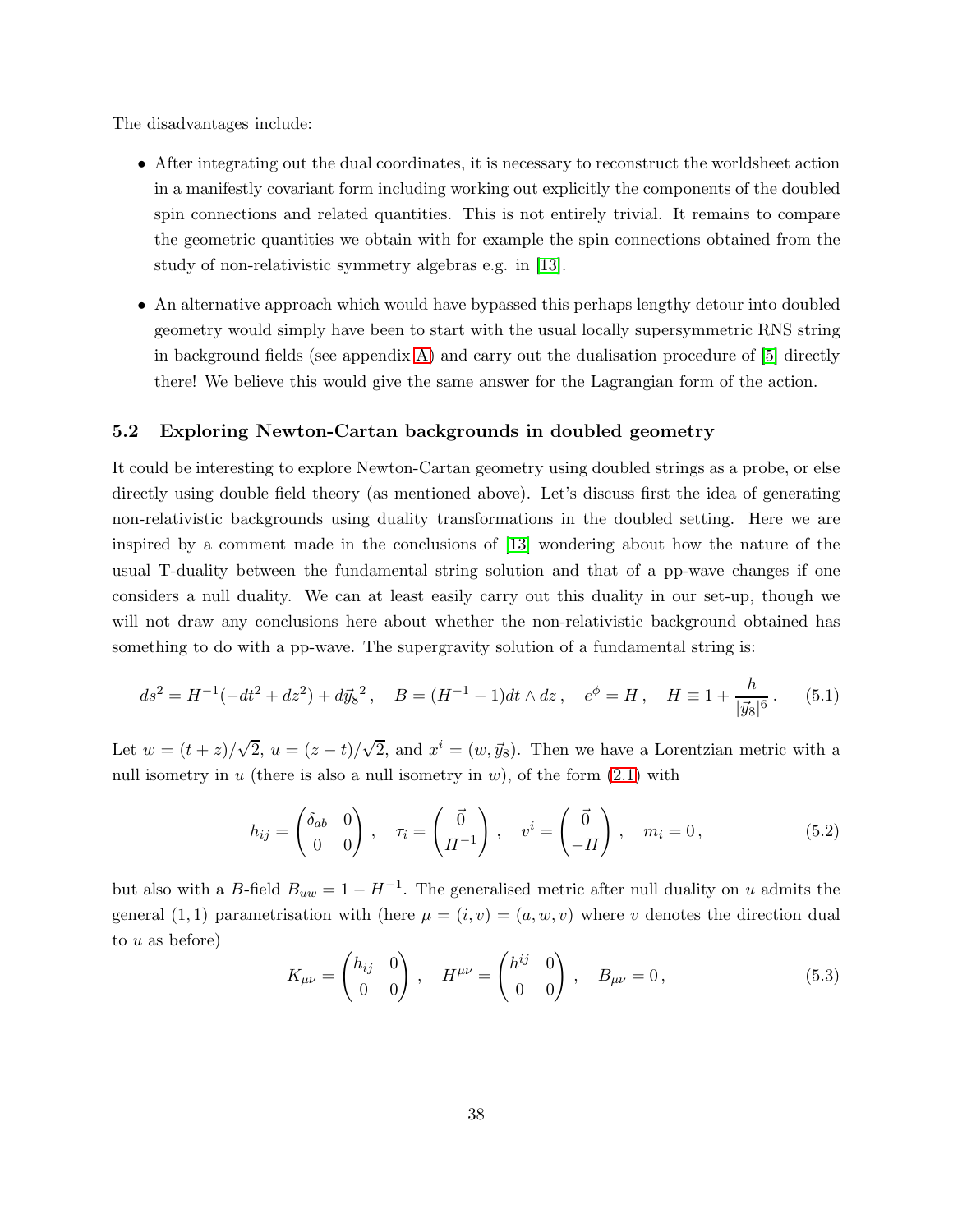(where  $h^{ab} = \delta^{ab}$  and otherwise zero) and the null vectors

$$
x_{\mu} = \frac{1}{\sqrt{2}} \begin{pmatrix} \vec{0} \\ 2H^{-1} - 1 \\ 1 \end{pmatrix}, \quad \bar{x}_{\mu} = \frac{1}{\sqrt{2}} \begin{pmatrix} \vec{0} \\ 1 \\ -1 \end{pmatrix}, \quad y^{\mu} = \frac{1}{\sqrt{2}} \begin{pmatrix} \vec{0} \\ H \\ H \end{pmatrix}, \quad \bar{y}^{\mu} = \frac{1}{\sqrt{2}} \begin{pmatrix} \vec{0} \\ H \\ H - 2 \end{pmatrix}. \tag{5.4}
$$

This conforms to the parametrisation  $(2.44)$  and  $(2.45)$  incorporating the extra covector  $B_i$  arising from the mixed components  $B_{iu}$  of the original B-field. Here  $B_i = (\vec{0}, H^{-1} - 1)$ . Thus the (bosonic) Newton-Cartan string action in such a background is given by [\(2.46\)](#page-15-3).

Another intriguing possibility is to study backgrounds in which the string becomes non-relativistic at a singular locus. The example we have in mind (based on [\[32,](#page-49-1) [49\]](#page-50-3)) consists of the supergravity solutions that appear to describe negative branes, for instance the negative F1 solution has the form [\(5.1\)](#page-37-1) but with H replaced by  $\tilde{H} = 1 - \frac{h}{y_s^2}$  $\frac{h}{\bar{y}_8^6}$ . These can be obtained by acting with timelike dualities, for instance the Buscher rules applied on both the  $t$  and  $z$  directions of  $(5.1)$  gives this negative F1 solution. At the point in such a solution where  $\tilde{H} = 0$  there is a naked spacetime singularity. However, certain brane probes do not see this singularity and as a result it has been argued that one can attempt to make some sense of them in string theory [\[50\]](#page-50-4). For example, a doubled string in the negative F1 background has generalised metric and dilaton

$$
\mathcal{H}_{MN} = \begin{pmatrix} \tilde{H} - 2 & 0 & 0 & 0 & \tilde{H} - 1 & 0 \\ 0 & 2 - \tilde{H} & 0 & \tilde{H} - 1 & 0 & 0 \\ 0 & 0 & I_8 & 0 & 0 & 0 \\ 0 & \tilde{H} - 1 & 0 & \tilde{H} & 0 & 0 \\ \tilde{H} - 1 & 0 & 0 & 0 & \tilde{H} & 0 \\ 0 & 0 & 0 & 0 & 0 & I_8 \end{pmatrix}, e^{-2d} = 1.
$$
 (5.5)

At the point  $\tilde{H} = 0$ , the bottom right block of the generalised metric is non-invertible, and the generalised metric is exactly of the type  $(1, 1)$  form that describes the Newton-Cartan geometry we have studied in this paper. This is therefore a background in which for  $H > 0$  and  $H < 0$  we have strings probing a relativistic geometry (however with different potentially "exotic" variants of string theory in each region, possibly with different signatures of spacetime [\[50\]](#page-50-4)), while at the naively singular region  $H = 0$  in spacetime the string theory sees a non-relativistic background. It would be very interesting to find other examples of such behaviour, and to understand whether such backgrounds should really be taken seriously.

#### <span id="page-38-0"></span>5.3 Other future directions

We considered a worldsheet supersymmetric string; it would be interesting now to compare and perhaps generalise the work of [\[37\]](#page-49-5) on the doubled Green-Schwarz string (see also [\[51\]](#page-50-5) for a non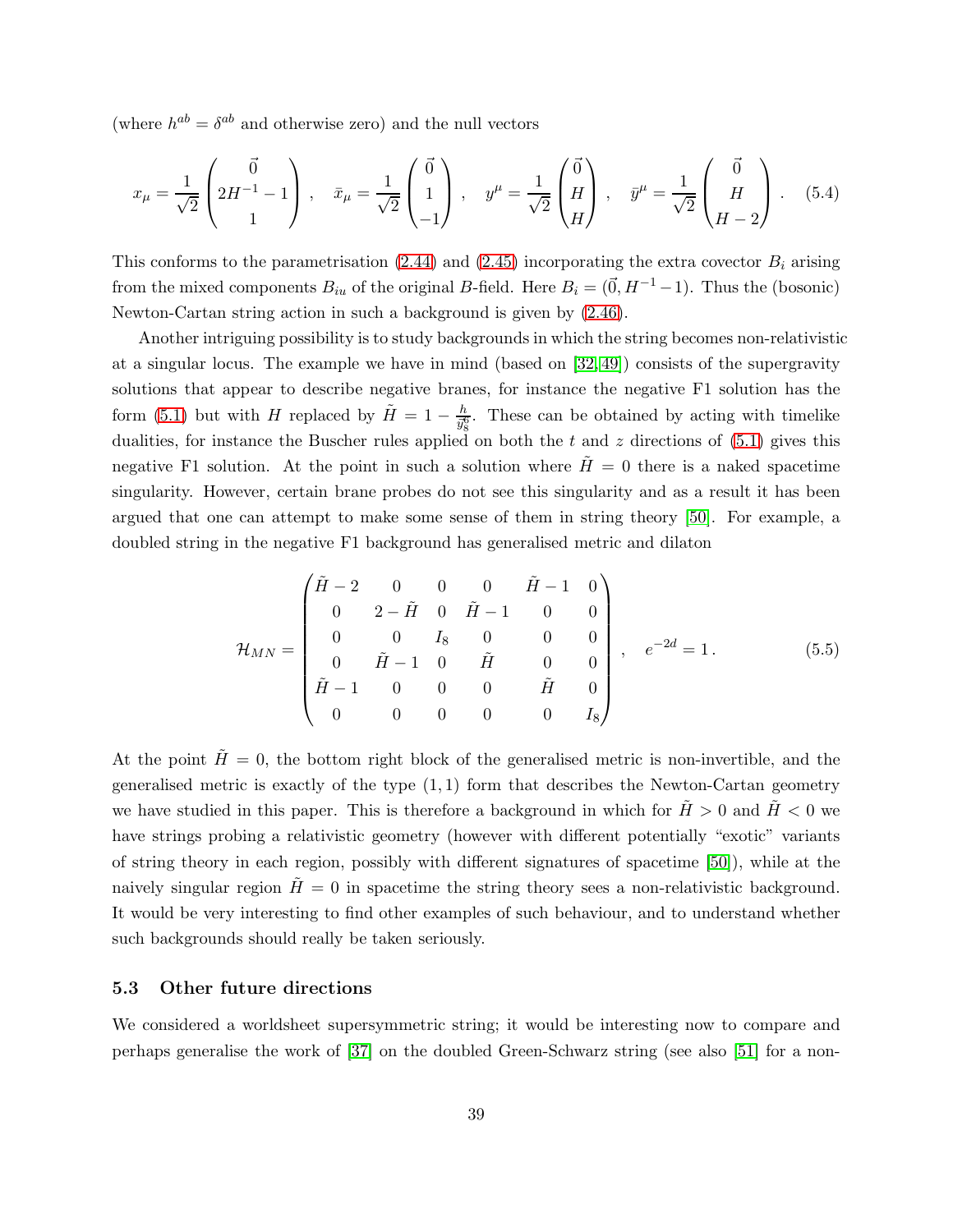relativistic superstring).

One direction in double field theory which would be particularly appealing to pursue is whether one can adopt the techniques of generalised Scherk-Schwarz twists to obtain deformations of the Newton-Cartan geometry. The idea here (for a review see e.g. [\[52\]](#page-50-6)) is to study factorisable doubled backgrounds, with  $\mathcal{H}_{MN}(X,\tilde{X}) = U_M{}^A(X,\tilde{X})U_N{}^B(X,\tilde{X})\hat{\mathcal{H}}_{AB}(X)$ , where the twist matrices  $U_M^A(X, \tilde{X})$  must satisfy certain consistency conditions, including that they give rise to constant generalised fluxes  $f_{ABC}$ . This gives a deformed theory involving the dynamical generalised metric  $\mathcal{H}_{AB}(X)$  and these fluxes. In this setting, the section condition can be relaxed, and the twist matrices can actually depend on a coordinate dual to those that appear in  $\mathcal{H}_{AB}$ . However the consistency conditions ensure that this dual coordinate dependence does not explicitly enter the action or symmetries. It would be interesting to apply this procedure in the Newton-Cartan parametrisation (note that the mechanics of this sort of twisting has some similarities to our treatment of the extra B-field in section [2.3\)](#page-14-0). One initial suggestion would be to consider whether it is consistent to let  $\tau_i$ ,  $m_i$  or  $B_i$  have a linear dependence on the null direction U.

We can also easily generalise the approach of this paper to the exceptional sigma model [\[53,](#page-50-7) [54\]](#page-50-8) which describes a U-duality covariant string action. Here we would need to know the appropriate embedding of the Newton-Cartan geometry into the generalised metrics of the U-duality groups - some possibilities were described in [\[32\]](#page-49-1). This would presumably at least reproduce the  $(p, q)$  string actions of [\[34\]](#page-49-3).

Our final suggestion is that it would be very interesting to continue building on [\[32\]](#page-49-1) in order to describe non-relativistic M-theory geometries and thus study the non-relativistic non-perturbative duality web.

## Acknowledgements

I am supported by an FWO-Vlaanderen Postdoctoral Fellowship, and in part by the FWO-Vlaanderen through the project G006119N and by the Vrije Universiteit Brussel through the Strategic Research Program "High-Energy Physics". I would like to thank David Berman, Lorenzo Menculini, Niels Obers and Jeong-Hyuck Park for useful discussions, and am especially grateful to Gerben Oling for both useful discussions and helpful feedback on a draft of this paper.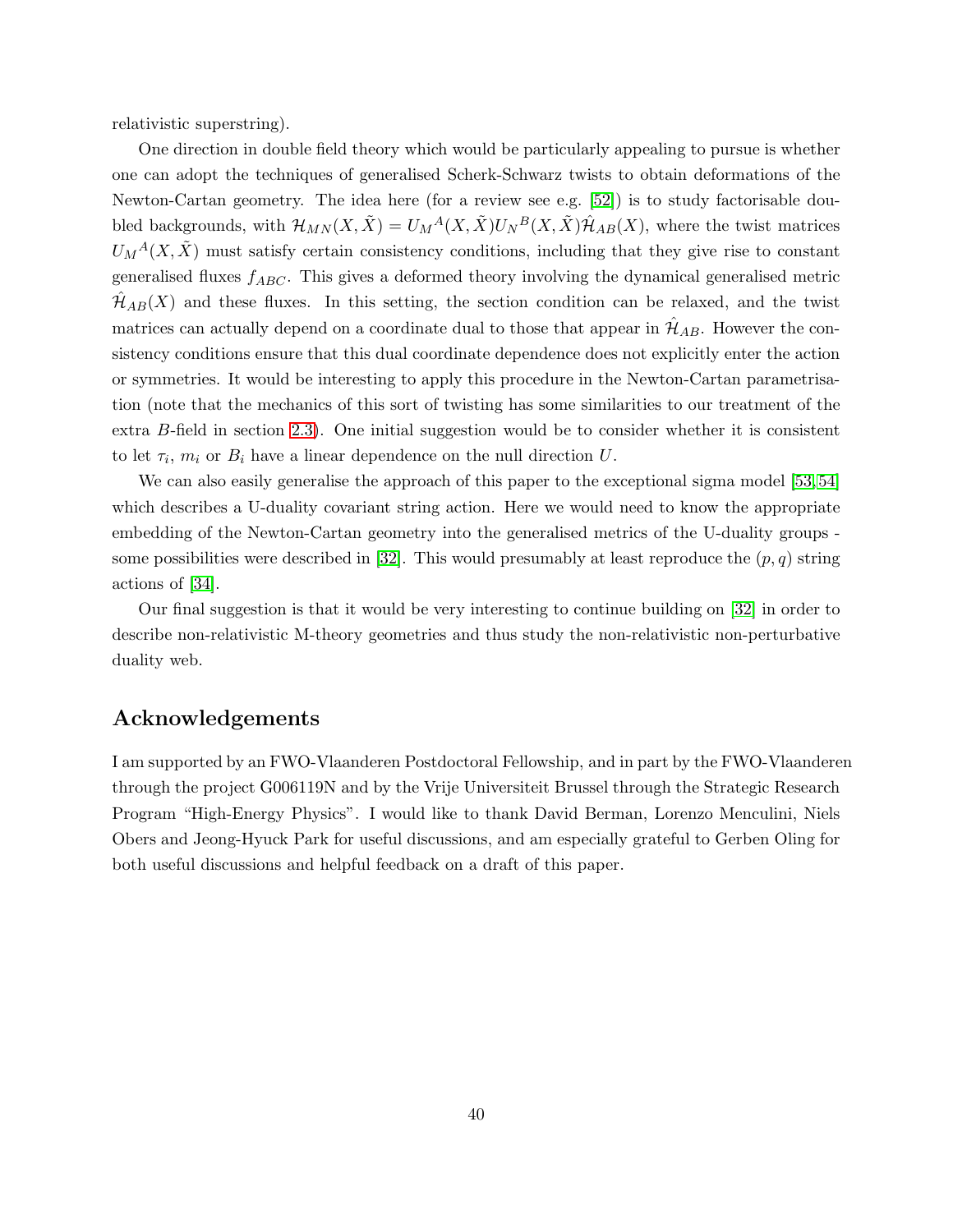# <span id="page-40-1"></span><span id="page-40-0"></span>A Worldsheet conventions

## A.1 Conventions

We record here our worldsheet conventions, following our earlier paper [\[33\]](#page-49-2). The worldsheet metric can be parametrised in terms of  $\lambda$  and  $\tilde{\lambda}$  (for  $\lambda \neq -\tilde{\lambda}$ ) as:

$$
\gamma_{\alpha\beta} = \begin{pmatrix} -\lambda \tilde{\lambda} & \frac{1}{2}(\tilde{\lambda} - \lambda) \\ \frac{1}{2}(\tilde{\lambda} - \lambda) & 1 \end{pmatrix}, \quad (E^{-1})^{\alpha}{}_{\bar{\alpha}} = \begin{pmatrix} \frac{2}{\lambda + \lambda} & 0 \\ \frac{\lambda - \tilde{\lambda}}{\lambda + \tilde{\lambda}} & 1 \end{pmatrix}.
$$
 (A.1)

(We could also include a conformal scale, but this drops out of the action, so we exclude it completely this appendix.) It is convenient to define  $e = \frac{1}{2}$  $\frac{1}{2}(\lambda + \tilde{\lambda})$  and  $u = \frac{1}{2}$  $\frac{1}{2}(\tilde{\lambda} - \lambda)$ , in terms of which the above are

$$
\gamma_{\alpha\beta} = \begin{pmatrix} u^2 - e^2 & u \\ u & 1 \end{pmatrix}, \quad (E^{-1})^{\alpha}{}_{\bar{\alpha}} = \begin{pmatrix} \frac{1}{e} & 0 \\ -\frac{u}{e} & 1 \end{pmatrix} . \tag{A.2}
$$

The inverse metric is

$$
\gamma^{\alpha\beta} = -\frac{1}{e^2} \begin{pmatrix} 1 & -u \\ -u & u^2 - e^2 \end{pmatrix} .
$$
 (A.3)

So for instance

$$
\sqrt{-\gamma}\gamma^{\alpha\beta}\partial X^{\mu}\partial_{\beta}X^{\nu}g_{\mu\nu} = -\frac{1}{e}g_{\mu\nu}(\dot{X}^{\mu} - uX^{\prime\mu})(\dot{X}^{\nu} - uX^{\prime\nu}) + eg_{\mu\nu}X^{\prime\mu}X^{\prime\nu}.
$$
 (A.4)

Flat gamma matrices  $\gamma^{\bar{\alpha}}$  can be chosen as  $\gamma^{\bar{0}} = i\sigma_2$ ,  $\gamma^{\bar{1}} = -\sigma_1$  with  $\gamma_3 = -\sigma_3$ . Then the curved ones are

$$
\gamma^0 = \frac{1}{e} \begin{pmatrix} 0 & 1 \\ -1 & 0 \end{pmatrix}, \quad \gamma^1 = \begin{pmatrix} 0 & -1 - \frac{u}{e} \\ -1 + \frac{u}{e} & 0 \end{pmatrix}.
$$
 (A.5)

These obey

$$
\gamma^{\alpha}\gamma^{\beta} + \gamma^{\beta}\gamma^{\alpha} = 2\gamma^{\alpha\beta} \tag{A.6}
$$

For two component spinors,  $\bar{\chi} = \chi^T \gamma^{\bar{0}}$ . Then for instance

$$
\sqrt{-\gamma}\gamma^{\alpha}\partial_{\alpha} = \begin{pmatrix} 0 & \partial_{\tau} - (e+u)\partial_{\sigma} \\ -\partial_{\tau} - (e-u)\partial_{\sigma} & 0 \end{pmatrix}, \tag{A.7}
$$

such that

$$
\frac{i}{2}\sqrt{-\gamma}\bar{\Psi}^A\gamma^\alpha\partial_\alpha\Psi^B\eta_{AB} = \frac{i}{2}\left(-\psi^A(\dot{\psi}^B + (-u+e)\psi'^B) - \tilde{\psi}^A(\dot{\tilde{\psi}}^B - (u+e))\psi'^B\right)\eta_{AB}
$$
(A.8)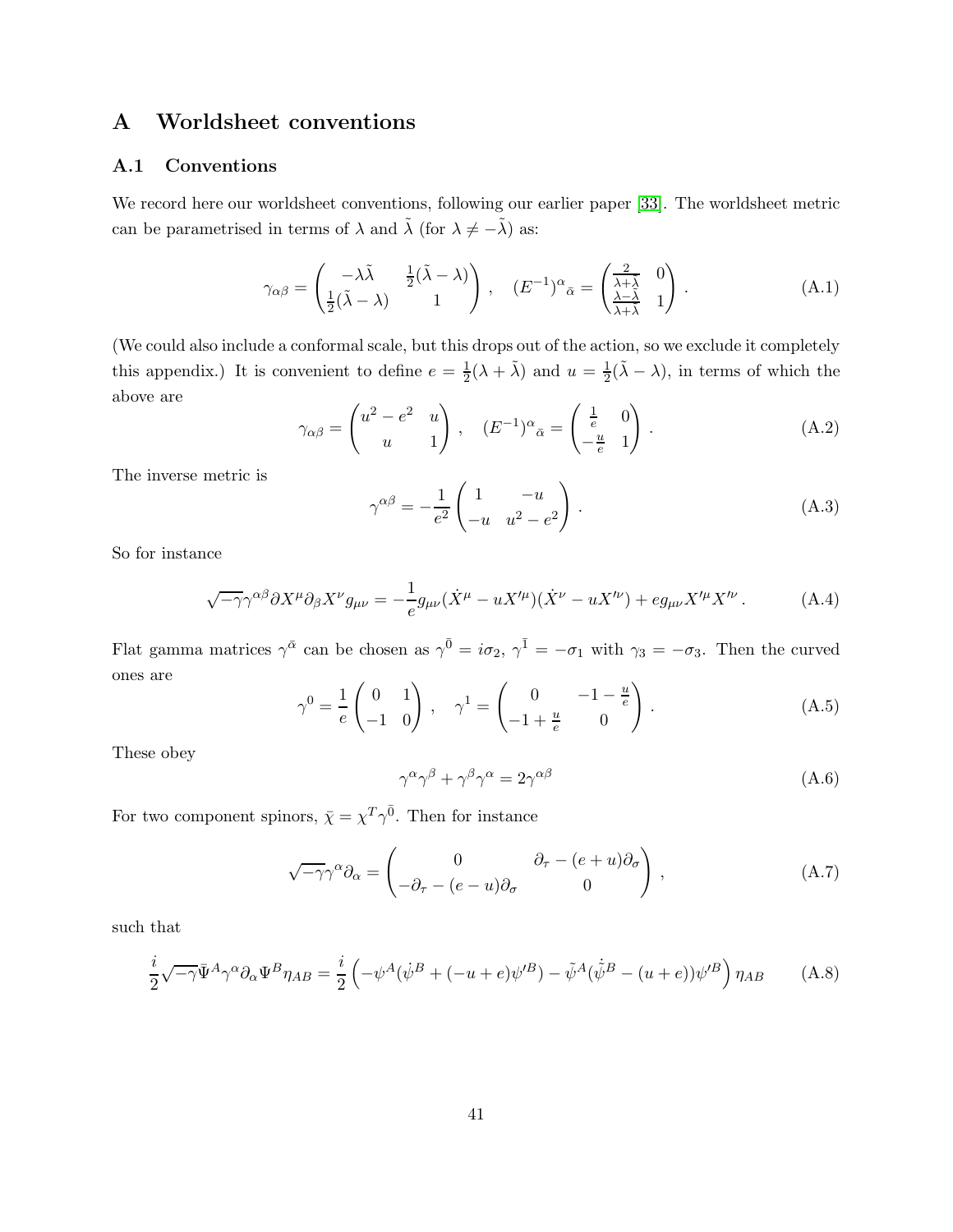for  $\Psi^A = (\psi^A, \tilde{\psi}^A)$ . Also,

$$
\sqrt{-\gamma}\bar{\Psi}^A\gamma^\alpha\partial_\alpha X\Psi^B = \psi^A\psi^B(-\dot{X} - (e - u)X') + \tilde{\psi}^A\tilde{\psi}^B(-\dot{X} + (e + u)X')\,,\tag{A.9}
$$

$$
\sqrt{-\gamma}\bar{\Psi}^A\gamma^{\alpha}\gamma_3\partial_{\alpha}X\Psi^B = \psi^A\psi^B(\dot{X} + (e - u)X') + \tilde{\psi}^A\tilde{\psi}^B(-\dot{X} + (e + u)X'). \tag{A.10}
$$

We can similarly work out the bilinears:

$$
\bar{\Psi}^A \Psi^B = \psi^A \tilde{\psi}^B + \psi^B \tilde{\psi}^A, \quad \bar{\Psi}^A \gamma_3 \Psi^B = \psi^A \tilde{\psi}^B - \psi^B \tilde{\psi}^A. \tag{A.11}
$$

Just as we have excluded the conformal scale from our metric parametrisation (as it drops out of the action), there are components of the gravitino which do not appear due to its transformations under Weyl and super-Weyl transformations. The latter act as  $\delta_{\eta}\chi_{\alpha} = \gamma_{\alpha}\eta$  (and trivially on all other fields), and it is convenient to think of having fixed these transformations such that the gravitino is gamma-traceless, that is  $\gamma^{\alpha} \chi_{\alpha} = 0$ . This imposes the conditions

$$
\tilde{\chi}_0 = (e+u)\tilde{\chi}_1, \quad \chi_0 = (-e+u)\chi_1, \tag{A.12}
$$

on its components. One can calculate for instance

<span id="page-41-0"></span>
$$
i\sqrt{-\gamma}\bar{\chi}_{\alpha}\gamma^{\beta}\gamma^{\alpha}\Psi\partial_{\beta}X = i\sqrt{-\gamma}\bar{\chi}_{\alpha}\Psi\gamma^{\alpha\beta}\partial_{\beta}X = 2i\tilde{\chi}_{1}\psi(\dot{X} - (e+u)X') + 2i\chi_{1}\tilde{\psi}(\dot{X} + (e-u)X') .
$$
 (A.13)

## A.2 Usual worldsheet supersymmetric string in background fields

#### The full action

The action for an RNS string in background metric and B-field is (from [\[55\]](#page-50-9) but here following the slightly different conventions of [\[33\]](#page-49-2)):

$$
S = -\frac{1}{2} \int d\tau d\sigma \sqrt{-\gamma} \left( \gamma^{\alpha\beta} \partial_{\alpha} X^{\mu} \partial_{\beta} X^{\nu} g_{\mu\nu} + \epsilon^{\alpha\beta} \partial_{\alpha} X^{\mu} \partial_{\beta} X^{\nu} B_{\mu\nu} \right. \n- i \bar{\Psi}^{\mu} \gamma^{\alpha} \partial_{\alpha} \Psi^{\nu} g_{\mu\nu} - i \bar{\Psi}^{\mu} \gamma^{\alpha} \Psi^{\rho} \Gamma_{\sigma\rho}{}^{\nu} \partial_{\alpha} X^{\sigma} g_{\mu\nu} - \frac{i}{2} \bar{\Psi}^{\mu} \gamma^{\alpha} \gamma_3 \Psi^{\nu} \partial_{\alpha} X^{\rho} T_{\mu\nu\rho} \n+ \frac{1}{6} R_{\mu\rho\nu\sigma} \bar{\Psi}^{\mu} \Psi^{\nu} \bar{\Psi}^{\rho} \Psi^{\sigma} + \frac{1}{8} \nabla_{\rho} T_{\mu\sigma\nu} \bar{\Psi}^{\mu} \Psi^{\rho} \bar{\Psi}^{\nu} \gamma_3 \Psi^{\sigma} - \frac{1}{16} T_{\mu\rho\kappa} T^{\kappa}{}_{\nu\sigma} \bar{\Psi}^{\mu} \gamma_3 \Psi^{\rho} \bar{\Psi}^{\nu} \gamma_3 \Psi^{\sigma} \n- 2 i \bar{\chi}_{\alpha} \gamma^{\beta} \gamma^{\alpha} \Psi^{\mu} \partial_{\beta} X^{\nu} g_{\mu\nu} - \frac{1}{6} \bar{\chi}_{\alpha} \gamma^{\beta} \gamma^{\alpha} \Psi^{\mu} \bar{\Psi}^{\nu} \gamma_{\beta} \gamma_3 \Psi^{\rho} T_{\mu\nu\rho} + \frac{1}{2} \bar{\chi}_{\alpha} \gamma^{\beta} \gamma^{\alpha} \chi_{\beta} \bar{\Psi}^{\mu} \Psi^{\nu} g_{\mu\nu} \right) .
$$
\n(A.14)

Here  $\Psi^{\mu}$  are two-component worldsheet Majorana spinors, and  $\chi_{\alpha}$  is the worldsheet gravitino. We denote the field strength of the B-field by  $T_{\mu\nu\rho} = 3\partial_{[\mu}B_{\nu\rho]}$ , the usual Levi-Civita connection by  $\Gamma_{\nu\rho}{}^{\mu}$  and define the Riemann tensor by  $R^{\mu}{}_{\nu\rho\sigma} = 2\partial_{[\rho}\Gamma_{\sigma]\nu}{}^{\mu} + 2\Gamma_{[\rho]\lambda}{}^{\mu}\Gamma_{\sigma]\nu}{}^{\lambda}$ . In components, we write the spinor  $\Psi^{\mu}$  as  $\Psi^{\mu} = (\psi^{\mu}, \tilde{\psi}^{\mu})$ . We can introduce a spacetime vielbein  $e_{\mu}{}^{A}$ , so that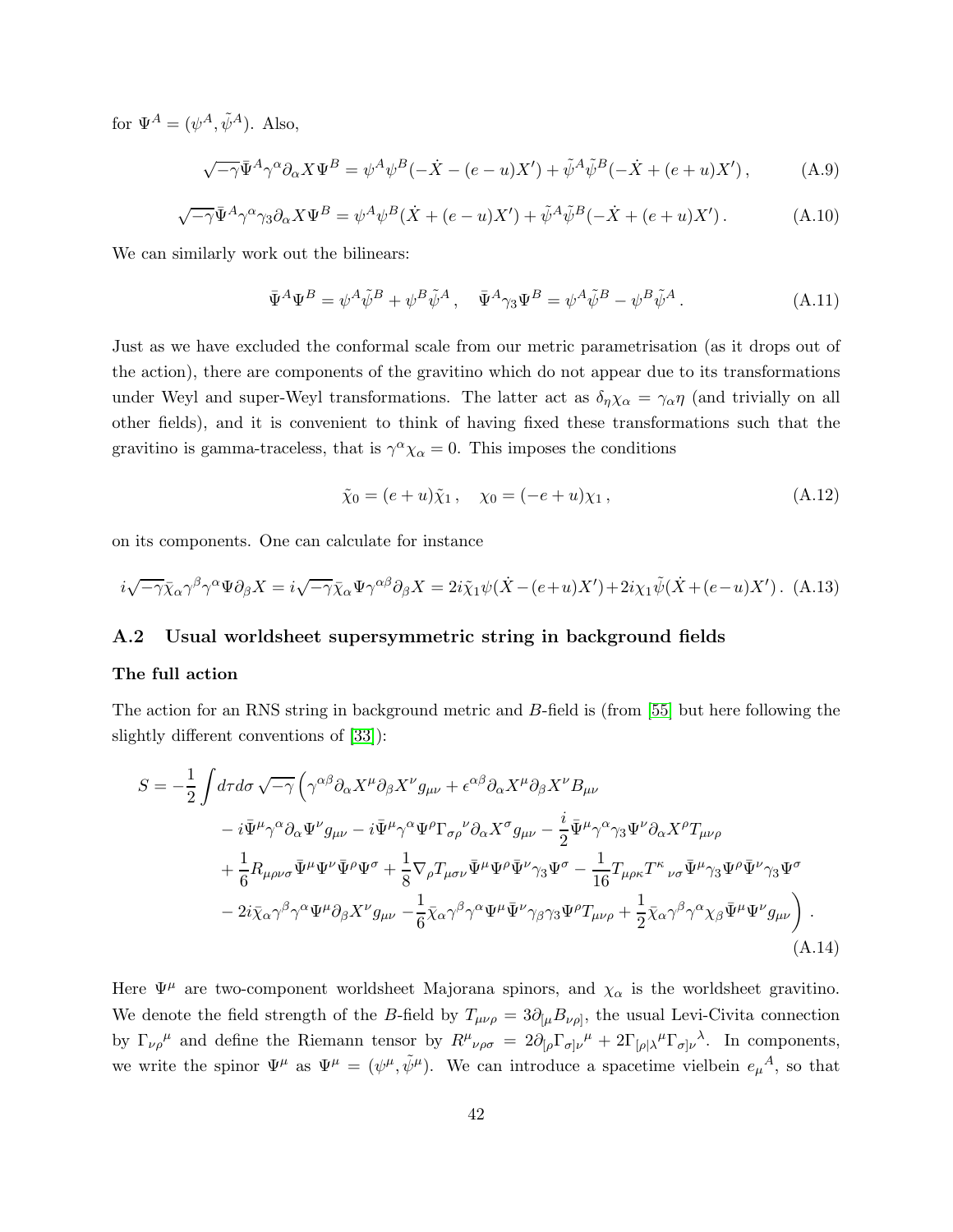$G_{\mu\nu} = e_{\mu}{}^{A}e_{\nu}{}^{B}\mathbf{h}_{AB}$  where  $\mathbf{h}_{AB}$  is the flat Minkowski metric. Using this, we flatten the spacetime indices on the worldsheet fermions,  $\psi^A = e_\mu{}^A \psi^\mu$ ,  $\tilde{\psi}^A = e_\mu{}^A \tilde{\psi}^\mu$ . In fact, one could flatten the different Weyl components by separate vielbein  $e_{\mu}{}^{A}$  and  $\bar{e}_{\mu}{}^{\bar{A}}$ . It is always possible to do this after the fact, by following the indices.

#### Fermion kinetic terms

These are

$$
L_f = \frac{i}{2} \sqrt{-\gamma} \left( \bar{\Psi}^{\mu} \gamma^{\alpha} \partial_{\alpha} \Psi^{\nu} g_{\mu\nu} + \bar{\Psi}^{\mu} \gamma^{\alpha} \Psi^{\nu} \partial_{\alpha} X^{\rho} \Gamma_{\rho\nu}{}^{\sigma} g_{\mu\sigma} + \frac{1}{2} \bar{\Psi}^{\mu} \gamma^{\alpha} \gamma_3 \Psi^{\nu} \partial_{\alpha} X^{\rho} T_{\mu\nu\rho} \right) , \tag{A.15}
$$

With  $D_{\tau} \equiv \partial_{\tau} - u \partial_{\sigma}$ ,  $D_{\pm} = D_{\tau} \pm e \partial_{\sigma}$  and

<span id="page-42-0"></span>
$$
\Gamma_{\pm\mu\nu}{}^{\rho} = \Gamma_{\mu\nu}{}^{\rho} \pm \frac{1}{2} T_{\mu}{}^{\rho}{}_{\nu} , \qquad (A.16)
$$

we have

$$
L_f = -\frac{i}{2} \left( \psi^{\mu} \left[ D_+ \psi^{\nu} + D_+ X^{\rho} \Gamma_{-\rho \sigma}{}^{\nu} \psi^{\sigma} \right] g_{\mu \nu} + \tilde{\psi}^{\mu} \left[ D_- \psi^{\nu} + D_- X^{\rho} \Gamma_{+\rho \sigma}{}^{\nu} \tilde{\psi}^{\sigma} \right] g_{\mu \nu} \right) . \tag{A.17}
$$

If we then define  $\psi^{\mu} = e^{\mu}{}_{A}\psi^{A}$  and

$$
\omega_{\pm \mu}{}^{A}{}_{B} = e_{\nu}{}^{A} \partial_{\mu} e^{\nu}{}_{B} + \Gamma_{\pm \mu \nu}{}^{\rho} e_{\rho}{}^{A} e^{\nu}{}_{B} \,, \tag{A.18}
$$

we have

$$
L_f = -\frac{i}{2} \left( \psi^A D_+ \psi^A \mathbf{h}_{AB} + \psi^A \psi^B D_+ X^\rho \omega_{-\rho AB} + \tilde{\psi}^A D_- \tilde{\psi}^B \mathbf{h}_{AB} + \tilde{\psi}^A \tilde{\psi}^B D_- X^\rho \omega_{+\rho AB} \right) .
$$
 (A.19)

## Gravitino terms

These are

$$
L_{\chi} = \sqrt{-\gamma} \left( i \bar{\chi}_{\alpha} \gamma^{\beta} \gamma^{\alpha} \Psi^{\mu} \partial_{\beta} X^{\nu} g_{\mu\nu} + \frac{1}{12} \bar{\chi}_{\alpha} \gamma^{\beta} \gamma^{\alpha} \Psi^{\mu} \bar{\Psi}^{\nu} \gamma_{\beta} \gamma_{3} \Psi^{\rho} T_{\mu\nu\rho} - \frac{1}{4} \bar{\chi}_{\alpha} \gamma^{\beta} \gamma^{\alpha} \chi_{\beta} \bar{\Psi}^{\mu} \Psi^{\nu} g_{\mu\nu} \right). \tag{A.20}
$$

One finds

$$
L_{\chi} = 2i\tilde{\chi}_1\psi^{\mu}D_{-}X^{\nu}g_{\mu\nu} + 2i\chi_1\tilde{\psi}^{\mu}D_{+}X^{\nu}g_{\mu\nu} + \frac{e}{3}T_{\mu\nu\rho}\left(\chi_1\tilde{\psi}^{\mu}\tilde{\psi}^{\nu}\tilde{\psi}^{\rho} - \tilde{\chi}_1\psi^{\mu}\psi^{\nu}\psi^{\rho}\right) - 4e\chi_1\tilde{\chi}_1\psi^{\mu}\tilde{\psi}^{\nu}g_{\mu\nu}.
$$
 (A.21)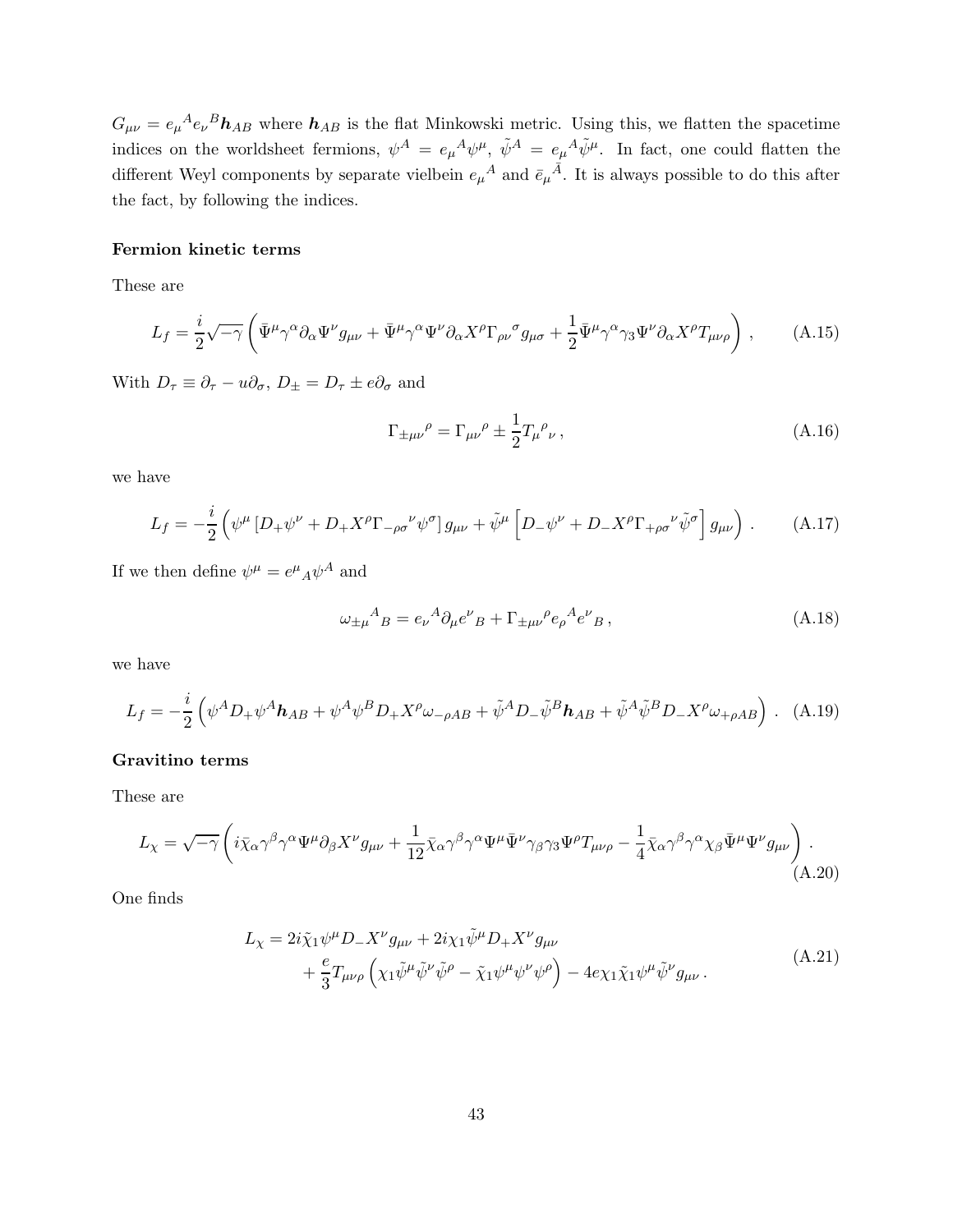The identification used in [\[33\]](#page-49-2) and in the main body of the present paper is then:

$$
\tilde{\chi}_1 = \frac{\xi}{4e}, \quad \chi_1 = -\frac{\tilde{\xi}}{4e}.
$$
\n(A.22)

## Four-fermion terms

These are

$$
L_{\psi\psi\tilde{\psi}\tilde{\psi}} = \sqrt{-\gamma} \Big( -\frac{1}{12} R_{\mu\rho\nu\sigma} \bar{\Psi}^{\mu} \Psi^{\nu} \bar{\Psi}^{\rho} \Psi^{\sigma} - \frac{1}{16} \nabla_{\rho} T_{\mu\sigma\nu} \bar{\Psi}^{\mu} \Psi^{\rho} \bar{\Psi}^{\nu} \gamma_{3} \Psi^{\sigma} + \frac{1}{32} T_{\mu\rho\kappa} T^{\kappa}{}_{\nu\sigma} \bar{\Psi}^{\mu} \gamma_{3} \Psi^{\rho} \bar{\Psi}^{\nu} \gamma_{3} \Psi^{\sigma} \Big)
$$
(A.23)  

$$
= \frac{e}{4} R_{\pm \mu\nu\rho\sigma} \psi^{\mu} \psi^{\nu} \tilde{\psi}^{\rho} \tilde{\psi}^{\sigma} ,
$$

where  $R_{+\mu\nu\rho\sigma} = R_{-\mu\nu\rho\sigma}$  are the Riemann tensors for the torsionful connections [\(A.16\)](#page-42-0) defined above. These are equal by the Bianchi identity for the three-form field strength.

# <span id="page-43-0"></span>B Details of the spin connections

## The spin connections in terms of doubled vielbeins

We consider

$$
\omega_{M\bar{A}\bar{B}} = -\bar{V}_{N\bar{A}}\partial_M\bar{V}^N{}_{\bar{B}} + \bar{V}^N{}_{[\bar{A}}\bar{V}^P{}_{\bar{B}]}\partial_P\mathcal{H}_{MN}\,, \quad \tilde{\omega}_{MAB} = V_{NA}\partial_MV^N{}_{B} + V^N{}_{[A}V^P{}_{B]}\partial_P\mathcal{H}_{MN}\,.
$$
\n(B.1)

Writing  $\mathcal{H}_{MN} = \bar{V}_{M\bar{A}} \bar{V}_N{}^{\bar{A}} + V_{MA} V_N{}^A$  we obtain the equivalent forms:

$$
\omega_{M\bar{A}\bar{B}} = -\bar{V}_{N\bar{A}}\partial_M\bar{V}^N{}_{\bar{B}} - \bar{V}^P{}_{[\bar{A}]} \partial_P \bar{V}_{M|\bar{B}]} + \bar{V}_M{}^{\bar{C}}\bar{V}^N{}_{[\bar{A}}\bar{V}^P{}_{\bar{B}]} \partial_P \bar{V}_{N\bar{C}} + V_M{}^{\bar{C}}\bar{V}^N{}_{[\bar{A}}\bar{V}^P{}_{\bar{B}]} \partial_P V_{NC} ,
$$
  
\n
$$
\tilde{\omega}_{MAB} = +V_{NA}\partial_M V^N{}_{B} - V^P{}_{[A|}\partial_P \bar{V}_{M|B]} + V_M{}^{\bar{C}}V^N{}_{[A}V^P{}_{B]}\partial_P V_{NC} + \bar{V}_M{}^{\bar{C}}V^N{}_{[A}V^P{}_{B]}\partial_P \bar{V}_{N\bar{C}} .
$$
\n(B.2)

We define the generalised diffeomorphism scalars:

$$
\begin{split}\n\Phi_{C\bar{A}\bar{B}} &\equiv V^M{}_C \omega_{M\bar{A}\bar{B}} = -V^M{}_C \bar{V}_{N\bar{A}} \partial_M \bar{V}^N{}_{\bar{B}} - 2\bar{V}^M{}_{[\bar{A}} \bar{V}^N{}_{\bar{B}} \partial_M V_{NC} \,, \\
\tilde{\Phi}_{\bar{C}AB} &\equiv \bar{V}^M{}_{\bar{C}} \tilde{\omega}_{MAB} = +\bar{V}^M{}_{\bar{C}} V_{NA} \partial_M V^N{}_{B} + 2V^M{}_{[A} V^N{}_{B]} \partial_M \bar{V}_{N\bar{C}} \,,\n\end{split} \tag{B.3}
$$

and

$$
\varphi_{\bar{A}\bar{B}\bar{C}} \equiv \bar{V}^M_{\ \ [\bar{A}}\omega_{|M|\bar{B}\bar{C}]} = -\bar{V}^M_{\ \ [\bar{A}}\bar{V}^N_{\ \ \bar{B}}\partial_{|M|}\bar{V}_{|N|\bar{C}]}\,,
$$
\n
$$
\tilde{\varphi}_{ABC} \equiv V^M_{\ \ [A}\tilde{\omega}_{|M|BC]} = +V^M_{\ \ [A}V^N_{\ \ B}\partial_{|M|}V_{|N|C]}.
$$
\n(B.4)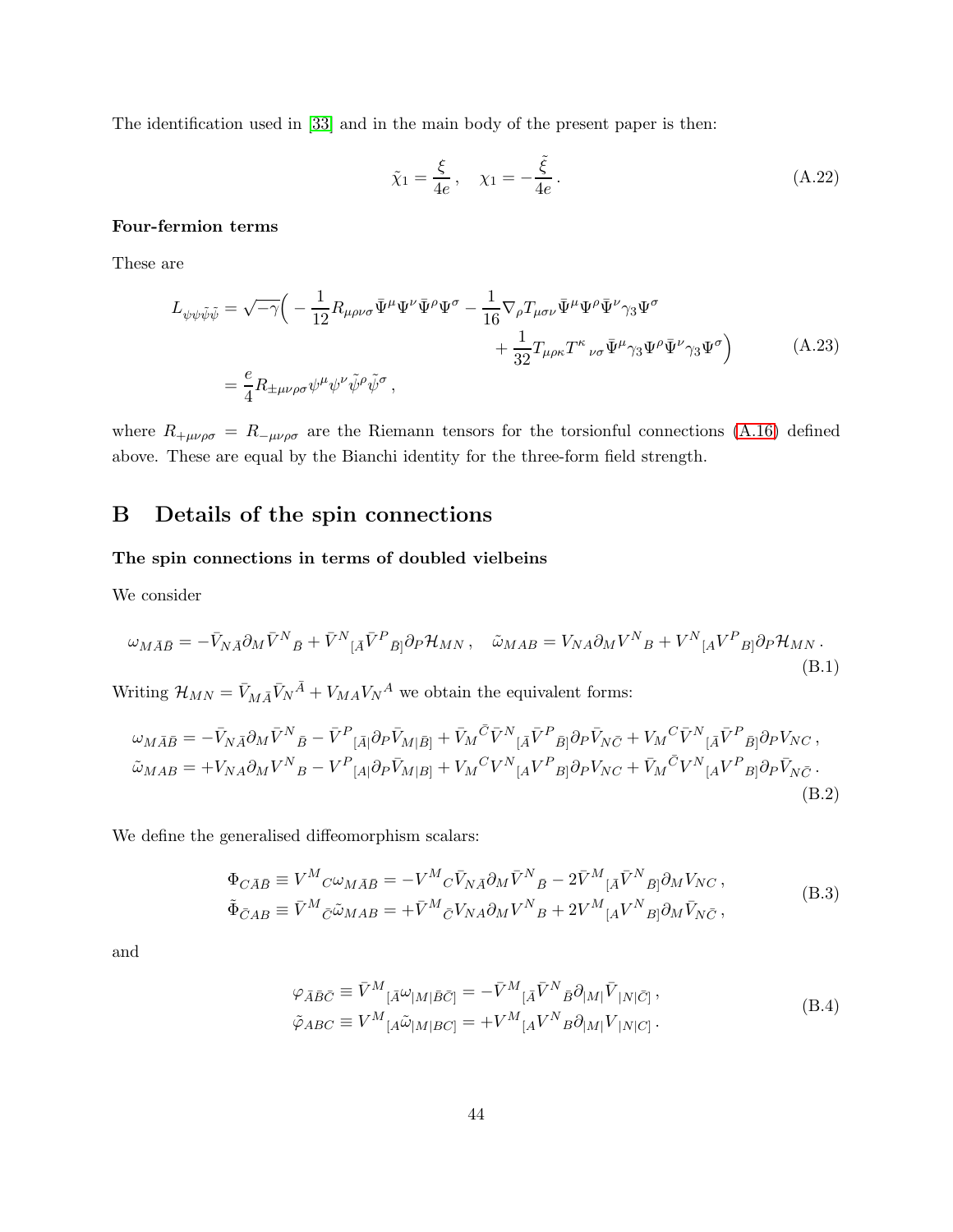#### The spin connections in terms of the non-Riemannian parametrisation

We insert the parametrisation

$$
\bar{V}_{M\bar{A}} = \frac{1}{\sqrt{2}} \begin{pmatrix} -\bar{k}_{\mu\bar{A}} + B_{\mu\nu}\bar{h}^{\nu}{}_{\bar{A}} \\ \bar{h}^{\mu}{}_{\bar{A}} \end{pmatrix} , \quad V_{M\bar{A}} = \frac{1}{\sqrt{2}} \begin{pmatrix} k_{\mu A} + B_{\mu\nu}h^{\nu}{}_{A} \\ h^{\mu}{}_{A} \end{pmatrix} . \tag{B.5}
$$

We must have that  $k_{\mu}A h^{\mu}{}_{B} + k_{\mu}B h^{\mu}{}_{A} = \mathbf{h}_{AB}$  and assume further that we choose a parametrisation as in section [3.1](#page-15-1) such that  $k_{\mu}A h^{\mu}B$  is constant. Then, with  $T_{\mu\nu\rho} \equiv 3\partial_{[\mu}B_{\nu\rho]}$ , we have

$$
\Phi_{C\bar{A}\bar{B}} = \frac{1}{\sqrt{2}} \left( h^{\mu}{}_{C} \bar{h}^{\nu}{}_{[\bar{A}]} \partial_{\mu} \bar{k}_{\nu|\bar{B}]} + \bar{h}^{\mu}{}_{[\bar{A}]} \bar{k}_{\nu|\bar{B}]} \partial_{\mu} h^{\nu}{}_{C} - \bar{h}^{\mu}{}_{[\bar{A}} \bar{h}^{\nu}{}_{\bar{B}]} \partial_{\mu} k_{\nu C} \right) \n- \frac{1}{2\sqrt{2}} \bar{h}^{\mu}{}_{\bar{A}} \bar{h}^{\nu}{}_{\bar{B}} h^{\rho}{}_{C} T_{\mu\nu\rho} , \n\tilde{\Phi}_{\bar{C}AB} = \frac{1}{\sqrt{2}} \left( \bar{h}^{\mu}{}_{\bar{C}} h^{\nu}{}_{[A|} \partial_{\mu} k_{\nu|B]} + h^{\mu}{}_{[A|} k_{\nu|B]} \partial_{\mu} \bar{h}^{\nu}{}_{\bar{C}} - h^{\mu}{}_{[A} h^{\nu}{}_{\bar{B}]} \partial_{\mu} \bar{k}_{\nu\bar{C}} \right) \n+ \frac{1}{2\sqrt{2}} h^{\mu}{}_{A} h^{\nu}{}_{B} \bar{h}^{\rho}{}_{\bar{C}} T_{\mu\nu\rho} ,
$$
\n(B.6)

and

$$
\varphi_{\bar{A}\bar{B}\bar{C}} = \frac{1}{\sqrt{2}} \bar{h}^{\mu}{}_{[\bar{A}} \bar{h}^{\nu}{}_{\bar{B}} \partial_{|\mu} \bar{k}_{\nu|\bar{C}]} - \frac{1}{6\sqrt{2}} \bar{h}^{\mu}{}_{[\bar{A}} \bar{h}^{\nu}{}_{\bar{B}} \bar{h}^{\rho}{}_{\bar{C}]} T_{\mu\nu\rho} ,
$$
\n
$$
\tilde{\varphi}_{ABC} = \frac{1}{\sqrt{2}} h^{\mu}{}_{[A} h^{\nu}{}_{B} \partial_{|\mu} k_{\nu|C]} + \frac{1}{6\sqrt{2}} h^{\mu}{}_{[A} h^{\nu}{}_{B} h^{\rho}{}_{C]} T_{\mu\nu\rho} .
$$
\n(B.7)

#### The spin connections in terms of the Newton-Cartan parametrisation

We use the Newton-Cartan parametrisation of [\(2.16\)](#page-9-0) and [\(2.20\)](#page-10-4) with

$$
h^{\mu}{}_{A} = \begin{pmatrix} e^{i}{}_{\underline{m}} & -v^{i} & 0 \\ 0 & 1 & 0 \end{pmatrix}, \quad \bar{h}^{\mu}{}_{\bar{A}} = \begin{pmatrix} e^{i}{}_{\underline{m}} & -v^{i} & 0 \\ 0 & -1 & 0 \end{pmatrix}, \tag{B.8}
$$

$$
k_{\mu}{}^{A} = \begin{pmatrix} e_i^{\underline{m}} & \tau_i & 0 \\ 0 & 1 & 0 \end{pmatrix} \,, \quad \bar{k}_{\mu}{}^{\bar{A}} = \begin{pmatrix} e_i^{\underline{m}} & \tau_i & 0 \\ 0 & -1 & 0 \end{pmatrix} \,.
$$
\n(B.9)

The coordinates are  $X^{\mu} = (X^{i}, V)$ , and we assume we only depend on the  $X^{i}$ . We may write both flat indices as  $A = (\underline{m}, \underline{\tau}, \underline{u})$  and  $\overline{A} = (\underline{m}, \underline{\tau}, \underline{u})$ : the distinction between them will be of relevance only on the worldsheet where they are (automatically) carried by fermions of different chirality. Then for instance we have that  $h^i_{m}$ ,  $h^i_{\tau}$  and  $k_i^{\underline{m}}$ ,  $k_i^{\tau}$  are non-constant, similarly  $\bar{h}^i_{m}$ ,  $\bar{h}^i_{\tau}$  and  $\bar{k}_i^{\underline{m}}, \ \bar{k}_i^{\underline{\tau}}$ . Note that the flat metrics are taken in this parametrisation to be off-diagonal in the  $(\underline{\tau}, \underline{u})$  components, thus  $k_{\mu \underline{u}} = k_{\mu}^{\underline{\tau}}$  and so on. We will also easily incorporate the possibility of a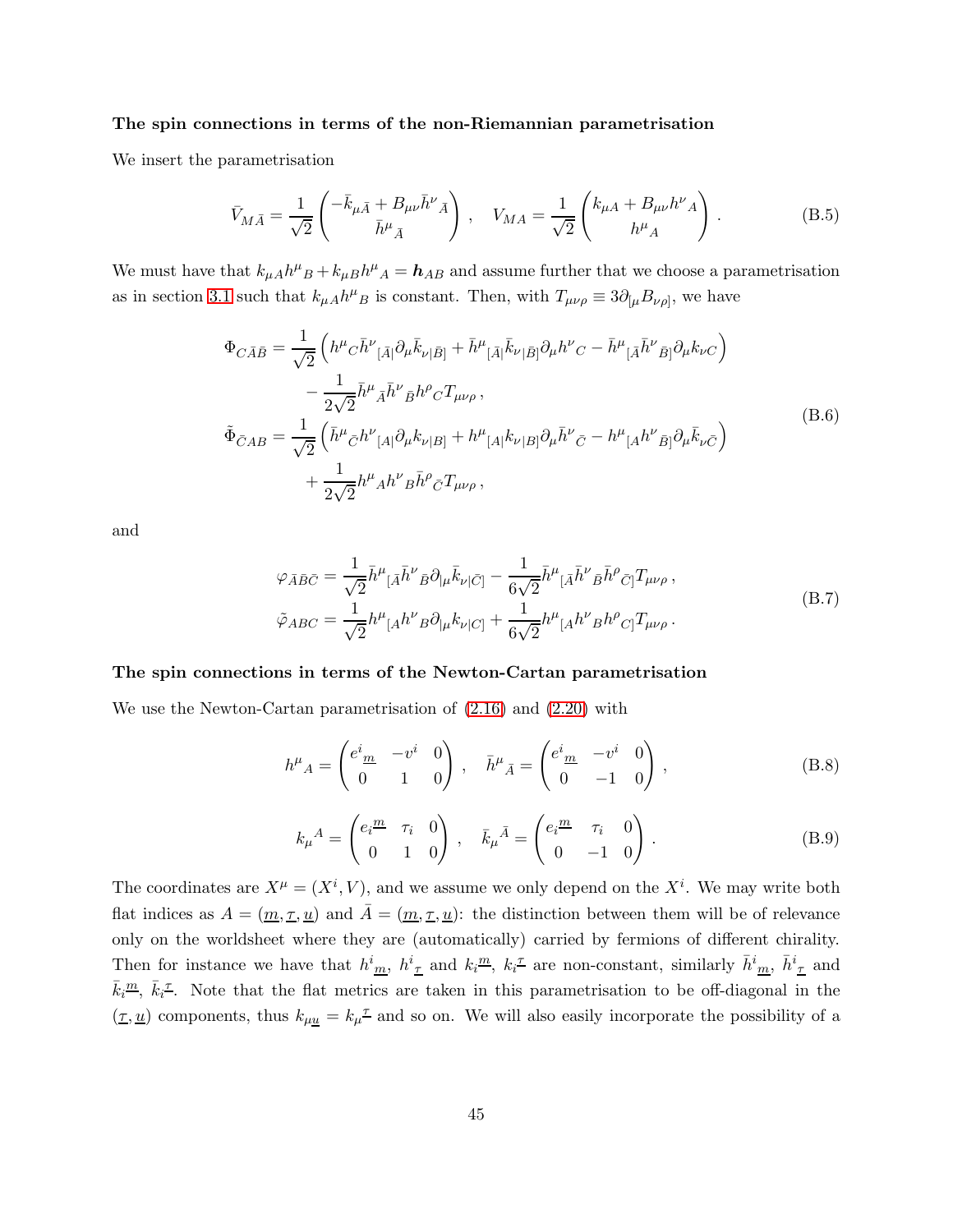background B-field with components

$$
B_{\mu\nu} = \begin{pmatrix} B_{ij} & -m_i \\ m_j & 0 \end{pmatrix}, \tag{B.10}
$$

containing both the covector field  $m_i$  and an additional contribution  $B_{ij}$ . (Any additional piece  $B_{iv}$ could simply be absorbed into a redefinition of  $m_i$ . Note also that we are excluding the extra field  $B_i \equiv B_{iu}$  that could arise from the null dualisation of a Lorentzian background with background B-field, i.e. we take  $B_i = 0$ . This is a simplifying assumption and could straightforwardly be relaxed.) We have  $T_{ijk} = H_{ijk}$ ,  $T_{ijv} = -2\partial_{[i}m_{j]}$  where  $H_{ijk} = 3\partial_{[i}B_{jk]}$ .

We can then calculate the components of the generalised diffeomorphism scalars defined above. The end result is:

$$
\Phi_{\underline{p}\underline{m}\underline{n}} = \frac{1}{\sqrt{2}} \left( e^{i}_{\ \underline{p}} e^{j}_{\ \underline{m} \underline{p}} \partial_{i} e_{j}{}_{\underline{n}} \right) + e^{i}_{\ \underline{m}} e_{|j}{}_{\underline{n} \underline{p}} \partial_{i} e^{j}_{\ \underline{p}} - e^{i}_{\ \underline{m}} e^{j}_{\ \underline{n} \underline{p}} \partial_{i} e_{j}{}_{\underline{p}} \right) - \frac{1}{2\sqrt{2}} e^{i}_{\ \underline{m}} e^{j}_{\ \underline{n}} e^{k}_{\ \underline{p}} H_{ijk} ,
$$
\n
$$
\Phi_{\underline{p}\underline{m}\underline{r}} = \frac{1}{\sqrt{2}} \left( e^{i}_{\ \underline{p}} v^{j} \partial_{[i} e_{j] \underline{m}} + e^{i}_{\ \underline{m}} v^{j} \partial_{[i} e_{j] \underline{p}} - e^{i}_{\ \underline{p}} e^{j}_{\ \underline{m}} \partial_{[i} m_{j]} \right) + \frac{1}{2\sqrt{2}} e^{i}_{\ \underline{p}} e^{j}_{\ \underline{m}} H_{ijk} v^{k} ,
$$
\n
$$
\Phi_{\underline{p}\underline{m}\underline{u}} = \frac{1}{\sqrt{2}} e^{i}_{\ \underline{p}} e^{j}_{\ \underline{m}} \partial_{[i} \tau_{j]} ,
$$
\n
$$
\Phi_{\underline{r}\underline{m}\underline{n}} = \frac{1}{\sqrt{2}} \left( v^{j} e^{i}_{\ \underline{m}} [\partial_{i} e_{j] \underline{n}} - \partial_{j} e_{i] \underline{n}} \right) + e^{i}_{\ \underline{m}} e^{j}_{\ \underline{n}} \partial_{[i} m_{j]} \right) + \frac{1}{2\sqrt{2}} e^{i}_{\ \underline{m}} e^{j}_{\ \underline{n}} H_{ijk} v^{k} ,
$$
\n
$$
\Phi_{\underline{r}\underline{m}\underline{r}} = \frac{1}{\sqrt{2}} e^{i}_{\ \underline{m}} v^{j} (-2\partial_{[i} m_{j]} ) ,
$$
\n
$$
\Phi_{\underline{r}\underline{m}\underline{r}} = -\frac{1}{\sqrt{2}} e^{i}_{\ \underline{m}} e^{j}_{\ \underline{n}} \partial_{[i} \tau_{j]} ,
$$
\n
$$
\Phi_{\underline{u}\underline{m}\underline{r}} = -\
$$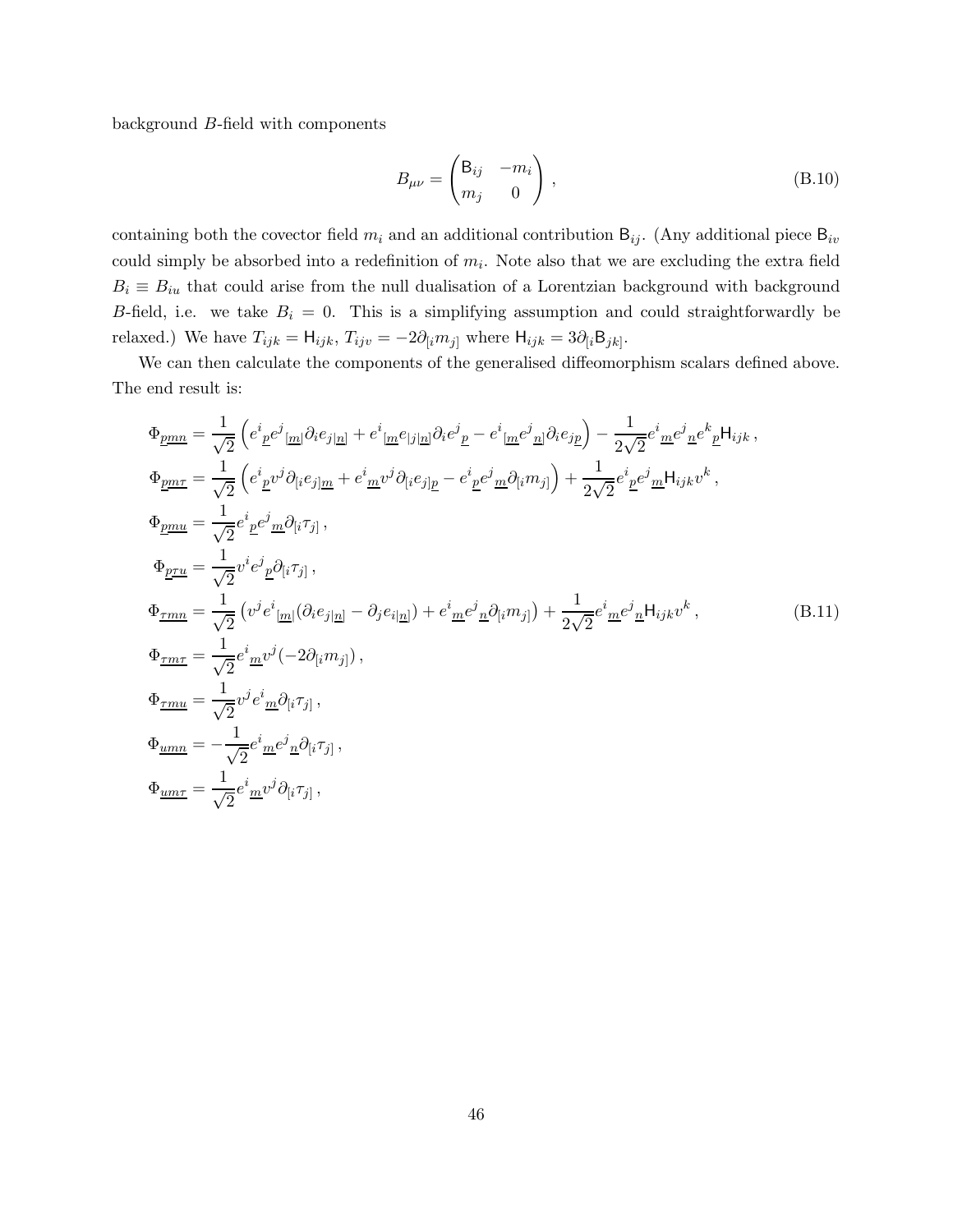with  $\Phi_{\underline{umu}} = \Phi_{\underline{uru}} = \Phi_{\underline{\tau\tau u}} = 0$ ,

$$
\tilde{\Phi}_{\underline{p}\underline{m}\underline{n}} = \frac{1}{\sqrt{2}} \left( e^{i}{}_{\underline{p}} e^{j}{}_{[\underline{m}]} \partial_{i} e_{j|\underline{n}|} + e^{i}{}_{[\underline{m}} e_{|j|\underline{n}]} \partial_{i} e^{j}{}_{\underline{p}} - e^{i}{}_{[\underline{m}} e^{j}{}_{\underline{n}]} \partial_{i} e_{j\underline{p}} \right) + \frac{1}{2\sqrt{2}} e^{i}{}_{\underline{m}} e^{j}{}_{\underline{n}} e^{k}{}_{\underline{p}} H_{ijk},
$$
\n
$$
\tilde{\Phi}_{\underline{p}\underline{m}\underline{n}} = \frac{1}{\sqrt{2}} \left( e^{i}{}_{\underline{p}} v^{j} \partial_{[i} e_{j]\underline{m}} + e^{i}{}_{\underline{m}} v^{j} \partial_{[i} e_{j]\underline{p}} - e^{i}{}_{\underline{p}} e^{j}{}_{\underline{m}} \partial_{[i} m_{j]} \right) - \frac{1}{2\sqrt{2}} e^{i}{}_{\underline{p}} e^{j}{}_{\underline{m}} H_{ijk} v^{k},
$$
\n
$$
\tilde{\Phi}_{\underline{p}\underline{m}\underline{u}} = \frac{1}{\sqrt{2}} e^{i}{}_{\underline{p}} e^{j}{}_{\underline{m}} \partial_{[i} \tau_{j]},
$$
\n
$$
\tilde{\Phi}_{\underline{r}\underline{m}\underline{n}} = \frac{1}{\sqrt{2}} \left( v^{j} e^{i}{}_{[\underline{m}]} (\partial_{i} e_{j|\underline{n}]} - \partial_{j} e_{i|\underline{n}]} \right) + e^{i}{}_{\underline{m}} e^{j}{}_{\underline{n}} \partial_{[i} m_{j]} \right) - \frac{1}{2\sqrt{2}} e^{i}{}_{\underline{m}} e^{j}{}_{\underline{n}} H_{ijk} v^{k},
$$
\n
$$
\tilde{\Phi}_{\underline{r}\underline{m}\underline{r}} = \frac{1}{\sqrt{2}} e^{i}{}_{\underline{m}} v^{j} (-2\partial_{[i} m_{j]}),
$$
\n
$$
\tilde{\Phi}_{\underline{r}\underline{m}\underline{n}} = -\frac{1}{\sqrt{2}} e^{i}{}_{\underline{m}} v^{j} \partial_{[i} \tau_{j]},
$$
\n
$$
\tilde{\Phi}_{\underline{u}\underline{
$$

with  $\tilde{\Phi}_{\underline{u}\underline{m}\underline{u}} = \tilde{\Phi}_{\underline{u}\underline{\tau}\underline{u}} = \tilde{\Phi}_{\underline{\tau}\underline{\tau}\underline{u}} = 0$ , and

$$
\varphi_{\underline{mnp}} = \frac{1}{\sqrt{2}} e^{i}{}_{[\underline{m}} e^{j}{}_{\underline{n}} |\partial_{i} e_{j}{}_{\underline{p}}] - \frac{1}{6\sqrt{2}} e^{i}{}_{\underline{m}} e^{j}{}_{\underline{n}} e^{k}{}_{\underline{n}} H_{ijk} ,
$$
  
\n
$$
\varphi_{\underline{mnr}} = \frac{1}{6\sqrt{2}} \left( 2e^{i}{}_{[\underline{m}]} v^{j} (\partial_{i} e_{j}{}_{\underline{n}}] - \partial_{j} e_{i}{}_{\underline{n}}) - 2e^{i}{}_{\underline{m}} e^{j}{}_{\underline{n}} \partial_{[i} m_{j]} \right) + \frac{1}{6\sqrt{2}} e^{i}{}_{\underline{m}} e^{j}{}_{\underline{n}} H_{ijk} v^{k} ,
$$
  
\n
$$
\varphi_{\underline{mnu}} = \frac{1}{6\sqrt{2}} 2e^{i}{}_{\underline{m}} e^{j}{}_{\underline{n}} \partial_{[i} \tau_{j]} ,
$$
  
\n
$$
\varphi_{\underline{mnp}} = \frac{1}{\sqrt{2}} e^{i}{}_{[\underline{m}} e^{j}{}_{\underline{n}}] \partial_{i} e_{j}{}_{|\underline{p}} + \frac{1}{6\sqrt{2}} e^{i}{}_{\underline{m}} e^{j}{}_{\underline{n}} e^{k}{}_{\underline{n}} H_{ijk} ,
$$
  
\n
$$
\tilde{\varphi}_{\underline{mnr}} = \frac{1}{6\sqrt{2}} \left( 2e^{i}{}_{[\underline{m}]} v^{j} (\partial_{i} e_{j}{}_{|\underline{n}}] - \partial_{j} e_{i}{}_{|\underline{n}} \right) - 2e^{i}{}_{\underline{m}} e^{j}{}_{\underline{n}} \partial_{[i} m_{j]} \right) - \frac{1}{6\sqrt{2}} e^{i}{}_{\underline{m}} e^{j}{}_{\underline{n}} H_{ijk} v^{k} ,
$$
  
\n
$$
\tilde{\varphi}_{\underline{mnu}} = \frac{1}{6\sqrt{2}} 2e^{i}{}_{\underline{m}} e^{j}{}_{\underline{n}} \partial_{[i} \tau_{j]} ,
$$
  
\n
$$
\tilde{\varphi}_{\underline{mnu}} = \frac{1}{6\sqrt{2}} 2v^{i}{}_{e}{}^{j}{}_{\underline{n}} \partial_{
$$

Note that the components of  $\Phi$  and  $\tilde{\Phi}$ , and  $\varphi$  and  $\tilde{\varphi}$ , are all equal except for the terms involving  ${\cal H}_{ijk},$  which change sign.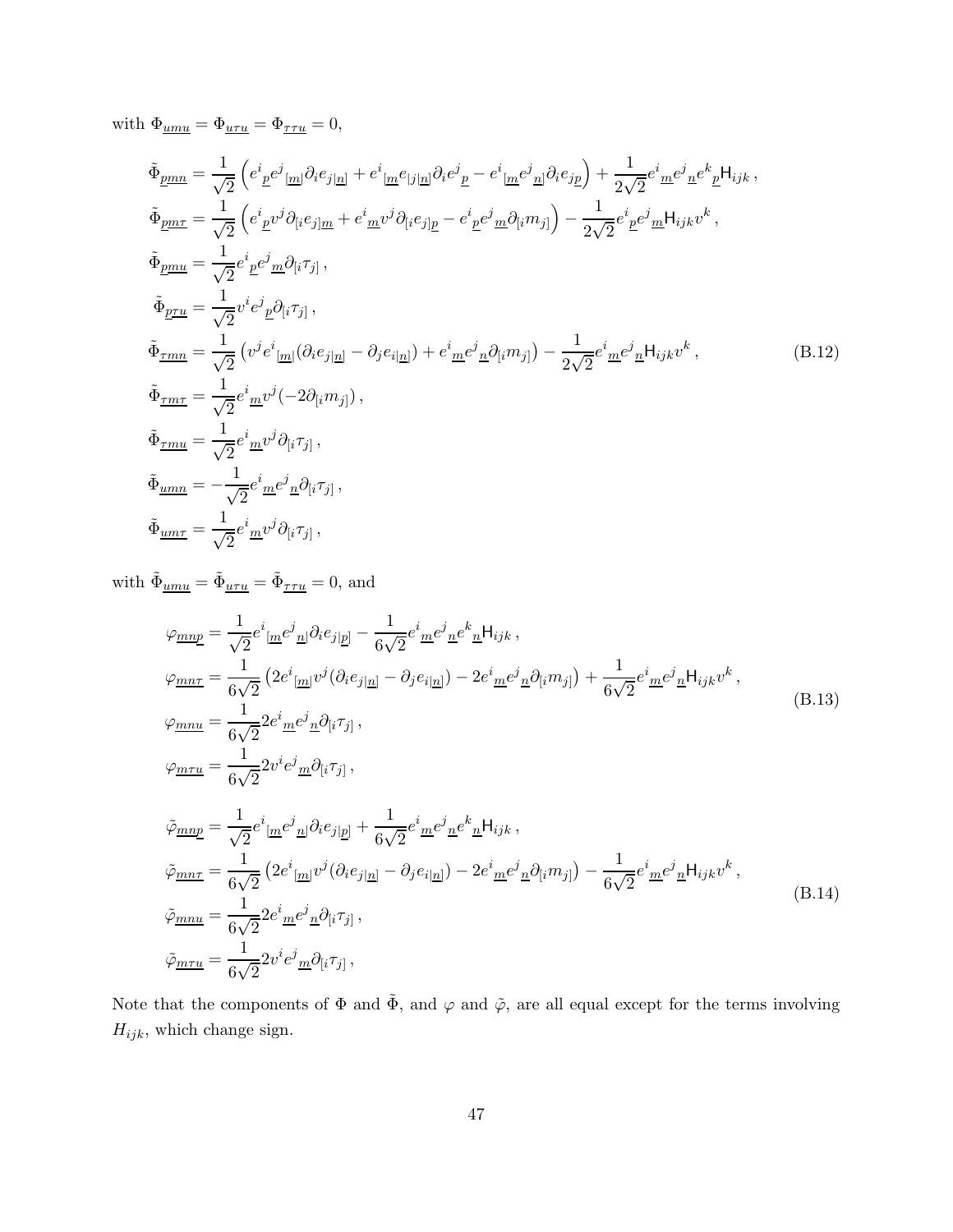# <span id="page-47-0"></span>References

- <span id="page-47-3"></span>[1] T. Harmark, J. Hartong, and N. A. Obers, Nonrelativistic strings and limits of the AdS/CFT correspondence, Phys. Rev. D96 (2017), no. 8 086019, [[arXiv:1705.03535](http://arxiv.org/abs/1705.03535)].
- <span id="page-47-1"></span>[2] J. Klusoň, *Hamiltonian for a string in a Newton-Cartan background, Phys. Rev.* **D98** (2018), no. 8 086010, [[arXiv:1801.10376](http://arxiv.org/abs/1801.10376)].
- <span id="page-47-8"></span>[3] E. Bergshoeff, J. Gomis, and Z. Yan, Nonrelativistic String Theory and T-Duality, JHEP 11 (2018) 133, [[arXiv:1806.06071](http://arxiv.org/abs/1806.06071)].
- <span id="page-47-2"></span>[4] D. Hansen, J. Hartong, and N. A. Obers, Action Principle for Newtonian Gravity, Phys. Rev. Lett. 122 (2019), no. 6 061106,  $[\text{arXiv:1807.04765}].$  $[\text{arXiv:1807.04765}].$  $[\text{arXiv:1807.04765}].$
- [5] T. Harmark, J. Hartong, L. Menculini, N. A. Obers, and Z. Yan, Strings with Non-Relativistic Conformal Symmetry and Limits of the AdS/CFT Correspondence, [arXiv:1810.05560](http://arxiv.org/abs/1810.05560).
- <span id="page-47-4"></span>[6] E. A. Bergshoeff, K. T. Grosvenor, C. Simsek, and Z. Yan, An Action for Extended String Newton-Cartan Gravity, JHEP 01 (2019) 178, [[arXiv:1810.09387](http://arxiv.org/abs/1810.09387)].
- <span id="page-47-5"></span>[7] J. Klusoň, Remark About Non-Relativistic String in Newton-Cartan Background and Null Reduction, JHEP  $05$  (2018) 041,  $\text{arXiv:1803.07336}$  $\text{arXiv:1803.07336}$  $\text{arXiv:1803.07336}$ .
- <span id="page-47-9"></span>[8] J. Klusoň, Nonrelativistic String Theory Sigma Model and Its Canonical Formulation, Eur. Phys. J. C79 (2019), no. 2 108, [[arXiv:1809.10411](http://arxiv.org/abs/1809.10411)].
- <span id="page-47-6"></span>[9] J. Gomis, J. Oh, and Z. Yan, Nonrelativistic String Theory in Background Fields, [arXiv:1905.07315](http://arxiv.org/abs/1905.07315).
- <span id="page-47-10"></span>[10] J. Klusoň, Note About Canonical Description of T-duality Along Light-Like Isometry, [arXiv:1905.12910](http://arxiv.org/abs/1905.12910).
- <span id="page-47-7"></span>[11] A. D. Gallegos, U. Gursoy, and N. Zinnato, Torsional Newton Cartan gravity from non-relativistic strings, [arXiv:1906.01607](http://arxiv.org/abs/1906.01607).
- <span id="page-47-11"></span>[12] T. Harmark, J. Hartong, L. Menculini, N. A. Obers, and G. Oling, Relating non-relativistic string theories, [arXiv:1907.01663](http://arxiv.org/abs/1907.01663).
- [13] E. Bergshoeff, J. Gomis, J. Rosseel, C. Simsek, and Z. Yan, String Theory and String Newton-Cartan Geometry, [arXiv:1907.10668](http://arxiv.org/abs/1907.10668).
- [14] D. Roychowdhury, Nonrelativistic pulsating strings, JHEP 09 (2019) 002, [[arXiv:1907.00584](http://arxiv.org/abs/1907.00584)].
- [15] D. Roychowdhury, On integrability in nonrelativistic string theory, [arXiv:1904.06485](http://arxiv.org/abs/1904.06485).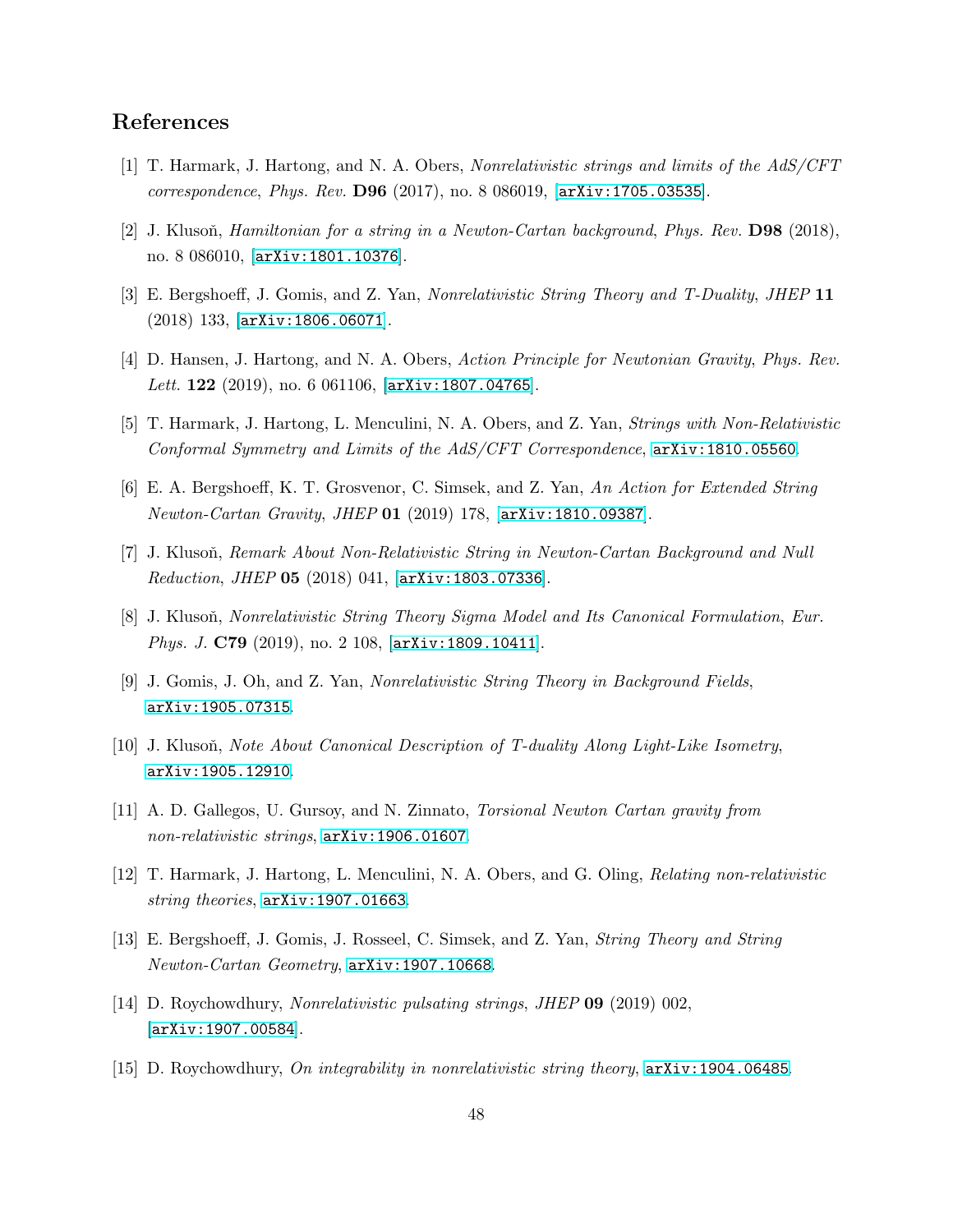- <span id="page-48-1"></span><span id="page-48-0"></span>[16] D. Roychowdhury, Probing tachyon kinks in Newton-Cartan background, Phys. Lett. B795 (2019) 225–229, [[arXiv:1903.05890](http://arxiv.org/abs/1903.05890)].
- <span id="page-48-2"></span>[17] M. H. Christensen, J. Hartong, N. A. Obers, and B. Rollier, Torsional Newton-Cartan Geometry and Lifshitz Holography, Phys. Rev. D89 (2014) 061901, [[arXiv:1311.4794](http://arxiv.org/abs/1311.4794)].
- [18] M. H. Christensen, J. Hartong, N. A. Obers, and B. Rollier, Boundary Stress-Energy Tensor and Newton-Cartan Geometry in Lifshitz Holography, JHEP 01 (2014) 057, [[arXiv:1311.6471](http://arxiv.org/abs/1311.6471)].
- <span id="page-48-3"></span>[19] J. Gomis and H. Ooguri, Nonrelativistic closed string theory, J. Math. Phys. 42 (2001) 3127–3151, [[hep-th/0009181](http://arxiv.org/abs/hep-th/0009181)].
- <span id="page-48-4"></span>[20] U. H. Danielsson, A. Guijosa, and M. Kruczenski,  $IIA/B$ , wound and wrapped, JHEP 10 (2000) 020, [[hep-th/0009182](http://arxiv.org/abs/hep-th/0009182)].
- <span id="page-48-5"></span>[21] U. H. Danielsson, A. Guijosa, and M. Kruczenski, Newtonian gravitons and d-brane collective coordinates in wound string theory, JHEP  $03$  (2001) 041, [[hep-th/0012183](http://arxiv.org/abs/hep-th/0012183)].
- <span id="page-48-11"></span>[22] A. A. Tseytlin, Duality symmetric formulation of string world sheet dynamics, Phys.Lett. B242 (1990) 163–174.
- [23] A. A. Tseytlin, Duality symmetric closed string theory and interacting chiral scalars, Nucl.Phys. B350 (1991) 395–440.
- <span id="page-48-6"></span>[24] C. Hull, A Geometry for non-geometric string backgrounds, JHEP 0510 (2005) 065, [[hep-th/0406102](http://arxiv.org/abs/hep-th/0406102)].
- <span id="page-48-7"></span>[25] C. M. Hull, Doubled Geometry and T-Folds, JHEP 0707 (2007) 080, [[hep-th/0605149](http://arxiv.org/abs/hep-th/0605149)].
- <span id="page-48-12"></span>[26] W. Siegel, Superspace duality in low-energy superstrings, Phys.Rev. D48 (1993) 2826–2837, [[hep-th/9305073](http://arxiv.org/abs/hep-th/9305073)].
- <span id="page-48-8"></span>[27] W. Siegel, Two vierbein formalism for string inspired axionic gravity, Phys.Rev. D47 (1993) 5453–5459, [[hep-th/9302036](http://arxiv.org/abs/hep-th/9302036)].
- <span id="page-48-9"></span>[28] C. Hull and B. Zwiebach, Double Field Theory, JHEP 0909 (2009) 099, [[arXiv:0904.4664](http://arxiv.org/abs/0904.4664)].
- <span id="page-48-10"></span>[29] K. Lee and J.-H. Park, Covariant action for a string in "doubled yet gauged" spacetime, Nucl. Phys. B880 (2014) 134–154, [[arXiv:1307.8377](http://arxiv.org/abs/1307.8377)].
- [30] S. M. Ko, C. Melby-Thompson, R. Meyer, and J.-H. Park, Dynamics of Perturbations in Double Field Theory & Non-Relativistic String Theory, JHEP 12 (2015) 144, [[arXiv:1508.01121](http://arxiv.org/abs/1508.01121)].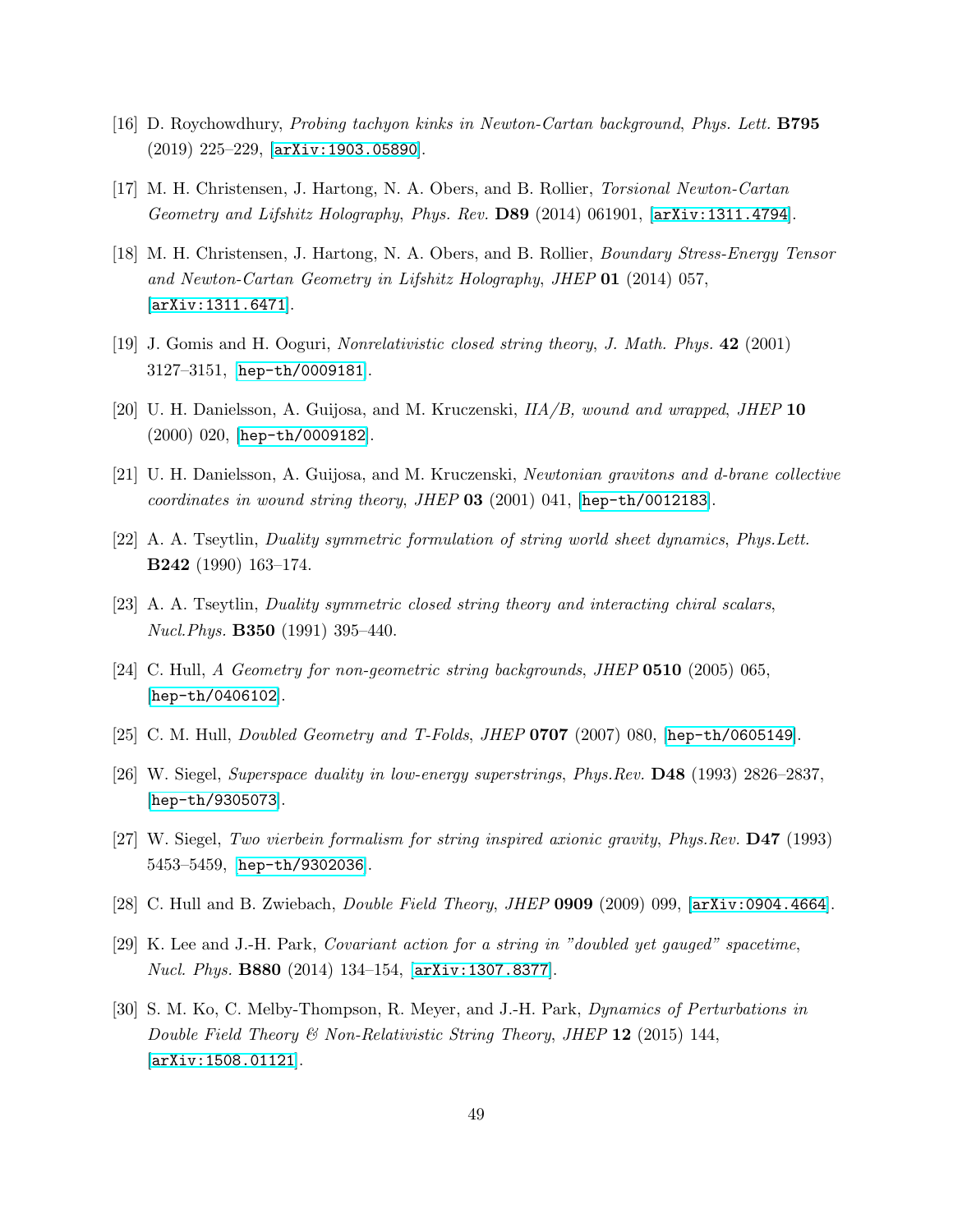- <span id="page-49-1"></span><span id="page-49-0"></span>[31] K. Morand and J.-H. Park, Classification of non-Riemannian doubled-yet-gauged spacetime, Eur. Phys. J. C77 (2017), no. 10 685, [[arXiv:1707.03713](http://arxiv.org/abs/1707.03713)].
- <span id="page-49-2"></span>[32] D. S. Berman, C. D. A. Blair, and R. Otsuki, Non-Riemannian geometry of M-theory, [arXiv:1902.01867](http://arxiv.org/abs/1902.01867).
- <span id="page-49-3"></span>[33] C. D. A. Blair, E. Malek, and A. J. Routh, An O(D, D) invariant Hamiltonian action for the superstring, Class.Quant.Grav. 31 (2014), no. 20 205011, [[arXiv:1308.4829](http://arxiv.org/abs/1308.4829)].
- [34] J. Klusoň,  $(m, n)$ -String and D1-Brane in Stringy Newton-Cartan Background, JHEP 04 (2019) 163, [[arXiv:1901.11292](http://arxiv.org/abs/1901.11292)].
- <span id="page-49-4"></span>[35] J. Klusoň and P. Novosad, Non-Relativistic M2-Brane, JHEP  $06$  (2019) 072, [[arXiv:1903.12450](http://arxiv.org/abs/1903.12450)].
- <span id="page-49-5"></span>[36] J. Kluson, Non-Relativistic D-brane from T-duality Along Null Direction, [arXiv:1907.05662](http://arxiv.org/abs/1907.05662).
- <span id="page-49-6"></span>[37] J.-H. Park, Green-Schwarz superstring on doubled-yet-gauged spacetime, JHEP 11 (2016) 005, [[arXiv:1609.04265](http://arxiv.org/abs/1609.04265)].
- <span id="page-49-7"></span>[38] T. Buscher, A Symmetry of the String Background Field Equations, Phys.Lett. B194 (1987) 59.
- <span id="page-49-8"></span>[39] E. Hackett-Jones and G. Moutsopoulos, Quantum mechanics of the doubled torus, JHEP 0610 (2006) 062, [[hep-th/0605114](http://arxiv.org/abs/hep-th/0605114)].
- <span id="page-49-9"></span>[40] S. F. Hassan, T duality, space-time spinors and RR fields in curved backgrounds, Nucl. Phys. B568 (2000) 145–161, [[hep-th/9907152](http://arxiv.org/abs/hep-th/9907152)].
- <span id="page-49-10"></span>[41] I. Jeon, K. Lee, and J.-H. Park, Stringy differential geometry, beyond Riemann, Phys.Rev. D84 (2011) 044022, [[arXiv:1105.6294](http://arxiv.org/abs/1105.6294)].
- <span id="page-49-11"></span>[42] O. Hohm and B. Zwiebach, On the Riemann Tensor in Double Field Theory, JHEP 1205 (2012) 126, [[arXiv:1112.5296](http://arxiv.org/abs/1112.5296)].
- <span id="page-49-12"></span>[43] D. S. Berman, N. B. Copland, and D. C. Thompson, Background Field Equations for the Duality Symmetric String, Nucl. Phys.  $B791$  (2008) 175–191,  $[\text{arXiv}:0708.2267]$ .
- <span id="page-49-13"></span>[44] N. B. Copland, A Double Sigma Model for Double Field Theory, JHEP 1204 (2012) 044, [[arXiv:1111.1828](http://arxiv.org/abs/1111.1828)].
- [45] B. S. Kim, Non-relativistic superstring theories, Phys. Rev. D76 (2007) 126013, [[arXiv:0710.3203](http://arxiv.org/abs/0710.3203)].